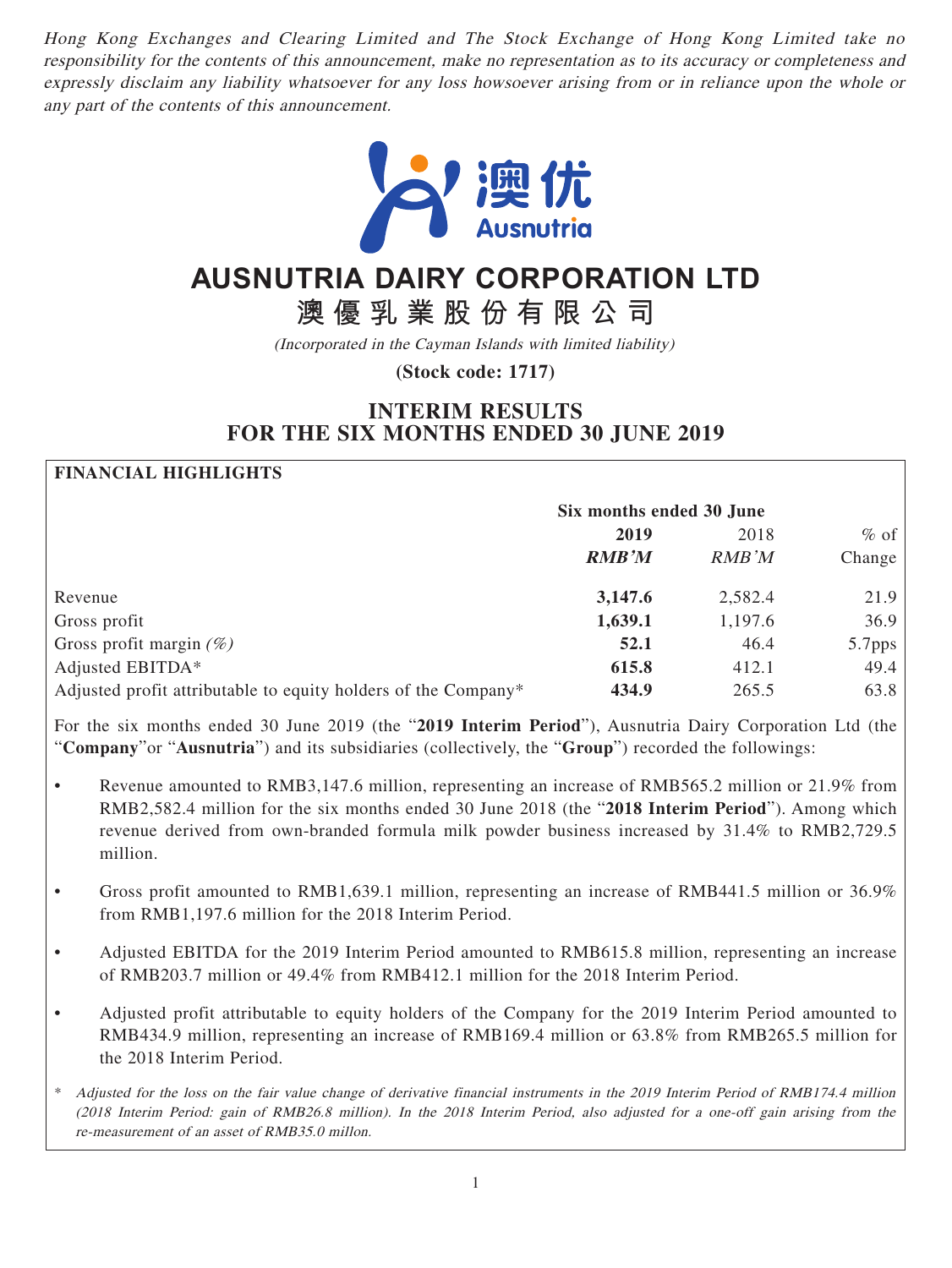The board (the "**Board**") of directors (the "**Directors**") of the Company is pleased to announce the unaudited consolidated financial results of the Group for the 2019 Interim Period together with the comparative figures for the 2018 Interim Period.

The interim financial results are unaudited but have been reviewed by the audit committee of the Company.

# **INTERIM CONDENSED CONSOLIDATED STATEMENT OF PROFIT OR LOSS AND OTHER COMPREHENSIVE INCOME**

For the six months ended 30 June 2019

|                                                                                    |                       | 2019             | 2018           |
|------------------------------------------------------------------------------------|-----------------------|------------------|----------------|
|                                                                                    |                       | <b>Unaudited</b> | Unaudited      |
|                                                                                    | <b>Notes</b>          | <b>RMB'000</b>   | <b>RMB'000</b> |
| <b>REVENUE</b>                                                                     | 5                     | 3,147,565        | 2,582,355      |
| Cost of sales                                                                      |                       | (1,508,475)      | (1,384,805)    |
| Gross profit                                                                       |                       | 1,639,090        | 1,197,550      |
| Other income and gains                                                             | 5                     | 38,729           | 104,629        |
| Selling and distribution expenses                                                  |                       | (863, 218)       | (696, 554)     |
| Administrative expenses                                                            |                       | (245, 534)       | (176, 350)     |
| Other expenses                                                                     |                       | (198, 030)       | (17, 133)      |
| Finance costs                                                                      |                       | (11, 897)        | (21,700)       |
| Share of profits and losses of:                                                    |                       |                  |                |
| A joint venture                                                                    |                       |                  | 1,033          |
| Associates                                                                         |                       | 2,161            | 2,636          |
| Profit before tax                                                                  | $\boldsymbol{\delta}$ | 361,301          | 394,111        |
| Income tax expense                                                                 | $\mathcal I$          | (106, 546)       | (57, 341)      |
| PROFIT FOR THE PERIOD                                                              |                       | 254,755          | 336,770        |
| Attributable to:                                                                   |                       |                  |                |
| Owners of the parent                                                               |                       | 260,455          | 327,329        |
| Non-controlling interests                                                          |                       | (5,700)          | 9,441          |
|                                                                                    |                       |                  |                |
|                                                                                    |                       | 254,755          | 336,770        |
| <b>EARNINGS PER SHARE ATTRIBUTABLE TO</b><br>ORDINARY EQUITY HOLDERS OF THE PARENT | 9                     |                  |                |
| <b>Basic</b><br>$-$ For profit for the period ( <i>RMB cents</i> )                 |                       | 16.38            | 25.92          |
| Diluted                                                                            |                       |                  |                |
| $-$ For profit for the period ( <i>RMB cents</i> )                                 |                       | 16.21            | 25.60          |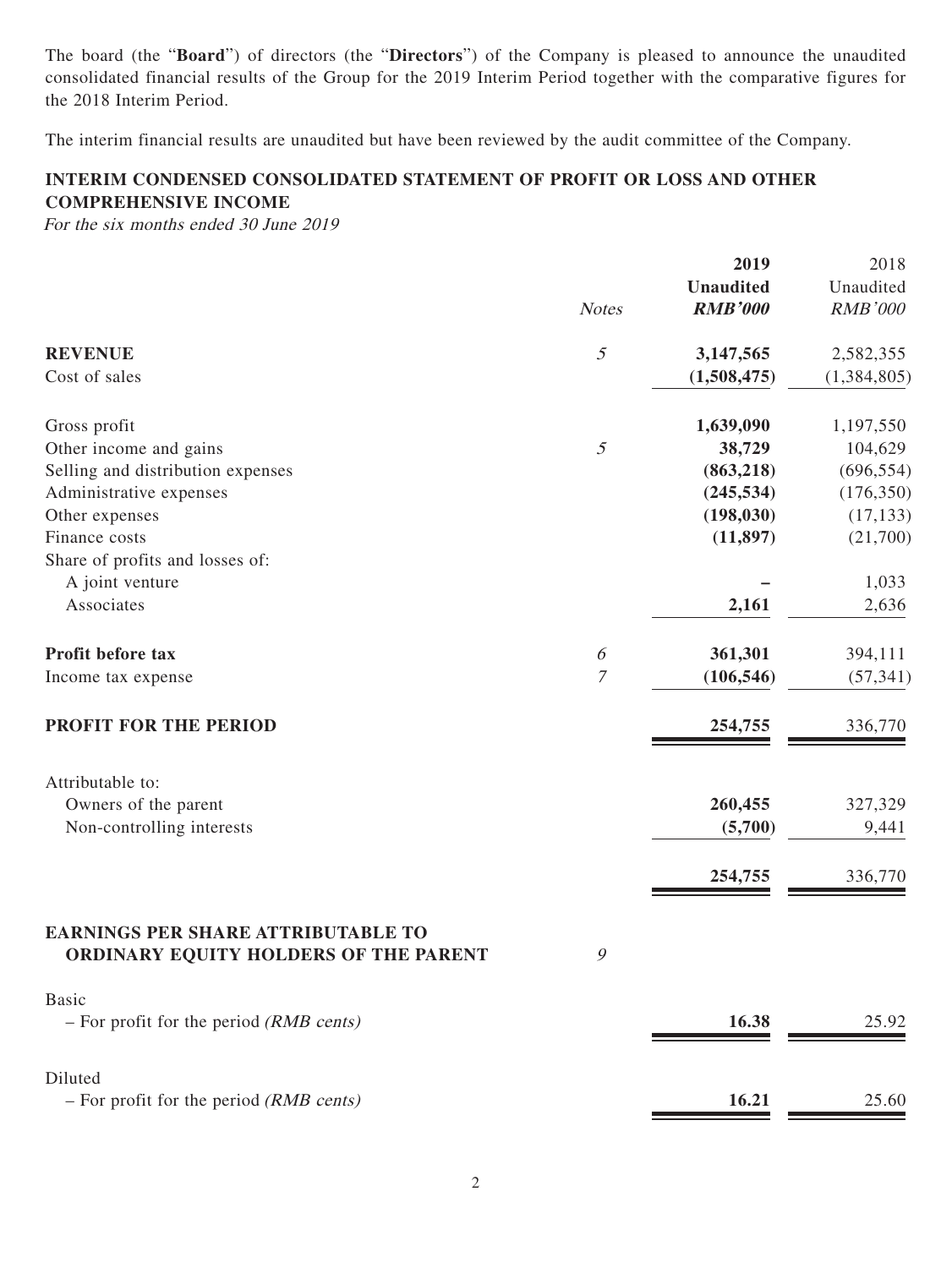|                                                                                                                                                    | <b>Notes</b> | 2019<br><b>Unaudited</b><br><b>RMB'000</b> | 2018<br>Unaudited<br><b>RMB'000</b> |
|----------------------------------------------------------------------------------------------------------------------------------------------------|--------------|--------------------------------------------|-------------------------------------|
| <b>PROFIT FOR THE PERIOD</b>                                                                                                                       |              | 254,755                                    | 336,770                             |
| <b>OTHER COMPREHENSIVE INCOME/(LOSS)</b><br>Other comprehensive income/(loss) that may be reclassified to<br>profit or loss in subsequent periods: |              |                                            |                                     |
| Exchange differences on translation of foreign operations                                                                                          |              | 18,885                                     | (36, 220)                           |
| Net other comprehensive income/(loss) that may be<br>reclassified to profit or loss in subsequent periods                                          |              | 18,885                                     | (36,220)                            |
| Other comprehensive loss that will not be reclassified to<br>profit or loss in subsequent periods:                                                 |              |                                            |                                     |
| Remeasurement loss on the defined benefit plan, net of tax                                                                                         |              | (866)                                      |                                     |
| Net other comprehensive loss that will not be reclassified to<br>profit or loss in subsequent periods                                              |              | (866)                                      |                                     |
| <b>OTHER COMPREHENSIVE INCOME/(LOSS)</b><br>FOR THE PERIOD, NET OF TAX                                                                             |              | 18,019                                     | (36,220)                            |
| TOTAL COMPREHENSIVE INCOME FOR THE PERIOD                                                                                                          |              | 272,774                                    | 300,550                             |
| Attributable to:                                                                                                                                   |              |                                            |                                     |
| Owners of the parent                                                                                                                               |              | 279,052                                    | 286,142                             |
| Non-controlling interests                                                                                                                          |              | (6,278)                                    | 14,408                              |
|                                                                                                                                                    |              | 272,774                                    | 300,550                             |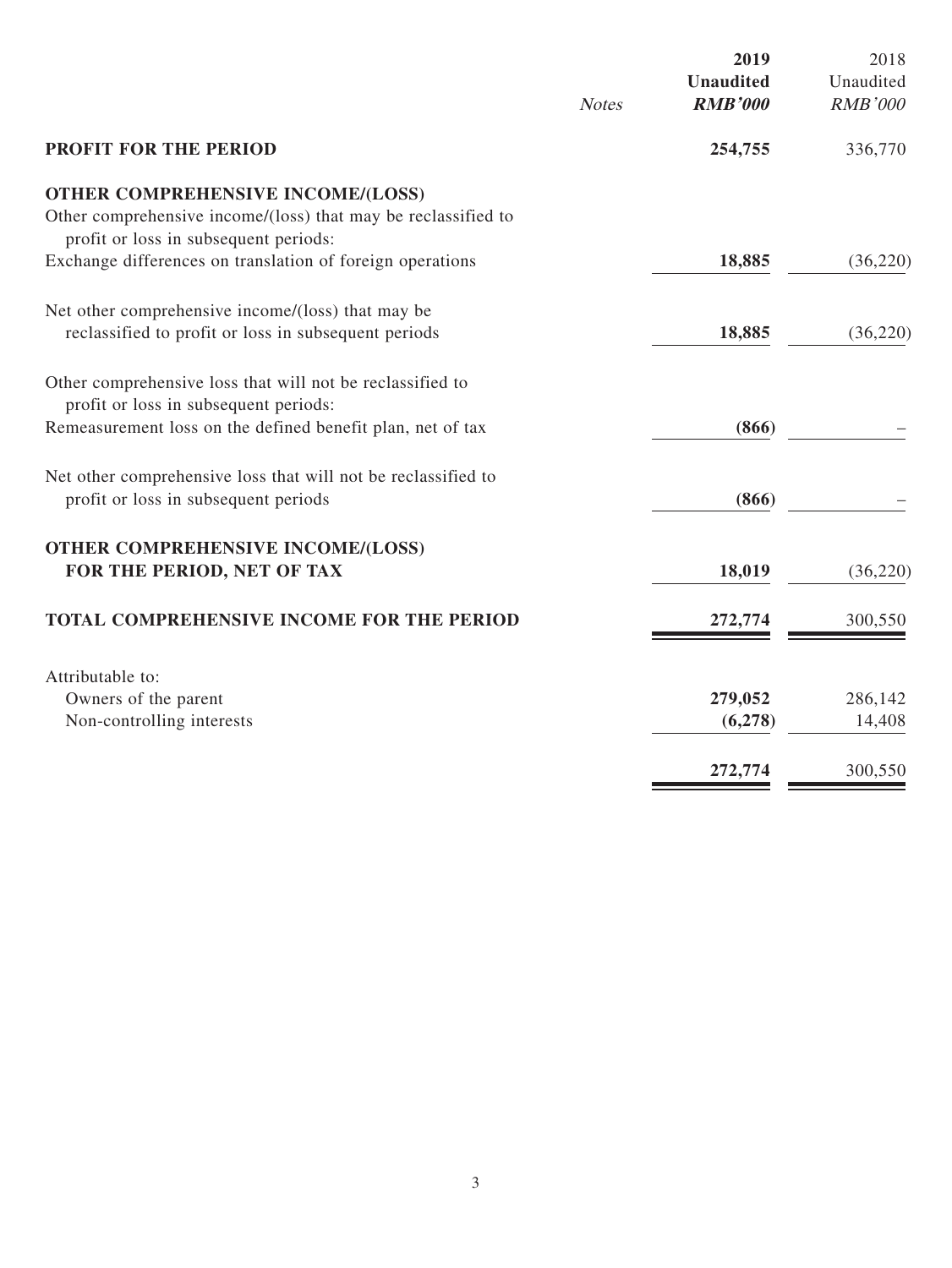# **INTERIM CONDENSED CONSOLIDATED STATEMENT OF FINANCIAL POSITION**

As at 30 June 2019

|                                                  |              | 30 June          | 31 December    |
|--------------------------------------------------|--------------|------------------|----------------|
|                                                  |              | 2019             | 2018           |
|                                                  |              | <b>Unaudited</b> | Audited        |
|                                                  | <b>Notes</b> | <b>RMB'000</b>   | <b>RMB'000</b> |
| <b>NON-CURRENT ASSETS</b>                        |              |                  |                |
| Property, plant and equipment                    | 10           | 1,436,218        | 1,580,523      |
| Right-of-use assets                              | 11           | 268,005          |                |
| Prepaid land lease payments                      |              |                  | 27,112         |
| Goodwill                                         |              | 286,771          | 287,522        |
| Other intangible assets                          |              | 386,205          | 380,587        |
| Long-term prepayments                            | 12           | 224,414          |                |
| Investments in associates                        |              | 268,195          | 262,203        |
| Deferred tax assets                              |              | 175,698          | 152,508        |
| Total non-current assets                         |              | 3,045,506        | 2,690,455      |
| <b>CURRENT ASSETS</b>                            |              |                  |                |
| Inventories                                      | 13           | 2,024,347        | 1,544,321      |
| Trade and bills receivables                      | 14           | 353,014          | 352,617        |
| Prepayments, other receivables and other assets  |              | 384,741          | 363,961        |
| Pledged deposits                                 |              | 362,287          | 427,791        |
| Cash and cash equivalents                        |              | 1,374,785        | 1,449,861      |
| Total current assets                             |              | 4,499,174        | 4,138,551      |
| <b>CURRENT LIABILITIES</b>                       |              |                  |                |
| Trade and bills payables                         | 15           | 335,103          | 283,584        |
| Other payables and accruals                      |              | 1,816,230        | 1,571,186      |
| Derivative financial instruments                 | 16           | 847              | 1,858          |
| Interest-bearing bank loans and other borrowings |              | 709,760          | 659,042        |
| Tax payable                                      |              | 167,242          | 137,485        |
| Total current liabilities                        |              | 3,029,182        | 2,653,155      |
| <b>NET CURRENT ASSETS</b>                        |              | 1,469,992        | 1,485,396      |
| TOTAL ASSETS LESS CURRENT LIABILITIES            |              | 4,515,498        | 4,175,851      |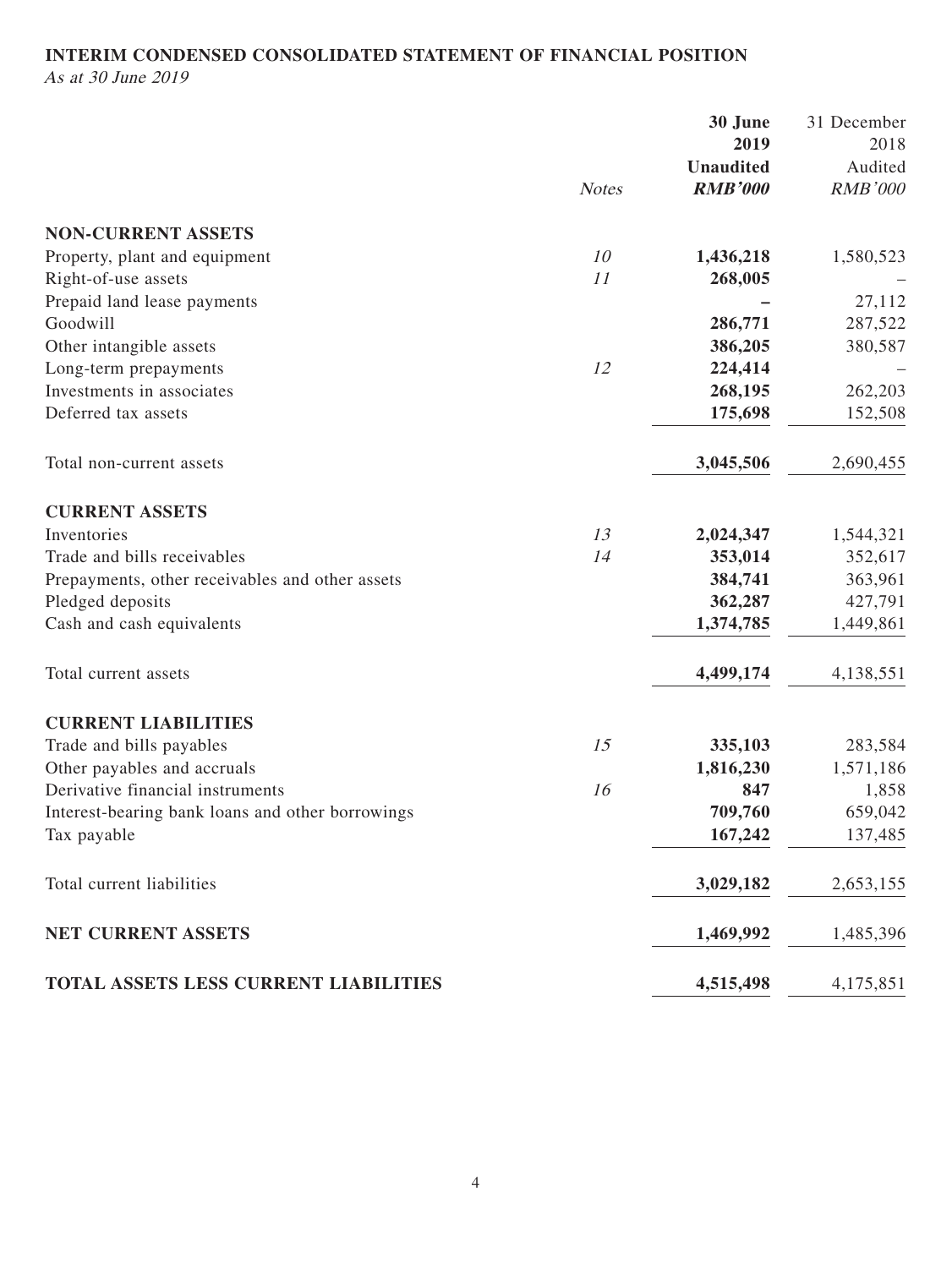|                                                  |              | 30 June<br>2019  | 31 December<br>2018 |
|--------------------------------------------------|--------------|------------------|---------------------|
|                                                  |              | <b>Unaudited</b> | Audited             |
|                                                  | <b>Notes</b> | <b>RMB'000</b>   | <b>RMB'000</b>      |
|                                                  |              |                  |                     |
| TOTAL ASSETS LESS CURRENT LIABILITIES            |              | 4,515,498        | 4,175,851           |
| <b>NON-CURRENT LIABILITIES</b>                   |              |                  |                     |
| Interest-bearing bank loans and other borrowings |              | 493,405          | 416,400             |
| Defined benefit plan                             |              | 6,871            | 5,940               |
| Derivative financial instruments                 | 16           | 414,827          | 236,227             |
| Deferred revenue                                 |              | 38,678           | 34,158              |
| Deferred tax liabilities                         |              | 89,376           | 88,578              |
| Total non-current liabilities                    |              | 1,043,157        | 781,303             |
| Net assets                                       |              | 3,472,341        | 3,394,548           |
| <b>EQUITY</b>                                    |              |                  |                     |
| Equity attributable to owners of the parent      |              |                  |                     |
| Share capital                                    | 17           | 139,650          | 137,421             |
| Reserves                                         |              | 3,277,323        | 3,116,317           |
|                                                  |              | 3,416,973        | 3,253,738           |
| Non-controlling interests                        |              | 55,368           | 140,810             |
| Total equity                                     |              | 3,472,341        | 3,394,548           |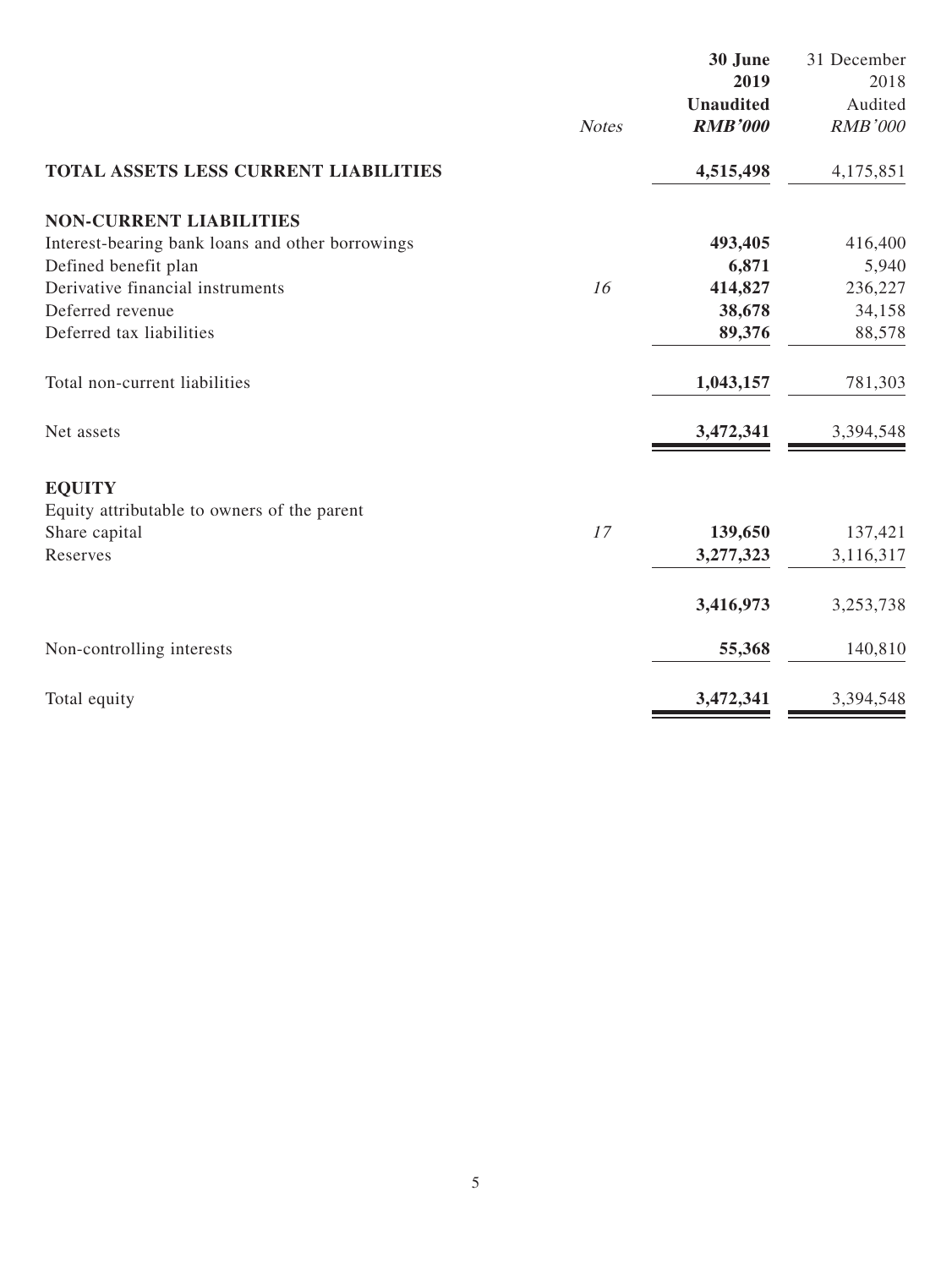# **NOTES TO THE INTERIM CONDENSED CONSOLIDATED FINANCIAL STATEMENTS** 30 June 2019

### **1. CORPORATE AND GROUP INFORMATION**

Ausnutria Dairy Corporation Ltd was incorporated as an exempted company with limited liability in the Cayman Islands on 8 June 2009. The registered office of the Company is located at Cricket Square, Hutchins Drive, P.O. Box 2681, Grand Cayman KY1-1111, Cayman Islands. The principal offices of the Group are located at (i) Unit 16, 36/F., China Merchants Tower, Shun Tak Centre, 168- 200 Connaught Road Central, Sheung Wan, Hong Kong; (ii) 8th Floor, XinDaXin Building A, No. 168, Huangxing Middle Road, Changsha City, Hunan Province, the People's Republic of China (the "**PRC**"); (iii) Dokter van Deenweg 150, 8025 BM Zwolle, the Netherlands; and (iv) 25-27 Keysborough Avenue, Keysborough VIC 3173, Australia. The shares of the Company (the "**Shares**") were listed on the Main Board of the Stock Exchange of Hong Kong Limited (the "**Stock Exchange**") on 8 October 2009. The Company and its subsidiaries are hereinafter collectively referred to as the Group.

The Company acts as an investment holding company of the Group. During the period, the Group is principally engaged in the research and development ("**R&D**"), production, marketing and distribution of dairy and related products and nutrition products to its worldwide customers, particularly in the PRC.

#### **2. BASIS OF PREPARATION**

The interim condensed consolidated financial information for the six months ended 30 June 2019 has been prepared in accordance with International Accounting Standard ("**IAS**") 34 Interim Financial Reporting issued by the International Accounting Standards Board ("**IASB**"). The interim condensed consolidated financial information does not include all the information and disclosures required in the annual financial statements, and should be read in conjunction with the Group's annual consolidated financial statements for the year ended 31 December 2018. The interim condensed consolidated financial statements are presented in RMB and all values are rounded to nearest thousand (RMB'000), except when otherwise indicated.

#### **3. CHANGES IN ACCOUNTING POLICIES AND DISCLOSURES**

The accounting policies adopted in the preparation of the interim condensed consolidated financial information are consistent with those applied in the preparation of the Group's annual financial statements for the year ended 31 December 2018, except for the adoption of the new and revised International Financial Reporting Standards ("**IFRSs**") effective as of 1 January 2019.

| Amendments to IFRS 9                | Prepayments Features with Negative Compensation      |
|-------------------------------------|------------------------------------------------------|
| IFRS 16                             | Leases                                               |
| Amendments to IAS 19                | Plan Amendment, Curtailment or Settlement            |
| Amendments to IAS 28                | Long-term interests in Associates and Joint Ventures |
| IFRIC 23                            | Uncertainty over Income Tax Treatments               |
| Annual Improvements 2015-2017 Cycle | Amendments to IFRS 3, IFRS 11, IAS 12 and IAS 23     |

Other than as explained below regarding the impact of IFRS 16 Leases, Amendments to IAS 28 Long-term Interests in Associates and Joint Ventures and IFRIC 23 Uncertainty over Income Tax Treatments, the new and revised standards are not relevant to the preparation of the Group's interim condensed consolidated financial information. The nature and impact of the new and revised IFRSs are described below:

(a) IFRS 16 replaces IAS 17 Leases, IFRIC 4 Determining whether an Arrangement contains a Lease , SIC 15 Operating Leases – Incentives and SIC 27 Evaluating the Substance of Transactions Involving the Legal Form of a Lease . The standard sets out the principles for the recognition, measurement, presentation and disclosure of leases and requires lessees to account for all leases under a single on-balance sheet model. Lessor accounting under IFRS 16 is substantially unchanged from IAS 17. Lessors will continue to classify leases as either operating or finance leases using similar principles as in IAS 17. Therefore, IFRS 16 did not have any financial impact on leases where the Group is the lessor.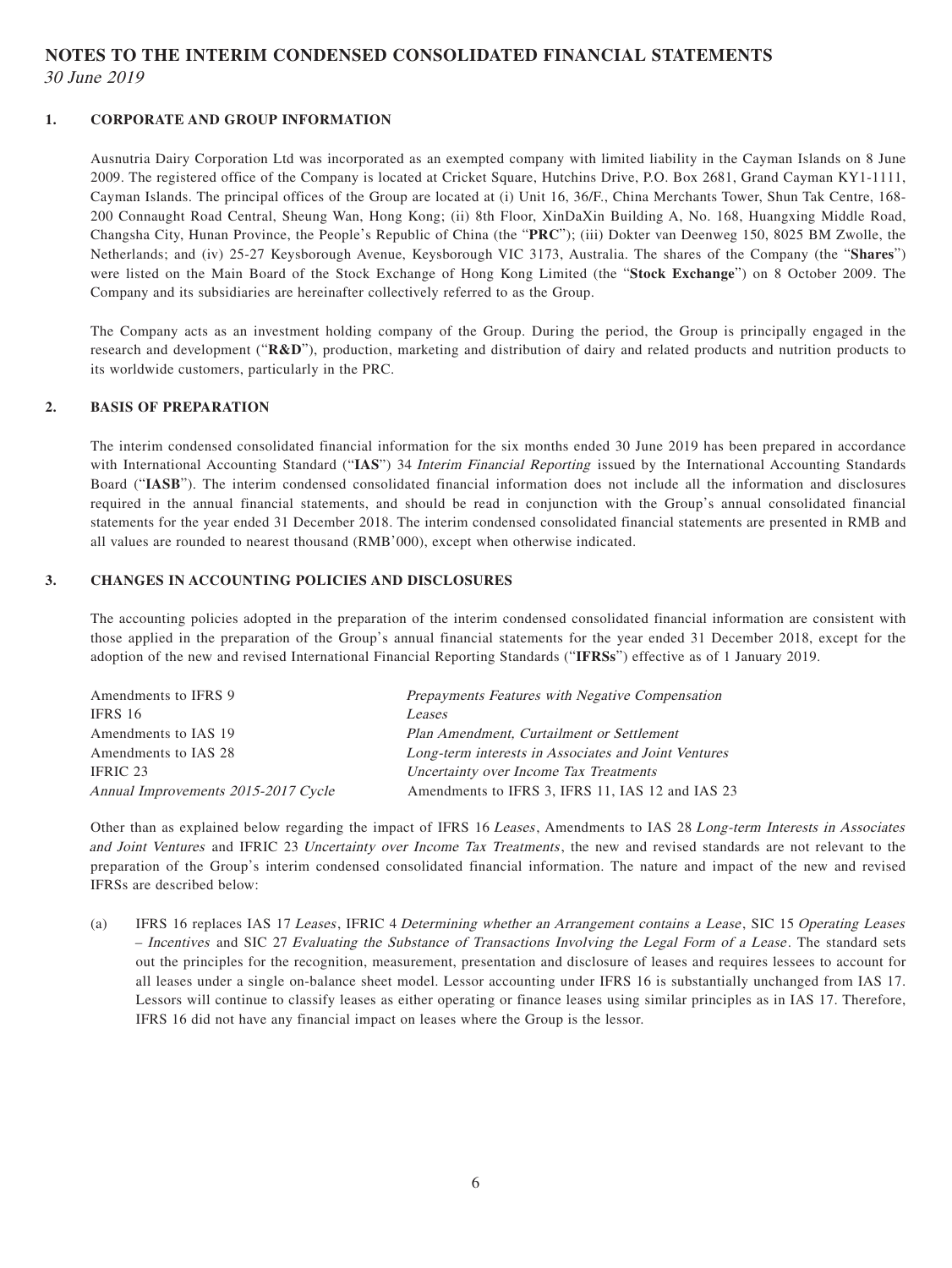The Group adopted IFRS 16 using the modified retrospective method of adoption with the date of initial application of 1 January 2019. Under this method, the standard is applied retrospectively with the cumulative effect of initial adoption as an adjustment to the opening balance of retained earnings at 1 January 2019, and the comparative information for 2018 was not restated and continues to be reported under IAS 17.

- (b) Amendments to IAS 28 clarify that the scope exclusion of IFRS 9 only includes interests in an associate or joint venture to which the equity method is applied and does not include long-term interests that in substance form part of the net investment in the associate or joint venture, to which the equity method has not been applied. Therefore, an entity applies IFRS 9, rather than IAS 28, including the impairment requirements under IFRS 9, in accounting for such long-term interests. IAS 28 is then applied to the net investment, which includes the long-term interests, only in the context of recognising losses of an associate or joint venture and impairment of the net investment in the associate or joint venture. The Group assessed its business model for its long-term interests in associates and joint ventures upon adoption of the amendments on 1 January 2019 and concluded that the long-term interests in associates and joint ventures continue to be measured at amortised cost in accordance with IFRS 9. Accordingly, the amendments did not have any impact on the Group's interim condensed consolidated financial information.
- (c) IFRIC 23 addresses the accounting for income taxes (current and deferred) when tax treatments involve uncertainty that affects the application of IAS 12 (often referred to as "**uncertain tax positions**"). The interpretation does not apply to taxes or levies outside the scope of IAS 12, nor does it specifically include requirements relating to interest and penalties associated with uncertain tax treatments. The interpretation specifically addresses (i) whether an entity considers uncertain tax treatments separately; (ii) the assumptions an entity makes about the examination of tax treatments by taxation authorities; (iii) how an entity determines taxable profits or tax losses, tax bases, unused tax losses, unused tax credits and tax rates; and (iv) how an entity considers changes in facts and circumstances. Upon adoption of the interpretation, the Group considered whether it has any uncertain tax positions arising from the transfer pricing on its intergroup sales. Based on the Group's tax compliance and transfer pricing study, the Group determined that it is probable that its transfer pricing policy will be accepted by the tax authorities. Accordingly, the interpretation did not have any significant impact on the Group's interim condensed consolidated financial information.

#### **4. OPERATING SEGMENT INFORMATION**

For management purposes, the Group is organised into business units based on their products and services and had two reportable operating segments during the period as follows:

- (a) the dairy and related products segment comprises the manufacturing and sales of dairy and related products, particularly on formula milk powder products, to its worldwide customers; and
- (b) the nutrition products segment comprises the manufacturing and sales of nutrition products (other than dairy related) to its customers principally in the PRC and Australia.

The management monitors the results of the Group's operating segments separately for the purpose of making decisions about resource allocation and performance assessment. Segment performance is evaluated based on the reportable segment profit which is a measure of adjusted profit before tax. The adjusted profit before tax is measured consistently with the Group's profit before tax except that interest income, finance costs as well as unallocated head office and corporate results are excluded from such measurement.

Segment assets exclude cash and cash equivalents and other bank deposits and pledged deposits as these assets are managed on a group basis.

Segment liabilities exclude interest-bearing bank loans and other borrowings as these liabilities are managed on a group basis.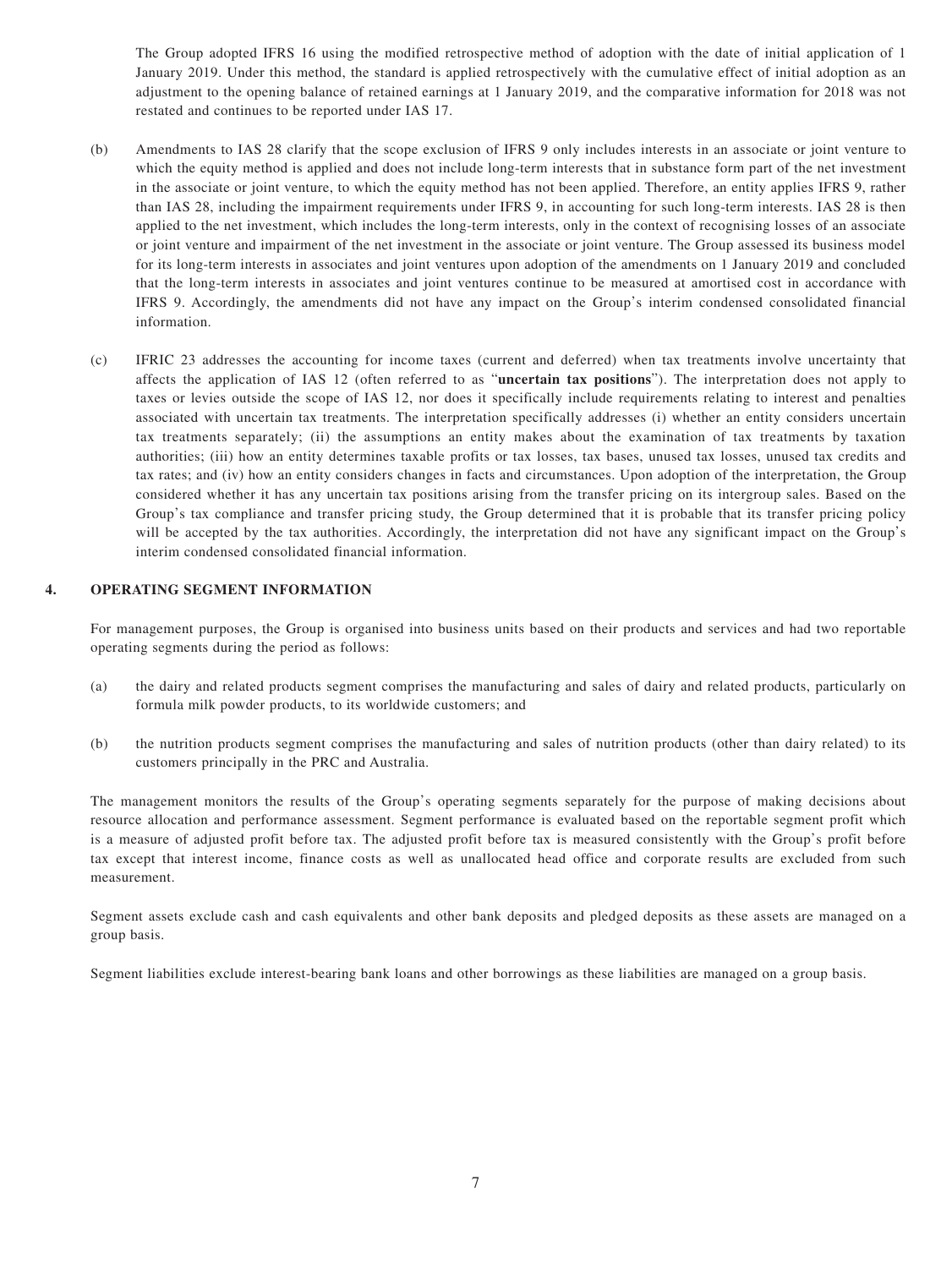### **Six months ended 30 June 2019 (unaudited)**

|                                                | Dairy and      |                  |                |
|------------------------------------------------|----------------|------------------|----------------|
|                                                | related        | <b>Nutrition</b> |                |
|                                                | products       | products         | <b>Total</b>   |
|                                                | <b>RMB'000</b> | <b>RMB'000</b>   | <b>RMB'000</b> |
| <b>Segment revenue</b>                         |                |                  |                |
| Sales to external customers                    | 3,094,671      | 52,894           | 3,147,565      |
|                                                |                |                  |                |
| Revenue from operations                        |                |                  | 3,147,565      |
| <b>Segment results</b>                         | 398,171        | (18, 116)        | 380,055        |
| Reconciliation:                                |                |                  |                |
| Interest income                                |                |                  | 17,900         |
| Finance costs                                  |                |                  | (11, 897)      |
| Corporate and other unallocated expenses       |                |                  | (24, 757)      |
| Profit before tax                              |                |                  | 361,301        |
| Other segment information                      |                |                  |                |
| Impairment losses recognised in profit or loss | 54,477         |                  | 54,477         |
| Share of profits and losses of associates      | 2,161          |                  | 2,161          |
| Depreciation and amortisation                  | 81,342         | 4,721            | 86,063         |
| Capital expenditure*                           | 164,577        | 5,814            | 170,391        |
| As at 30 June 2019 (unaudited)                 |                |                  |                |
| <b>Segment</b> assets                          | 5,766,985      | 279,659          | 6,046,644      |
| Reconciliation:                                |                |                  |                |
| Elimination of intersegment receivables        |                |                  | (239, 037)     |
| Corporate and other unallocated assets         |                |                  | 1,737,073      |
| Total assets                                   |                |                  | 7,544,680      |
| <b>Segment liabilities</b>                     | 2,950,011      | 222,117          | 3,172,128      |
| Reconciliation:                                |                |                  |                |
| Elimination of intersegment payables           |                |                  | (239, 037)     |
| Corporate and other unallocated liabilities    |                |                  | 1,139,248      |
| Total liabilities                              |                |                  | 4,072,339      |
| <b>Other Segment Information</b>               |                |                  |                |
| Investments in associates                      | 268,195        |                  | 268,195        |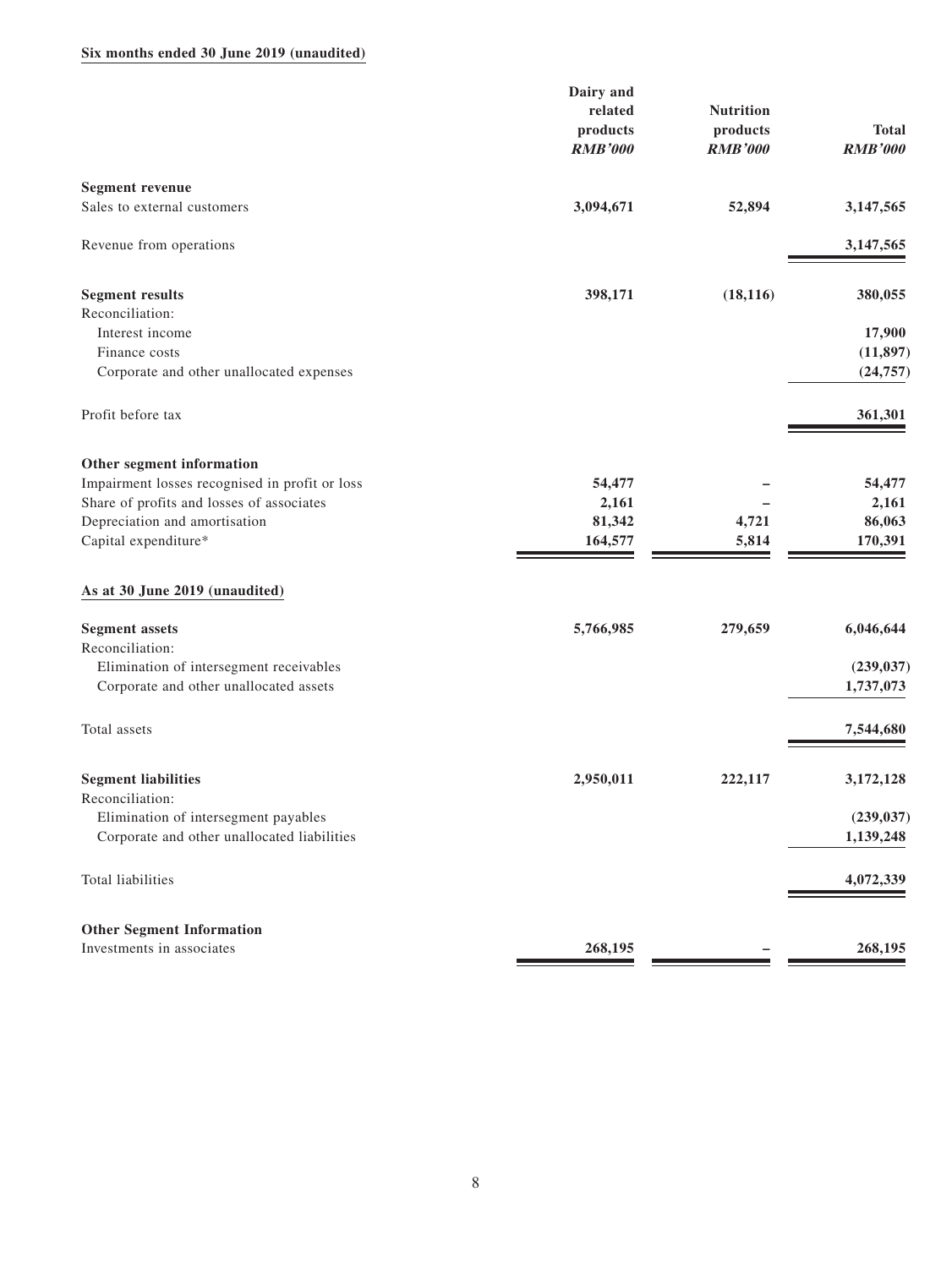|                                                | Dairy and                  |                            |                |
|------------------------------------------------|----------------------------|----------------------------|----------------|
|                                                | related                    | Nutrition                  | Total          |
|                                                | products<br><b>RMB'000</b> | products<br><b>RMB'000</b> | <b>RMB'000</b> |
|                                                |                            |                            |                |
| <b>Segment revenue</b>                         |                            |                            |                |
| Sales to external customers                    | 2,529,817                  | 52,538                     | 2,582,355      |
| Revenue from operations                        |                            |                            | 2,582,355      |
| <b>Segment results</b>                         | 429,803                    | (15, 164)                  | 414,639        |
| Reconciliation:                                |                            |                            |                |
| Interest income                                |                            |                            | 12,857         |
| Finance costs                                  |                            |                            | (21,700)       |
| Corporate and other unallocated expenses       |                            |                            | (11, 685)      |
| Profit before tax                              |                            |                            | 394,111        |
| Other segment information                      |                            |                            |                |
| Impairment losses recognised in profit or loss | 43,589                     |                            | 43,589         |
| Share of profits and losses of a joint venture | 1,033                      |                            | 1,033          |
| Share of profits and losses of associates      | 2,636                      |                            | 2,636          |
| Depreciation and amortisation                  | 65,614                     | 5,293                      | 70,907         |
| Capital expenditure*                           | 207,244                    | 2,951                      | 210,195        |
| As at 31 December 2018 (audited)               |                            |                            |                |
| <b>Segment assets</b>                          | 4,852,709                  | 261,426                    | 5, 114, 135    |
| Reconciliation:                                |                            |                            |                |
| Elimination of intersegment receivables        |                            |                            | (162, 781)     |
| Corporate and other unallocated assets         |                            |                            | 1,877,652      |
| Total assets                                   |                            |                            | 6,829,006      |
| <b>Segment liabilities</b>                     | 2,374,302                  | 147,495                    | 2,521,797      |
| Reconciliation:                                |                            |                            |                |
| Elimination of intersegment payables           |                            |                            | (162, 781)     |
| Corporate and other unallocated liabilities    |                            |                            | 1,075,442      |
| Total liabilities                              |                            |                            | 3,434,458      |
| Other segment information                      |                            |                            |                |
| Investments in associates                      | 262,203                    |                            | 262,203        |

\* Capital expenditure consists of additions to property, plant and equipment, right-of-use assets and intangible assets.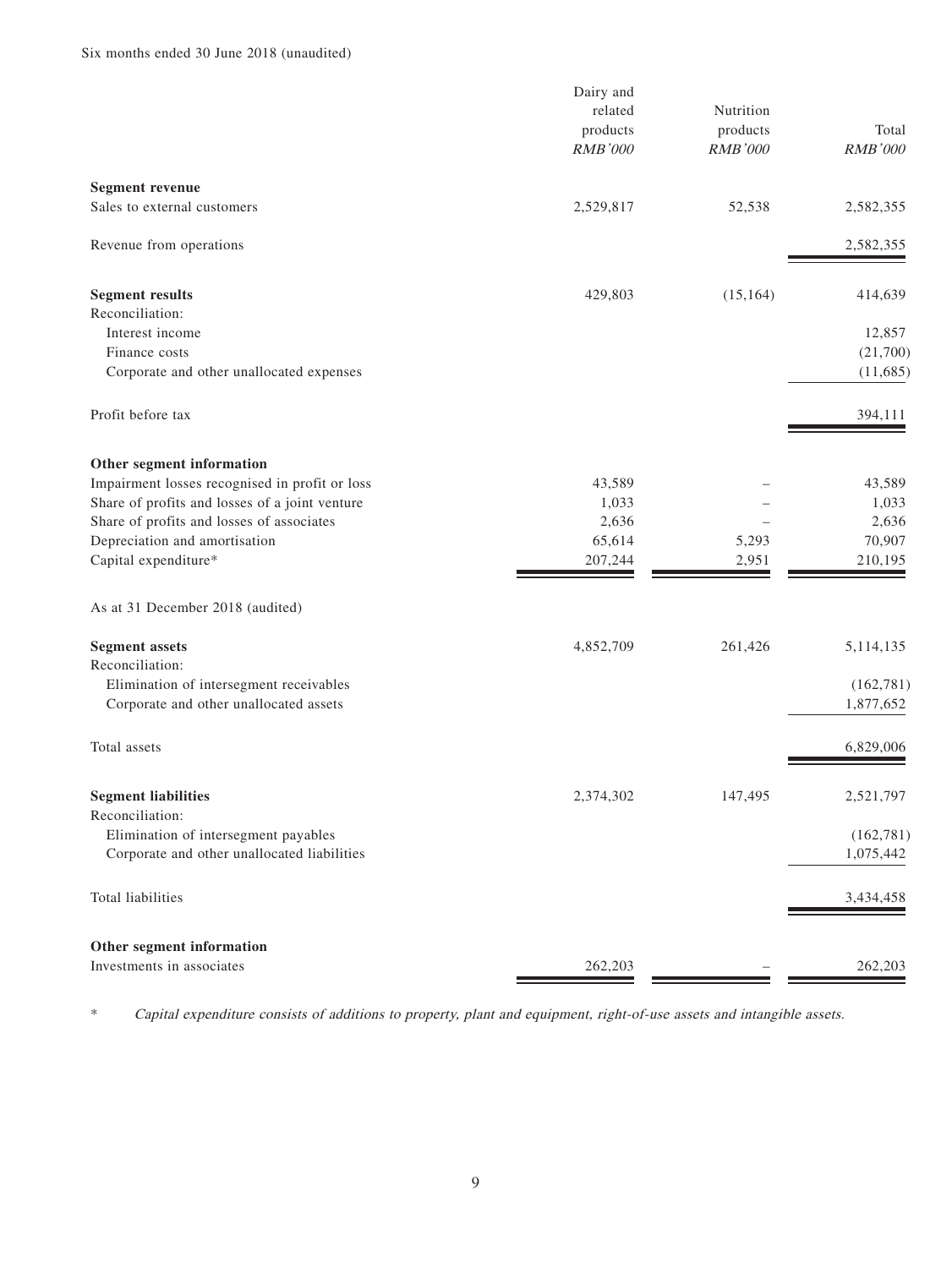### **Geographical information**

#### **(a) Revenue from external customers**

|                         | Six months ended 30 June |                |  |      |  |
|-------------------------|--------------------------|----------------|--|------|--|
|                         | 2019                     |                |  | 2018 |  |
|                         | <b>Unaudited</b>         | Unaudited      |  |      |  |
|                         | <b>RMB'000</b>           | <b>RMB'000</b> |  |      |  |
| The PRC                 | 2,763,423                | 2,012,449      |  |      |  |
| European Union          | 207,820                  | 287,503        |  |      |  |
| Middle East             | 24,068                   | 36,516         |  |      |  |
| North and South America | 62,298                   | 63,270         |  |      |  |
| Australia               | 55,316                   | 59,641         |  |      |  |
| New Zealand             | 2,373                    | 18,841         |  |      |  |
| Others                  | 32,267                   | 104,135        |  |      |  |
|                         | 3,147,565                | 2,582,355      |  |      |  |

The revenue information is based on the locations of the customers.

#### **(b) Non-current assets**

|                 | 30 June          | 31 December    |
|-----------------|------------------|----------------|
|                 | 2019             | 2018           |
|                 | <b>Unaudited</b> | Audited        |
|                 | <b>RMB'000</b>   | <b>RMB'000</b> |
| The PRC         | 799,758          | 468,551        |
| The Netherlands | 1,402,515        | 1,390,705      |
| Australia       | 496,849          | 506,025        |
| New Zealand     | 170,686          | 172,666        |
|                 | 2,869,808        | 2,537,947      |

The non-current assets information above is based on the locations of the assets and excludes deferred tax assets.

### **Information about a major customer**

During the six months ended 30 June 2019, there was no revenue from a single external customer which accounted for 10% or more of the Group's total revenue (six months ended 30 June 2018: Nil).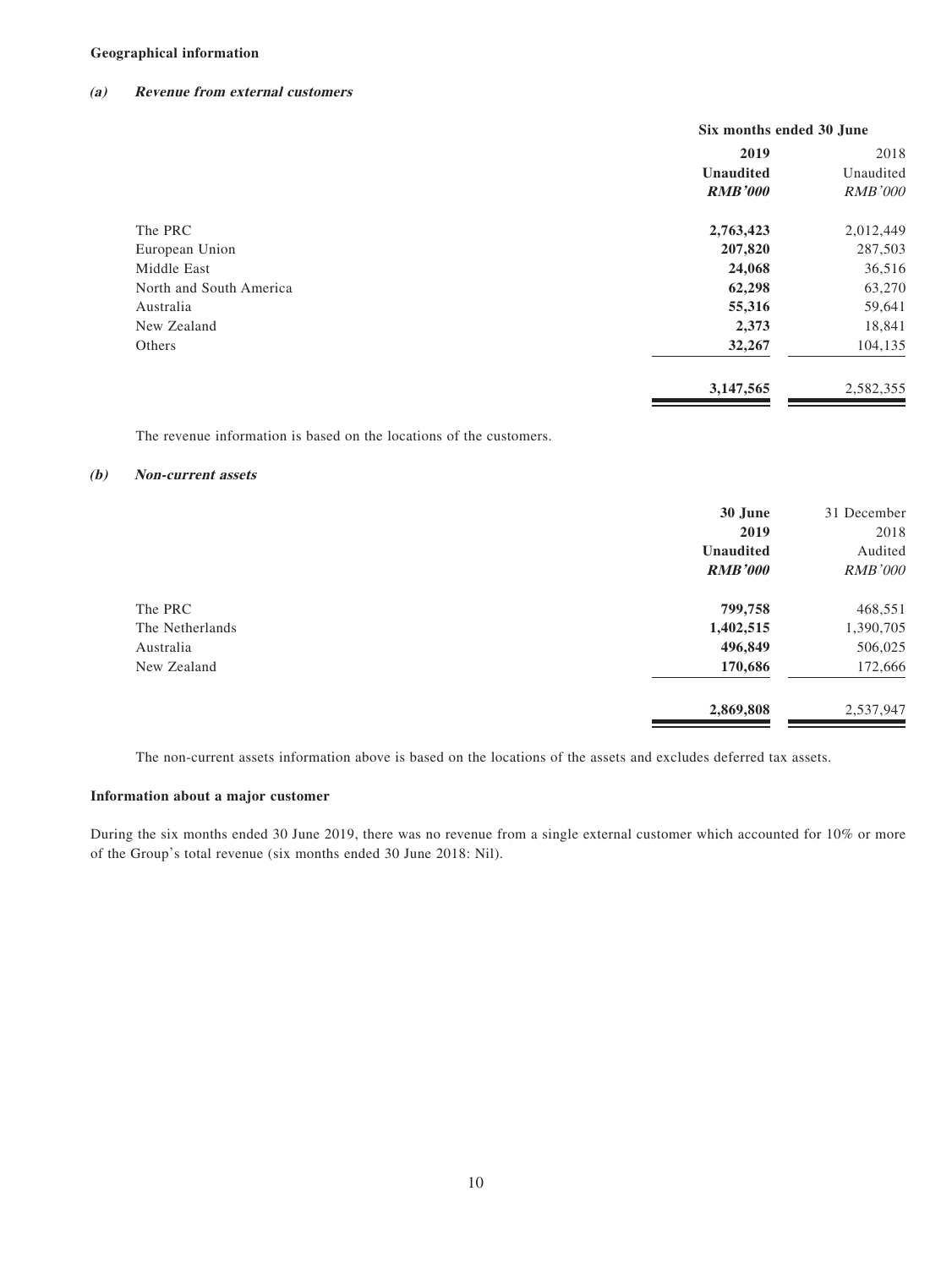### **5. REVENUE, OTHER INCOME AND GAINS**

An analysis of revenue is as follows:

|                                       |                  | Six months ended 30 June            |  |
|---------------------------------------|------------------|-------------------------------------|--|
|                                       | 2019             | 2018<br>Unaudited<br><i>RMB'000</i> |  |
|                                       | <b>Unaudtied</b> |                                     |  |
|                                       | <b>RMB'000</b>   |                                     |  |
| Revenue from contracts with customers | 3, 147, 565      | 2,582,355                           |  |

### **Other income and gains**

|                                                               |             | Six months ended 30 June |                |  |
|---------------------------------------------------------------|-------------|--------------------------|----------------|--|
|                                                               |             | 2019                     | 2018           |  |
|                                                               |             | <b>Unaudtied</b>         | Unaudited      |  |
|                                                               | <b>Note</b> | <b>RMB'000</b>           | <b>RMB'000</b> |  |
| Other income and gains                                        |             |                          |                |  |
| Interest income                                               |             | 17,900                   | 12,857         |  |
| Government grants                                             | (i)         | 15,223                   | 12,529         |  |
| Gain on re-measurement of the previously held interest in     |             |                          |                |  |
| an acquiree                                                   |             |                          | 35,036         |  |
| Gain on fair value changes of derivative financial instrument |             |                          | 26,778         |  |
| Foreign exchange gains                                        |             |                          | 3,310          |  |
| Others                                                        |             | 5,606                    | 14,119         |  |
| Total other income and gains                                  |             | 38,729                   | 104,629        |  |

(i) Various government grants have been received for investments in Hunan province, the PRC where the Company's subsidiaries operate. All these grants are related to expenses and there were no unfulfilled conditions or contingencies relating to these grants.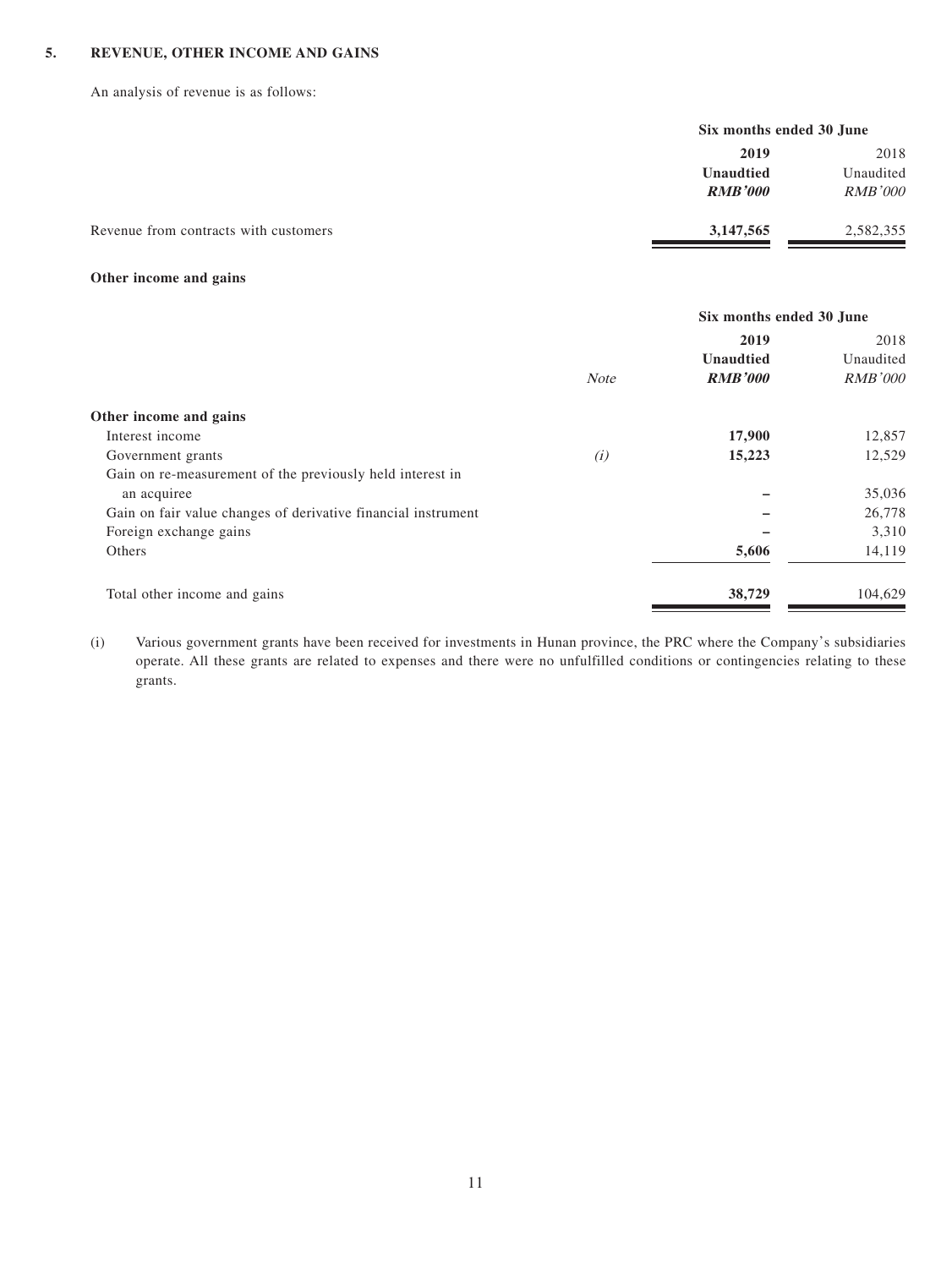### **6. PROFIT BEFORE TAX**

The Group's profit before tax is arrived at after charging:

|                                                                   | Six months ended 30 June |  |
|-------------------------------------------------------------------|--------------------------|--|
| 2019                                                              | 2018                     |  |
| <b>Unaudited</b>                                                  | Unaudited                |  |
| <b>RMB'000</b>                                                    | <b>RMB'000</b>           |  |
| Cost of inventories sold<br>1,453,998                             | 1,341,295                |  |
| Write-down of inventories to net realisable value<br>54,477       | 43,510                   |  |
| Cost of sales<br>1,508,475                                        | 1,384,805                |  |
| Depreciation of property, plant and equipment<br>35,540           | 51,062                   |  |
| Depreciation of right-of-use assets<br>27,841                     |                          |  |
| Amortisation of prepaid land lease payments                       | 424                      |  |
| Amortisation of other intangible assets<br>22,682                 | 19,421                   |  |
| Research and development costs<br>41,949                          | 23,447                   |  |
| 4,462<br>Foreign exchange differences, net                        | (3,310)                  |  |
| Fair value losses/(gains), net:                                   |                          |  |
| Derivative instruments                                            |                          |  |
| 2,053<br>- transactions not qualifying as hedges                  | 2,671                    |  |
| - subsequent consideration on acquisition of HNC Group<br>174,427 | (26, 778)                |  |
| Auditor's remuneration<br>3,693                                   | 3,610                    |  |
| Advertising and promotion expenses<br>514,368                     | 335,168                  |  |
| Employee benefit expenses (including directors' remuneration):    |                          |  |
| Wages, salaries and staff welfare<br>412,509                      | 372,716                  |  |
| 9,080<br>Equity-settled share option expense                      | 1,409                    |  |
| Pension scheme contributions*<br>27,472                           | 19,911                   |  |
| 449,061                                                           | 394,036                  |  |

\* At 30 June 2019, the Group had no forfeited contributions available to reduce its contributions to the pension schemes in future years (31 December 2018: Nil).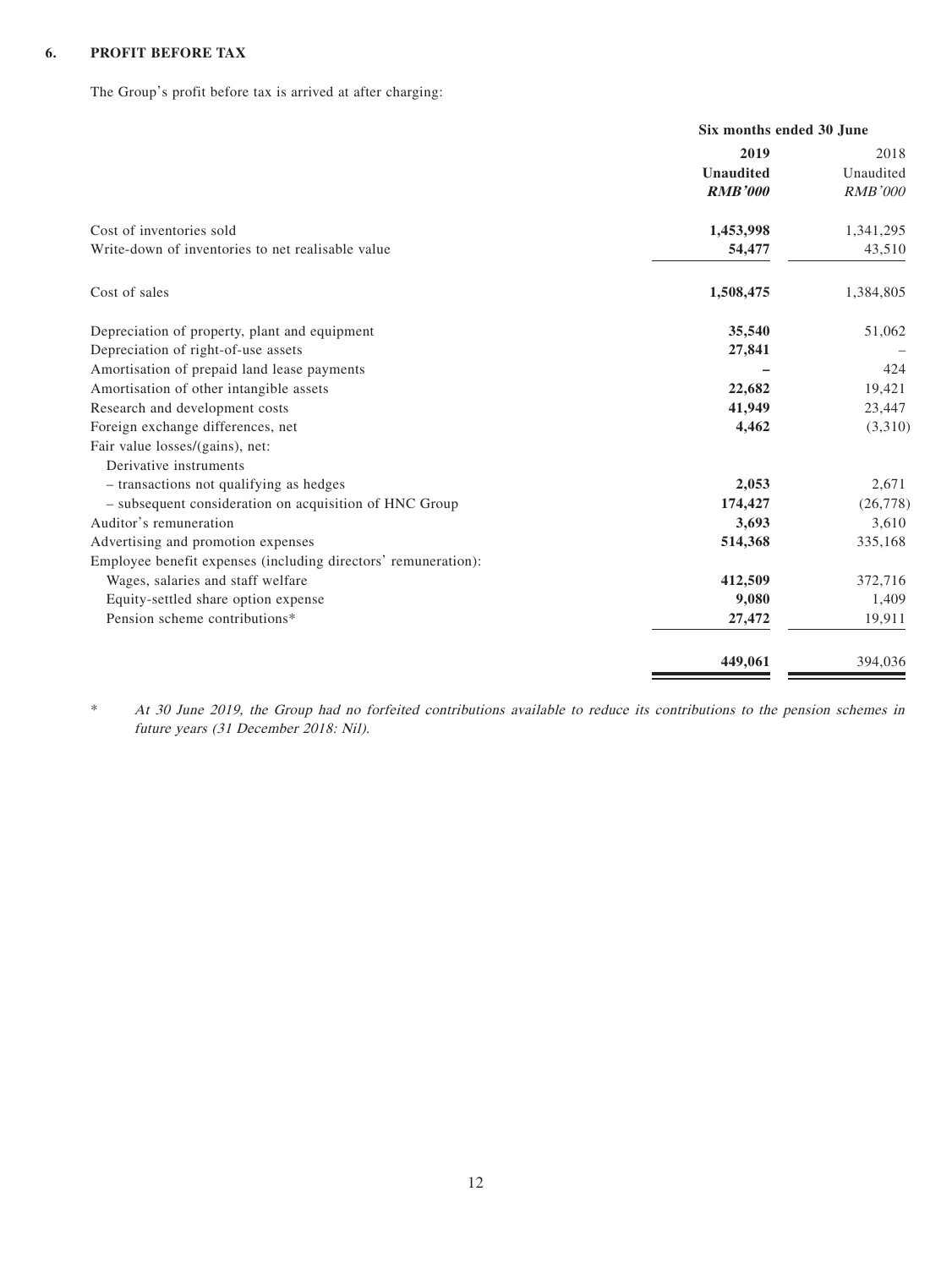### **7. INCOME TAX**

Hong Kong profits tax has been provided at the rate of 16.5% on the assessable profits arising in Hong Kong during the six months ended 30 June 2019 (six months ended 30 June 2018: 16.5%).

Taxes on profits assessable elsewhere have been calculated at the rates of tax prevailing in the jurisdictions in which the Group operates. Under the PRC income tax laws, enterprises are subject to corporate income tax ("**CIT**") at a rate of 25%. Under the Netherlands income tax laws, enterprises are subject to the Netherlands CIT rate of 20% for the first EUR200,000 taxable profits and 25% for taxable profits exceeding EUR200,000. Under the United States tax laws, enterprises are subject to the United States CIT rate of 21%. Under the Canada tax laws, enterprises are subject to the Canada CIT rate of 26.5%. Under the Australia tax laws, enterprises are subject to the Australia CIT rate of 30%. Under the New Zealand tax laws, enterprises are subject to the New Zealand CIT rate of 28%. Under the Taiwan tax laws, enterprises are subject to the Taiwan CIT rate of 17%.

Ausnutria Dairy (China) Co. Ltd. ("**Ausnutria China**") and Hyproca Nutrition Co. Ltd. ("**HNC**") were designated as High-tech Enterprises and were granted a preferential CIT rate of 15% for the three years ending 31 December 2019 and the three years ending 2020, respectively.

|                              | Six months ended 30 June |                |
|------------------------------|--------------------------|----------------|
|                              | 2019                     |                |
|                              | <b>Unaudited</b>         | Unaudited      |
|                              | <b>RMB'000</b>           | <b>RMB'000</b> |
| Current – Mainland China     |                          |                |
| Charge for the period        | 84,377                   | 57,707         |
| Underprovision prior periods | <b>150</b>               |                |
| Current – The Netherlands    |                          |                |
| Charge for the period        | 24,710                   | 12,047         |
| Overprovision prior periods  | (965)                    |                |
| Current – Hong Kong          |                          |                |
| Charge for the period        | 4,155                    | 1,864          |
| Current – Australia          |                          |                |
| Charge for the period        | 13,433                   |                |
| Current – Taiwan             |                          |                |
| Charge for the period        | 972                      | 228            |
| Deferred                     | (20, 286)                | (14,505)       |
| Total                        | 106,546                  | 57,341         |

#### **8. INTERIM DIVIDEND**

The Board did not recommend the payment of any interim dividend for the six months ended 30 June 2019 (six months ended 30 June 2018: Nil).

#### **9. EARNINGS PER SHARE ATTRIBUTABLE TO ORDINARY EQUITY HOLDERS OF THE PARENT**

The calculation of the basic earnings per share amount is based on the profit for the period attributable to ordinary equity holders of the parent and the weighted average number of ordinary shares of 1,590,436,309 (six months ended 30 June 2018: 1,262,763,359) in issue during the period.

The calculation of the diluted earnings per share amounts is based on the profit for the period attributable to ordinary equity holders of the parent, adjusted to reflect the share option issued. The weighted average number of ordinary shares used in the calculation is the number of ordinary shares in issue during the period, as used in the basic earnings per share calculation, and the weighted average number of ordinary shares assumed to have been issued at no consideration on the deemed exercise or conversion of all dilutive potential ordinary shares into ordinary shares.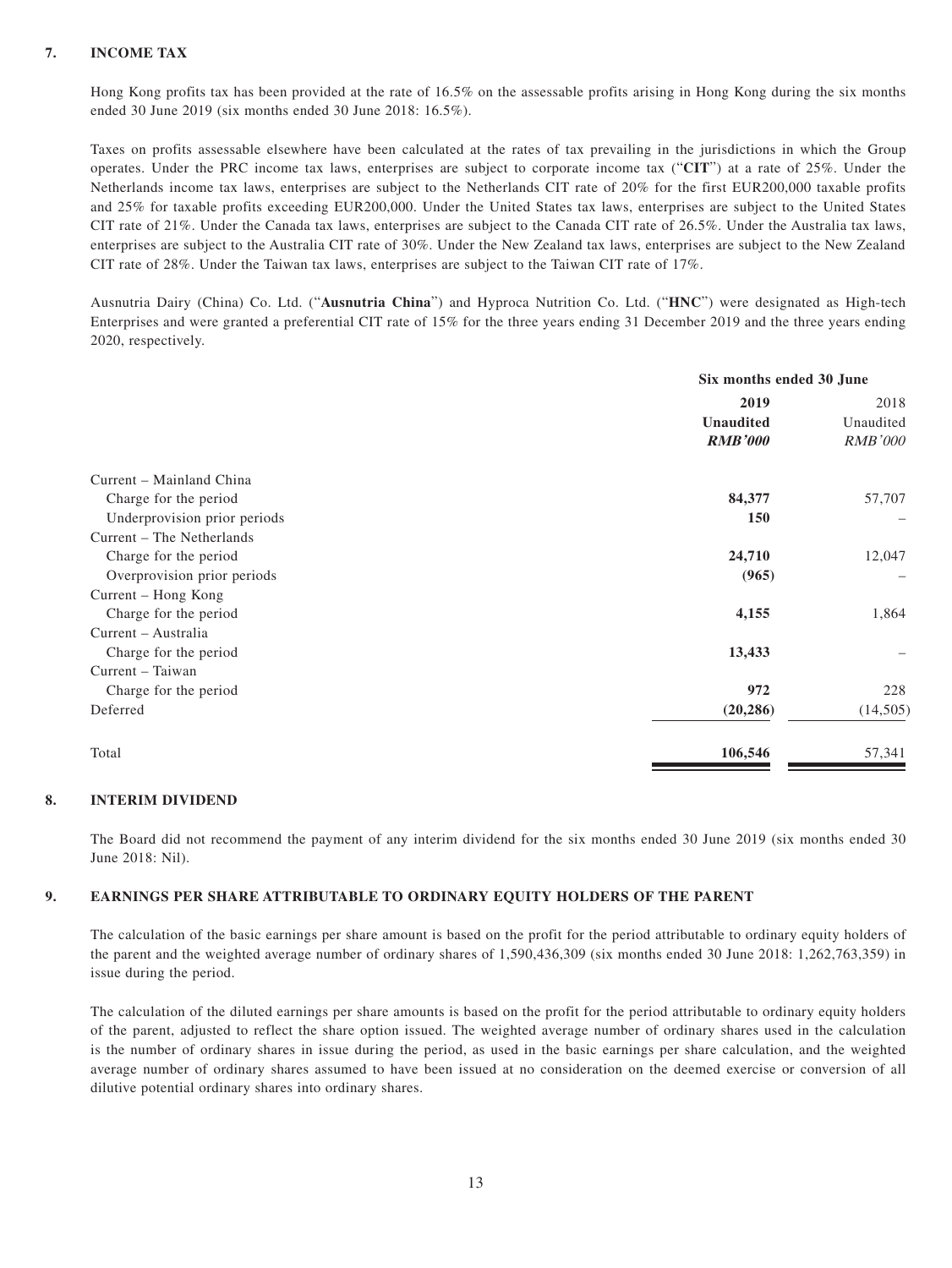|                                                               | Six months ended 30 June |                |
|---------------------------------------------------------------|--------------------------|----------------|
|                                                               | 2019                     | 2018           |
|                                                               | <b>Unaudited</b>         | Unaudited      |
|                                                               | <b>RMB'000</b>           | <i>RMB'000</i> |
| Profit attributable to ordinary equity holders of the parent, |                          |                |
| used in the basic and diluted earnings per share calculation  | 260,455                  | 327,329        |
|                                                               |                          |                |

**Shares**

|                                                                  | Six months ended 30 June |                  |  |
|------------------------------------------------------------------|--------------------------|------------------|--|
|                                                                  | 2019                     | 2018             |  |
|                                                                  | <b>Unaudited</b>         | Unaudited        |  |
|                                                                  | <b>Number of shares</b>  | Number of shares |  |
| Weighted average number of ordinary shares                       |                          |                  |  |
| in issue during the period used in the basic earnings            |                          |                  |  |
| per share calculation                                            | 1,590,436,309            | 1,262,763,359    |  |
| Effect of dilution – weighted average number of ordinary shares: |                          |                  |  |
| Share options                                                    | 15,872,483               | 16,106,954       |  |
|                                                                  | 1,606,308,792            | 1,278,870,313    |  |

### **10. PROPERTY, PLANT AND EQUIPMENT**

As at 30 June 2019, the Group had pledged the land and buildings, and plant and machineries that were attributed to Ausnutria B.V. and its subsidiaries (the "**Ausnutria B.V. Group**") and located in the Netherlands with net carrying amounts of EUR86,798,000 (equivalent to approximately RMB678,496,000) (31 December 2018: EUR87,495,000, equivalent to approximately RMB686,600,000) and EUR49,135,000 (equivalent to approximately RMB384,088,000) (31 December 2018: EUR50,534,000, equivalent to approximately RMB396,555,000), respectively for the banking facilities granted to the Group for the financing of the Group's daily working capital and capital expenditure plans.

As at 30 June 2019, the Group's land included in property, plant and equipment with a net carrying amount of EUR7,443,000 (equivalent to approximately RMB58,182,000) (31 December 2018: EUR7,443,000, equivalent to approximately RMB58,407,000), AUD4,430,000 (equivalent to approximately RMB21,333,000) (31 December 2018: AUD4,430,000, equivalent to approximately RMB21,375,000) and NZD3,000,000 (equivalent to approximately RMB13,823,000) (31 December 2018: NZD3,000,000, equivalent to approximately RMB13,786,000) are situated in the Netherlands, Australia and New Zealand, respectively, and are held as freehold land.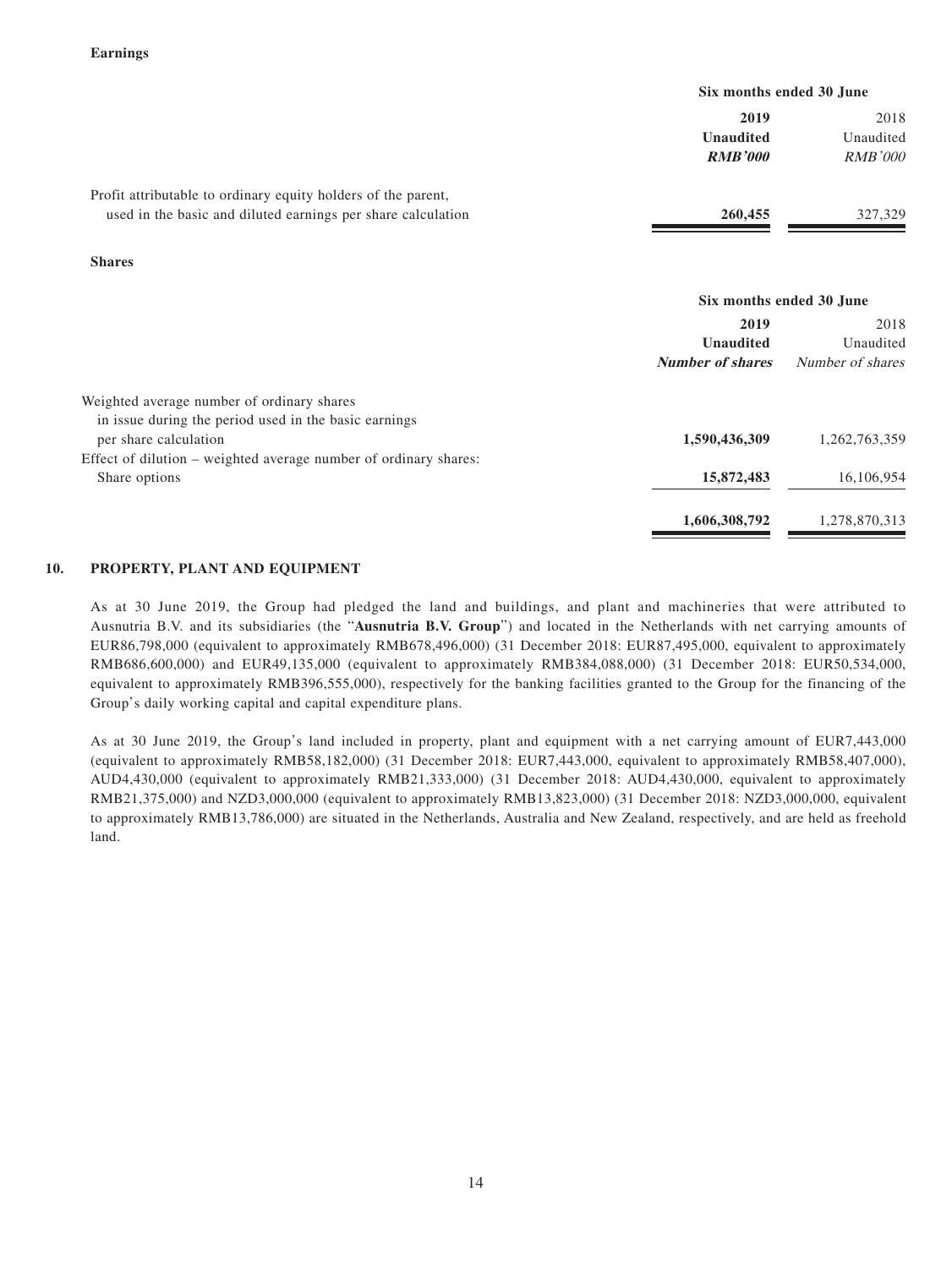### **11. RIGHT-OF-USE ASSETS**

Right-of-use assets represented property, plant and equipment under finance lease and operating lease as well as prepaid land lease payments.

The carrying amounts of the Group's right-of-use assets and the movement during the period are as follow:

|                                |                  | Prepaid        |                 |                |
|--------------------------------|------------------|----------------|-----------------|----------------|
|                                | <b>Plant</b> and | land lease     | Motor           |                |
|                                | machinery        | payment        | <b>Vehicles</b> | <b>Total</b>   |
|                                | <b>RMB'000</b>   | <b>RMB'000</b> | <i>RMB'000</i>  | <i>RMB'000</i> |
| As at 1 January 2019           | 206,546          | 27,112         | 17,211          | 250,869        |
| Additions                      | 44,167           |                | 2,241           | 46,408         |
| Depreciation charge            | (24, 356)        | (424)          | (3,061)         | (27, 841)      |
| Interest expense               |                  | -              |                 |                |
| Payments                       |                  |                |                 |                |
| Exchange realignment           | (1,006)          |                | (425)           | (1, 431)       |
| As at 30 June 2019 (unaudited) | 225,351          | 26,688         | 15,966          | 268,005        |

#### **12. LONG-TERM PREPAYMENTS**

|                                                                                                  | <b>Note</b> | 30 June<br>2019<br><b>Unaudited</b><br><b>RMB'000</b> | 31 December<br>2018<br>Audited<br><i>RMB'000</i> |
|--------------------------------------------------------------------------------------------------|-------------|-------------------------------------------------------|--------------------------------------------------|
| Prepayment for the subscription of the Convertible Bonds<br>Prepayment for purchase of equipment | (i)         | 207,352<br>17,062                                     |                                                  |
| Total                                                                                            |             | 224,414                                               |                                                  |

(i) On 6 June 2019, Ausnutria Dairy Investments Limited ("**ADI**"), a wholly-owned subsidiary of the Company, entered into a subscription agreement (the "**CB Subscription Agreement**") in relation to the subscription of the convertible bonds in the principal amount of US\$30.0 million (equivalent to approximately RMB207.4 million) (the "**Convertible Bonds**"). The Convertible Bonds were issued by Genlac Biotech International Corporation (the "**CB Issuer**"), a special purpose vehicle incorporated in the Cayman Islands for the purpose of acquiring the equity interest in Glac Biotech Co. Ltd (the "**Target Company**").

On 10 June 2019, the Company has prepaid the subscription of the Convertible Bonds, amounting to US\$30.0 million (equivalent to approximately RMB207.4 million). The issuance of the Convertible Bonds was completed in July 2019. Further details regarding the above are set out in the announcement of the Company dated 6 June 2019.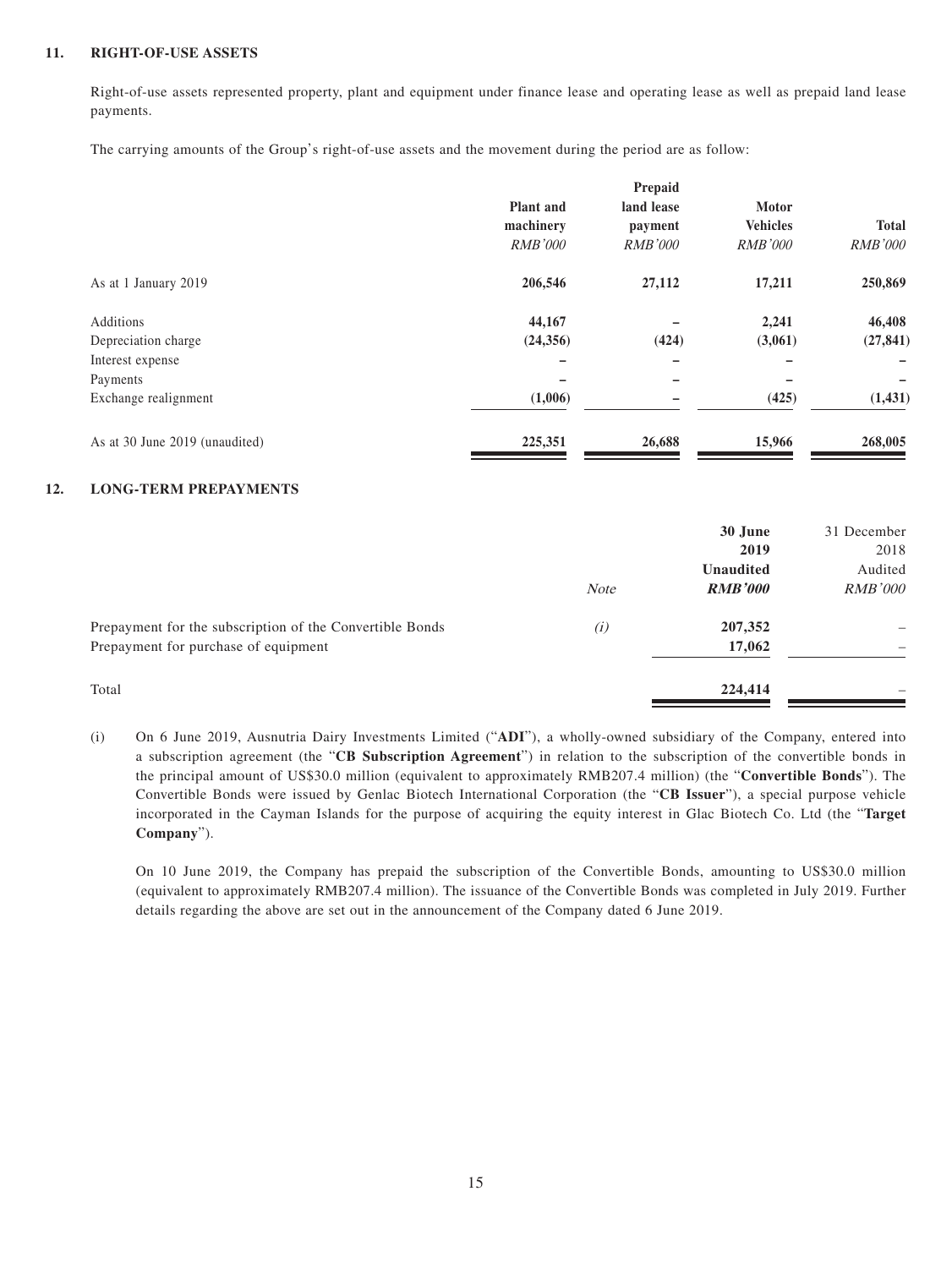#### **13. INVENTORIES**

|     |                             | 30 June          | 31 December    |
|-----|-----------------------------|------------------|----------------|
|     |                             | 2019             | 2018           |
|     |                             | <b>Unaudited</b> | Audited        |
|     |                             | <b>RMB'000</b>   | <b>RMB'000</b> |
|     | Raw materials               | 432,698          | 517,525        |
|     | Finished goods              | 1,392,660        | 858,927        |
|     | Goods in transit            | 170,561          | 140,952        |
|     | Others                      | 28,428           | 26,917         |
|     | Total                       | 2,024,347        | 1,544,321      |
| 14. | TRADE AND BILLS RECEIVABLES |                  |                |
|     |                             | 30 June          | 31 December    |
|     |                             |                  |                |

| <b>30 June</b> | 31 December    |
|----------------|----------------|
| 2019           | 2018           |
| Unaudited      | Audited        |
| <b>RMB'000</b> | <b>RMB'000</b> |
| 319,356        | 329,444        |
| 33,658         | 23,173         |
| 353,014        | 352,617        |
|                |                |

The Group normally allows a credit period from 1 to 12 months (31 December 2018: from 1 to 12 months) to certain customers. The Group seeks to maintain strict control over its outstanding receivables. Overdue balances are reviewed regularly by senior management. In view of the aforementioned and the fact that the Group's trade receivables relate to a large number of diversified customers, there is no significant concentration of credit risk. Trade receivables are non-interest-bearing.

An ageing analysis of the trade receivables of the Group as at the end of the reporting period, based on the invoice date and net of provisions, is as follows:

|                    | 30 June          | 31 December    |
|--------------------|------------------|----------------|
|                    | 2019             | 2018           |
|                    | <b>Unaudited</b> | Audited        |
|                    | <b>RMB'000</b>   | <b>RMB'000</b> |
| Within 3 months    | 310,001          | 317,179        |
| 3 to 6 months      | 9,195            | 7,807          |
| 6 months to 1 year | <b>160</b>       | 4,320          |
| Over 1 year        |                  | 138            |
| Total              | 319,356          | 329,444        |

An impairment analysis is performed at each reporting date using a provision matrix to measure expected credit losses. The provision rates are based on days past due for groupings of various customer segments with similar loss patterns (i.e., by geographical region, product type, customer type and rating, and coverage by letters of credit or other forms of credit insurance). The calculation reflects the probability-weighted outcome, the time value of money and reasonable and supportable information that is available at the reporting date about past events, current conditions and forecasts of future economic conditions. Generally, trade receivables are written off if past due for more than one year and are not subject to enforcement activity.

There was no provision for impairment as at 30 June 2019 (31 December 2018: Nil). The carrying amounts of the trade and bills receivables approximate their fair values.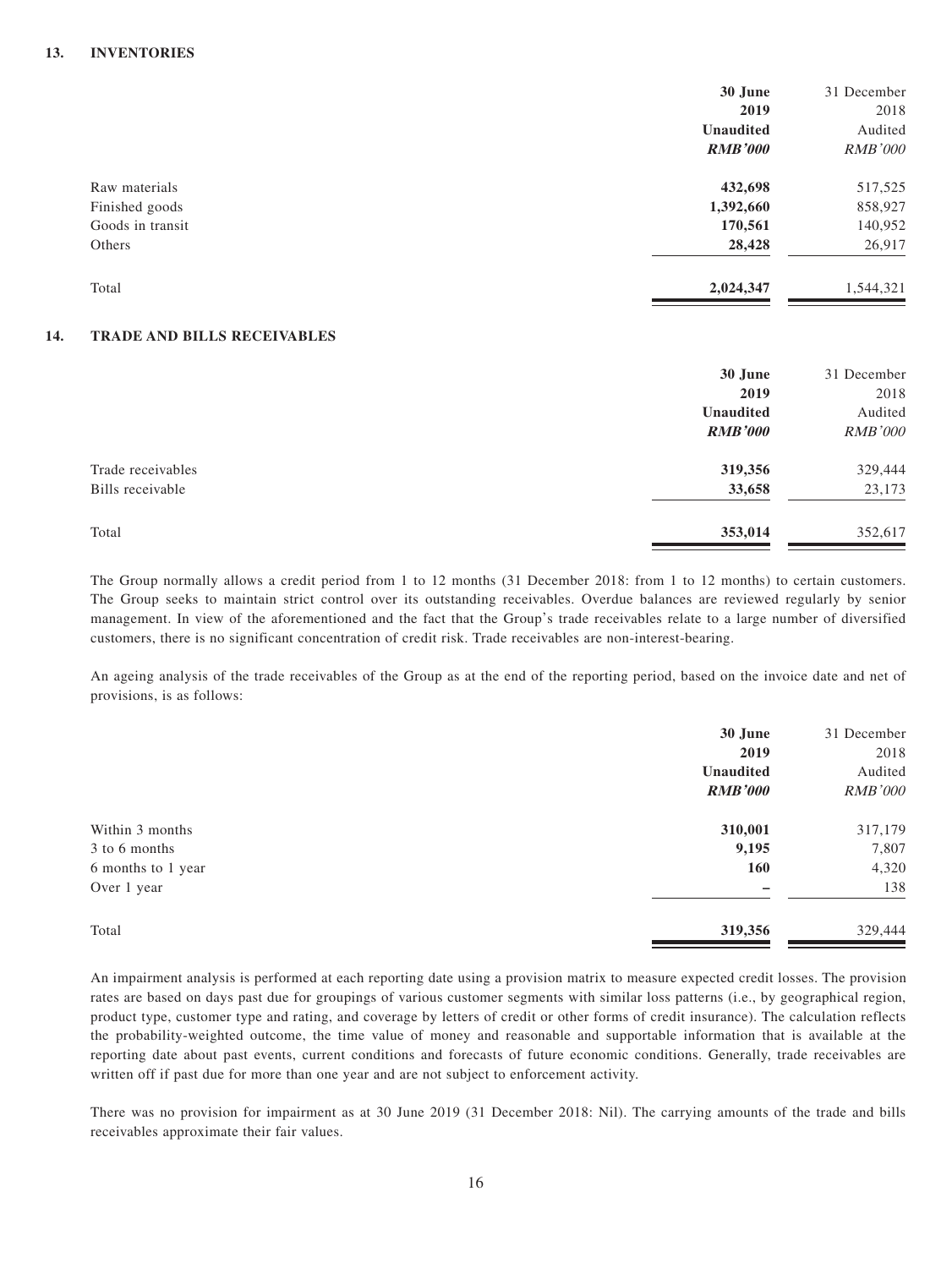#### **15. TRADE AND BILL PAYABLES**

An ageing analysis of the trade and bill payables of the Group as at the end of the reporting period, based on the invoice date, is as follows:

|                  | 30 June          | 31 December    |
|------------------|------------------|----------------|
|                  | 2019             | 2018           |
|                  | <b>Unaudited</b> | Audited        |
|                  | <b>RMB'000</b>   | <b>RMB'000</b> |
| Within 12 months | 333,874          | 282,400        |
| Over 12 months   | 1,229            | 1,184          |
|                  | 335,103          | 283,584        |

Trade payables are interest-free and are normally settled within 12 months (31 December 2018: within 12 months).

### **16. DERIVATIVE FINANCIAL INSTRUMENTS**

|                                    | <b>Notes</b> | 30 June<br>2019<br>Unaudited<br><b>RMB'000</b> | 31 December<br>2018<br>Audited<br><b>RMB'000</b> |
|------------------------------------|--------------|------------------------------------------------|--------------------------------------------------|
| Subsequent HNC consideration       | (i)          | 408,981                                        | 230,391                                          |
| Subsequent Ozfarm consideration    | (ii)         | 5,846                                          | 5,836                                            |
| Interest rate swaps                |              | 847                                            | 1,072                                            |
| Forward currency contracts         |              |                                                | 786                                              |
|                                    |              | 415,674                                        | 238,085                                          |
| Portion classified as non-current: |              |                                                |                                                  |
| Subsequent HNC consideration       | (i)          | (408,981)                                      | (230, 391)                                       |
| Subsequent Ozfarm consideration    | (ii)         | (5,846)                                        | (5,836)                                          |
|                                    |              | (414, 827)                                     | (236, 227)                                       |
| Current portion                    |              | 847                                            | 1,858                                            |

(i) On 30 May 2018, the Group completed the acquisition of the remaining 15% equity interest in Hyproca Nutrition (Hongkong) Company Limited and HNC (collectively, the "**HNC Group**"). The consideration is subject to certain adjustments, based on the financial performance of the HNC Group for the three years ending 31 December 2018, 2019, and 2020 (the "**Subsequent HNC Consideration**"), which is to be settled by the issuance and allotment of the Shares at an issue price of HK\$5.00 per Share in 2021. Balance represented the fair value of the Subsequent HNC Consideration which was derived with reference to management's estimation of the future financial performance of the HNC Group for the three years as mentioned in the above and the closing market price of the Share at 30 June 2019 of HK\$15.56 (31 December 2018: HK\$8.80).

The Subsequent HNC Consideration is classified as a derivative financial instrument and is measured at fair value through profit or loss. The losses arising from the change in fair value between 31 December 2018 and 30 June 2019 amounted to approximately HK\$201,988,000 (equivalent to approximately RMB174,427,000) (six months ended 30 June 2018: gains of HK\$32,868,000 (equivalent to approximately RMB26,778,000)) and a net exchange loss amounted to RMB4,163,000 (six months ended 30 June 2018: RMB6,490,000) were recognised during the period.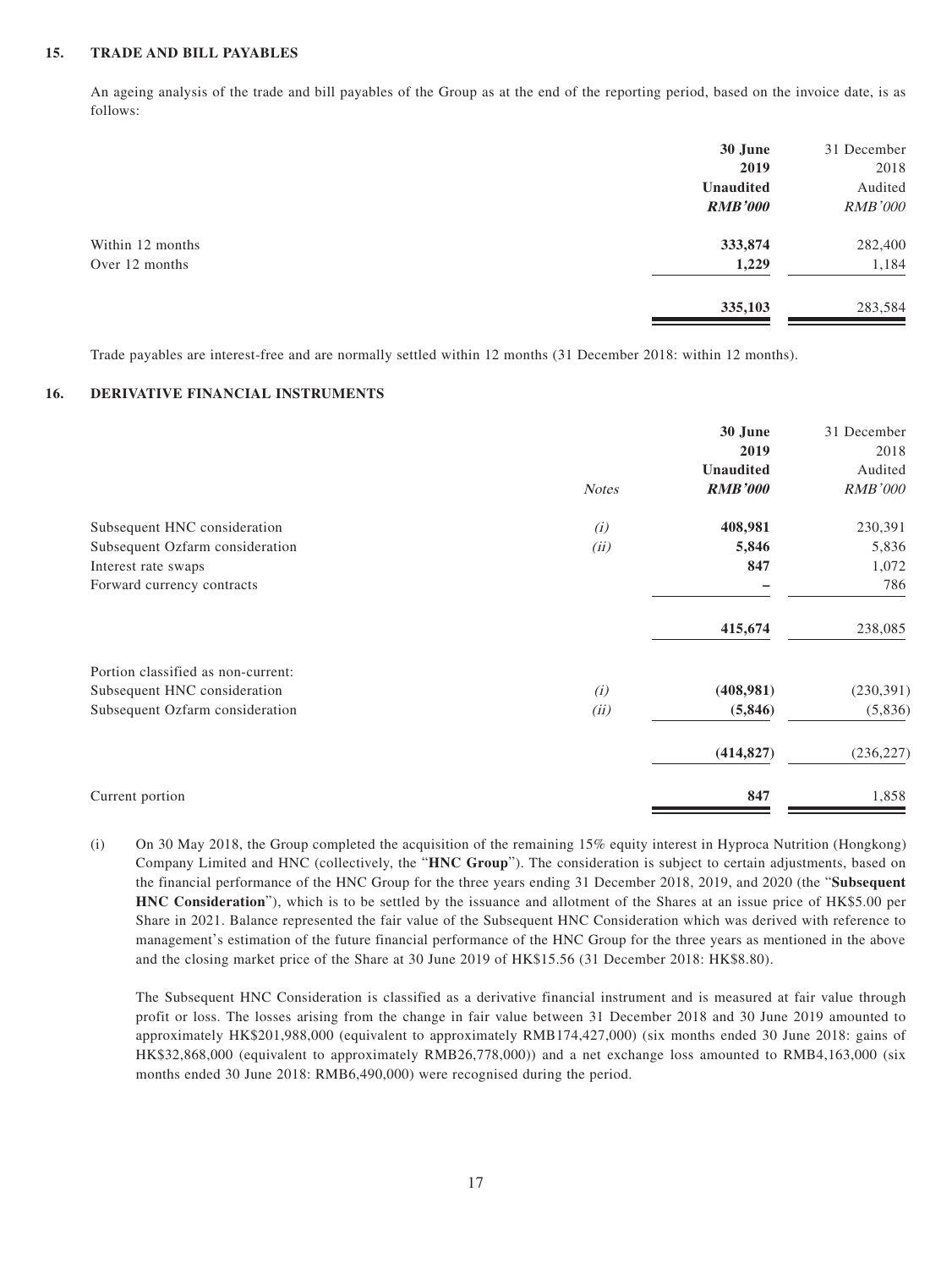(ii) On 28 June 2018, the Group completed the acquisition of the remaining 50% equity interest in Ozfarm Royal Pty Ltd ("**Ozfarm**"). The consideration is subject to certain adjustments, based on the financial performance of the Ozfarm group (namely, Ozfarm, Ozfarm Royal (HK) Limited and its subsidiary) for the two years ending 31 December 2020 and 2021 (the "**Subsequent Ozfarm Consideration**"), which is to be settled by cash or by the issuance and allotment of the Shares (or any combination) at the discretion of the Group. The initial amount recognised for the Subsequent Ozfarm Consideration was RMB5.8 million (31 December 2018: RMB5.8 million), which was determined using the discounted cash flow model and is within Level 3 fair value measurement. As at the date of this announcement, no further significant changes to the consideration are expected.

#### **17. SHARE CAPITAL**

#### **Shares**

|                                                                      | 30 June          | 31 December     |
|----------------------------------------------------------------------|------------------|-----------------|
|                                                                      | 2019             | 2018            |
|                                                                      | <b>Unaudited</b> | Audited         |
|                                                                      | <b>HK\$'000</b>  | <b>HK\$'000</b> |
| Issued and fully paid:                                               |                  |                 |
| 1,607,869,044 (2018: 1,582,150,653) ordinary shares of HK\$0.10 each | 160,787          | 158,215         |

A summary of movements in the Company's share capital is as follows:

|                                                               | Number of<br>shares<br>in issue | <b>Share</b><br>capital<br><b>RMB'000</b> |
|---------------------------------------------------------------|---------------------------------|-------------------------------------------|
| At 1 January 2019 (audited)                                   | 1,582,150,653                   | 137,421                                   |
| Share options exercised ( <i>Note (a)</i> )                   | 16,614,000                      | 1,451                                     |
| Acquisition of non-controlling interest ( <i>Note (b)</i> )   | 4,149,567                       | 355                                       |
| Acquisition of non-controlling interest ( <i>Note</i> $(c)$ ) | 4,954,824                       | 423                                       |
| At 30 June 2019 (unaudited)                                   | 1,607,869,044                   | 139,650                                   |

#### Notes:

- (a) The subscription rights attaching to 16,614,000 share options were exercised at the subscription price of HK\$2.45 per Share, resulting in the issue of 16,614,000 Shares for a total cash consideration before expenses, of HK\$39,724,000 (equivalent to approximately RMB34,704,000) and offset with payroll payable, of HK\$980,000 (equivalent to approximately RMB846,000). An amount of RMB9,809,000 was transferred from the share option reserve to share premium upon the exercise of the share options.
- (b) On 11 April 2019, 4,149,567 Shares were allotted and issued to satisfy part of the consideration for the acquisition of the remaining 30% equity interest in Ausnutria Pty Ltd (formerly Ausnutrition Care Pty Ltd) (the "**APL**"), at each share price fair value of HK\$10.30, totally amounting to HK\$42.7 million (equivalent to approximately RMB36.6 million).
- (c) On 18 April 2019, 4,954,824 Shares were allotted and issued to satisfy the acquisition of the remaining 25% equity interest in Nutrition Care Pharmaceuticals Pty Ltd (the "**NCP**"), at each share price fair value of HK\$10.68, totally amounting to HK\$52.9 million (equivalent to approximately RMB45.1 million).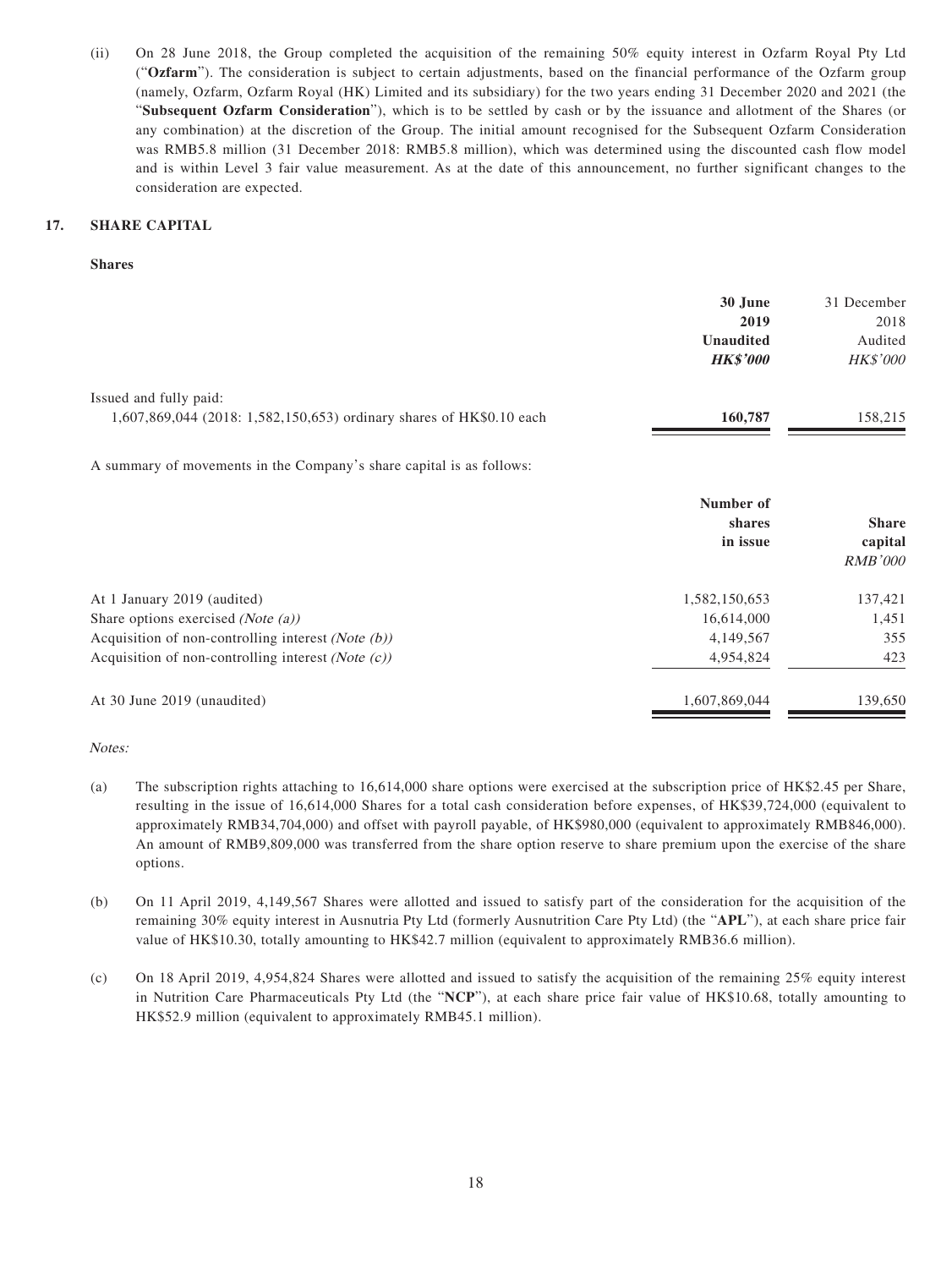# **MANAGEMENT DISCUSSION AND ANALYSIS**

### **BUSINESS REVIEW**

The 2019 Interim Period marked the beginning of the fourth year of the "Golden Decade" strategic plan and also signifies the tenth anniversary of Ausnutria's public listing. For the 2019 Interim Period, the Group recorded a revenue of RMB3,147.6 million, representing an increase of RMB565.2 million, or 21.9%, when compared with the 2018 Interim Period. The performance of the own-branded formula milk powder business, one of the Group's core operations, was particularly outstanding, with a recorded revenue of RMB2,729.5 million, representing an increase of RMB653.0 million, or 31.4%, when compared with the 2018 Interim Period, and accounted for 86.7% (2018 Interim Period: 80.4%) of the total revenue of the Group. Such increase was partly offset by the decrease in revenue of the original equipment manufacturing for other worldwide customers (the "**Private Label**") and sales of dairy ingredients businesses, as a result of the Company's strategy to prioritise more of its resources to better serve its own-branded formula milk powder business. Such move has resulted in a temporary interruption of both the Private Label and sales of dairy ingredients businesses (in particular, butter) for the 2019 Interim Period.

During the 2019 Interim Period, the Group recorded a loss on the fair value change of subsequent consideration of acquisition of the HNC Group of RMB174.4 million. On 30 May 2018, the Group completed the acquisition of the remaining 15% equity interest in the HNC Group (the "**HNC Group Acquisition**"). The HNC Group is principally engaged in the marketing and distribution of goat milk nutrition products, in particular under the brand name of Kabrita, in Hong Kong, Macau, and the PRC. Pursuant to the sales and purchase agreement for the HNC Group Acquisition, the consideration is subject to the Subsequent HNC Consideration, which will be settled by the issuance and allotment of no more than 29,879,877 Shares (the "**Subsequent Consideration Shares**") around April 2021.

In accordance with International Accounting Standard 32, the Subsequent HNC Consideration, being a contingent consideration, is classified as a financial instrument and is measured at fair value through profit or loss. Accordingly, valuation of the Subsequent HNC Consideration and thus the fair value of the financial instrument hinges on the market price of the Shares. During the 2019 Interim Period, the Group recorded an other expense attributable to the loss on fair changes of financial instrument arising from the Subsequent HNC Consideration of HK\$202.0 million, equivalent to RMB174.4 million (the "**HNC FV Loss**") (2018 Interim Period: gain of RMB26.8 million). Such loss was calculated by multiplying the Subsequent Consideration Shares by the difference of the closing market price of the Shares between last reporting date (i.e. HK\$8.80 as at 31 December 2018) and at the end of the reporting period (i.e. HK\$15.56 as at 30 June 2019). As a result, the Group's profit attributable to equity holders of the Company decreased by 20.4% to RMB260.5 million for the 2019 Interim Period. Excluding the HNC FV Loss of RMB174.4 million, the adjusted profit attributable to equity holders of the Company amounted to RMB434.9 million, representing an increase of RMB169.4 million, or 63.8%, when compared with the adjusted profit for the 2018 Interim Period.

The Company would like to emphasise that (i) the HNC FV Loss is an accounting loss which has no adverse implications to the Group's cash flow and operating position; and (ii) such a change in fair value arising from the Subsequent HNC Consideration will continue to impact the consolidated profit or loss of the Company on a positive or negative way depending on the Share price until the Subsequent Consideration Shares are to be issued in 2021 pursuant to the terms as set out in the agreement.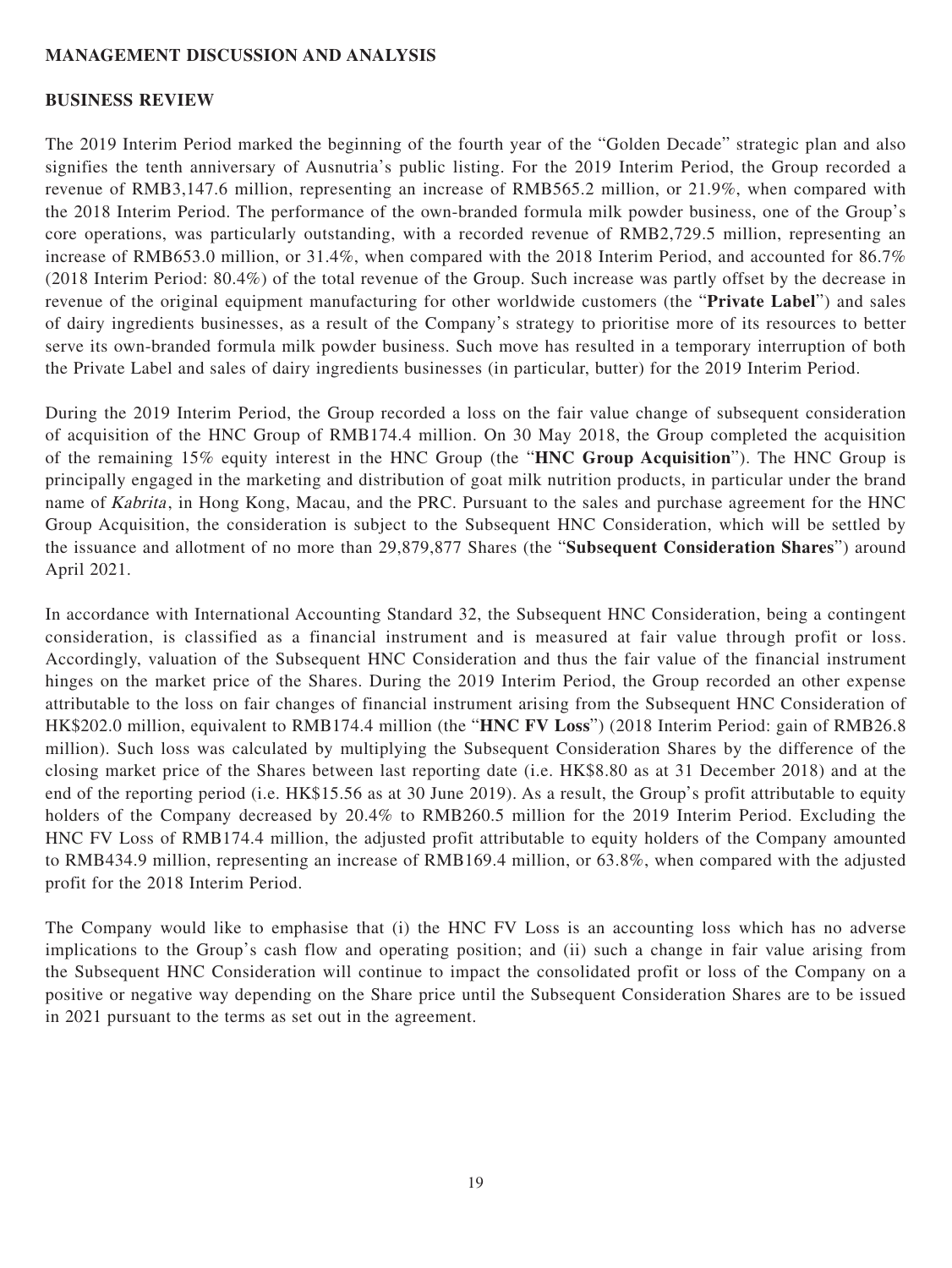The market share of *Kabrita*, marketed and distributed by the HNC Group, has been ranked as the No. 1 imported goat milk infant formula in the PRC since 2014. For the 2019 Interim Period, profit contributed by the HNC Group amounted to RMB221.2 million (2018 Interim Period: RMB126.9 million), representing 50.9% (2018 Interim Period: 47.8%) of the adjusted profit of the Group. The Company believes that the HNC Group Acquisition will enable the Group to further enhance its operating results and fully benefit from 100% of the cash flow and profits of the HNC Group. It will facilitate better implementation of the operating philosophies and strategies of the Company into the HNC Group for the vision of building Kabrita to be the global number one brand of goat milk infant formula. Further details regarding the HNC Group Acquisition were set out in the announcement and circular of the Company dated 14 February 2018 and 12 April 2018, respectively.

During the 2019 Interim Period, the Group continued to execute its upstream and downstream strategic plans, in particular, continuously improving its upstream operations efficiency, streamlining its global supply chain, and enhancing its product mix. As a result of the continuous contributions from the above three strategies, gross profit margin of the Group improved by 5.7 percentage points and air freight costs decreased by RMB35.0 million, or 55.0%, when compared with the 2018 Interim Period. During the 2019 Interim Period, the Group continued strengthening its sales network and brand building which resulted in the continuous growth in sales of ownbranded formula milk powder products, particularly in the goat and organic cow categories, which have reported increases in revenue by 45.3% and 52.3% respectively. The Group also continues to strengthen its R&D and quality controls capabilities. All the above steps enabled the Group in attaining a 100% pass rate in the monthly sampling inspection by relevant regulators in the PRC for the 16th consecutive year, and the success in registering fifteen brands with forty-five formulas in total (among which, registration of twelve formulas were completed during the 2019 Interim Period) with The State Administration for Market Regulation of the PRC (the "**SAMR**"). Additionally, subsequent to the end of the reporting period, the Company is pleased to report that the registration of the new factory in New Zealand (the "**PNL Factory**") with The General Administration of Customs of the PRC 中國海關總署 (the "**China Customs**") (previously regulated by the Certification and Accreditation Administration of the PRC (the "**CNCA**")) has also been approved, thereby increasing the total number of registered dry blending and packaging factories of the Group from five to six.

The Company will continue to deploy its strategies with a combination of prudent and proactive approaches with an aim to realise its "Golden Decade" strategic plan set out at the end of 2015.

# **Formula Milk Powder Business**

Since 2014, the Group has established a number of marketing business units (the "**BU(s**)"), each with their own positioning, brands and products, in order to meet diversified consumer demands. The own-branded formula milk powders of the Group comprise both cow milk formulas and goat milk formulas.

# **(a) Own-branded Cow Milk Formula**

For the 2019 Interim Period, sales of own-branded cow milk formulas amounted to RMB1,410.4 million, representing an increase of RMB241.7 million, or 20.7%, when compared with the 2018 Interim Period. Included therein, sales of the Group's organic cow milk formulas amounted to RMB195.3 million, representing an increase of RMB67.1 million, or 52.3%, when compared with the 2018 Interim Period.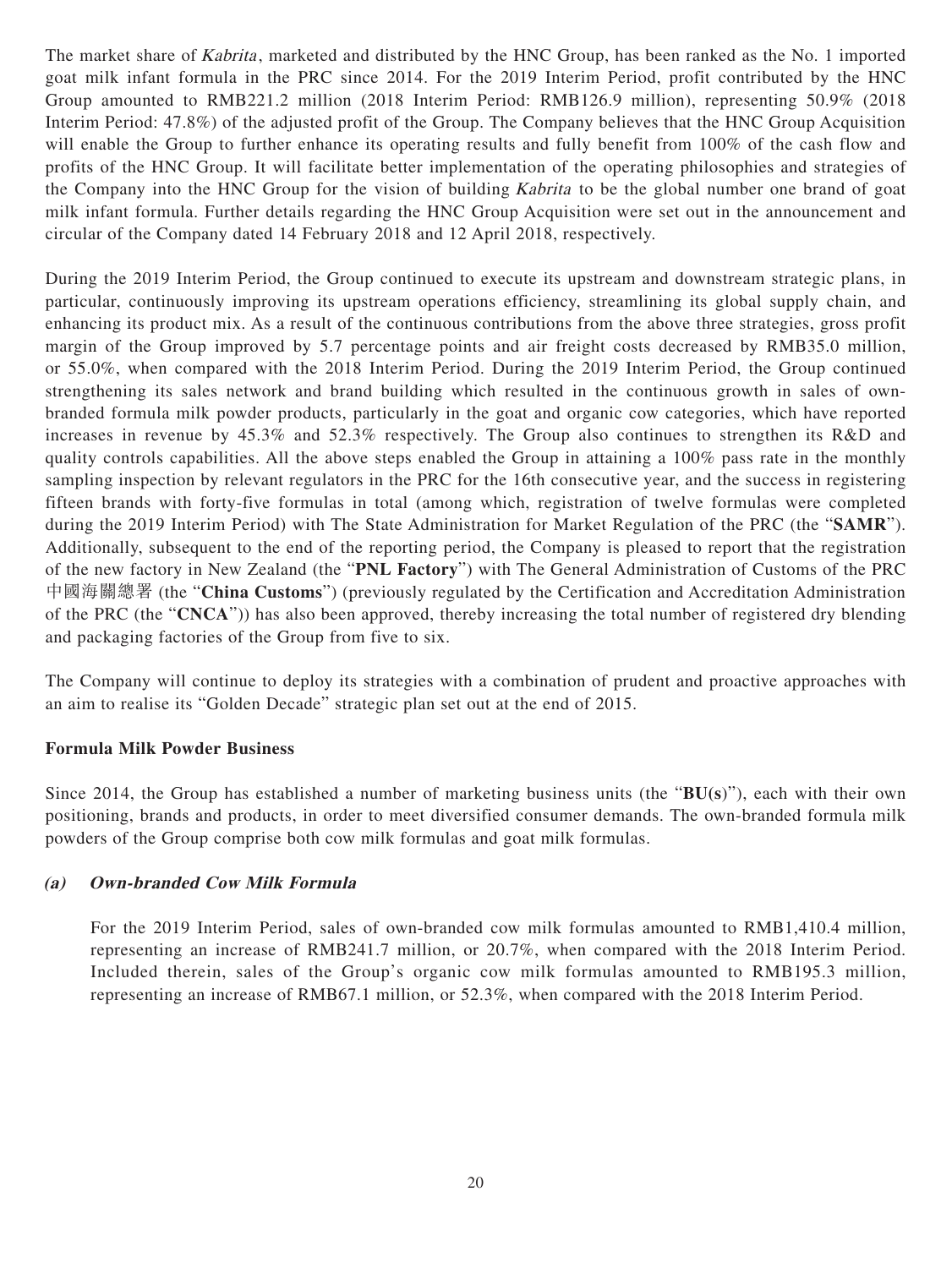The Group's own-branded cow milk formula business has established a number of BUs with different formula, milk sources, price ranges, and target consumer groups. Each BU has its unique vision and marketing strategy. For instance, the Hyproca BU aims at "Becoming the Dutch high-end infant formula milk powders leader and the number one Dutch specialty in organic infant formula milk powders brand (成為荷 蘭高端嬰幼兒奶粉領導者,荷蘭專業有機嬰幼兒奶粉第一品牌)" and serves the high-end PRC infant formula powders market, including organic. Similarly, the Allnutria BU aims at "Joining hands with mothers for a better start in life (和媽媽一起,給生命更好的開始)" and targets second- to fourth-tier cities in the PRC, which are the main battle grounds of the Group.

In order to sustain a long-term growth, the Group has participated actively in the industry and devoted its resources for brand building during the 2019 Interim Period. For example, Neolac was the sole brand in the industry invited to attend the 30th BIOFACH, an international trade fair in Germany for organic food. In April 2019, Neolac has officially appointed Mr. Jimmy Lin Chih-ying, a famous celebrity from Taiwan, as its first global "Organic Selection Ambassadors(有機甄選大使)" with the aim of further enhancing its brand awareness and reputation among consumers. In addition, during the 2019 Interim Period, Neolac won the World Attested Quality Award(國際權威品質獎), the Most Influential Brands of the Year(年度最具影 響力品牌獎)and the Outstanding Formula of the Year(年度優質配方獎)at BIOFACH CHINA 2019, an international trade fair in the PRC. Currently, *Neolac* and *ExtraPure* were the only organic infant formulas from the Netherlands and Australia respectively that have been registered with the SAMR.

In March 2019, Allnutria launched an entertainment programme for pregnant women and new moms in collaboration with the "Spicy Moms Academy(《辣媽學院》)" programme of Shenzhen Satellite TV. It had an innovative arrangement with different celebrities to promote a healthier life style for pregnant women and new moms. In June 2019, the Hyproca BU launched a new series of products, *Hyproca Hypure* ( $\ddot{\mathcal{Z}}$ )  $\mathcal{H}$ ), at the Great Wall in Beijing, the PRC. The event included a top official of the China Dairy Industry Association giving a speech to 215 industry moguls and national distributors.

To improve the knowledge of families about maternal and infant nutrition, the Group collaborated with the Chinese Medical Association and a number of high-end hospitals in the PRC. During the 2019 Interim Period, *Hyproca* entered into an exclusive cooperation with "Yes, Baby! (有啦寶貝)", a cross-media platform established by a PRC government agency. This platform invites renowned supervisor-grade neonatologists, paediatricians, obstetrician-gynaecologists, and nutrition experts to share their knowledge about maternal and infant nutrition and health online. Their professional services benefit the channel partners and members of Hyproca .

Despite of the above, the growth rate in the sales of own-branded cow milk formulas slowed down during the 2019 Interim Period. The slowdown was due to (i) the delay in the fulfilment of certain formula registration with the SAMR, some of these were being approved until late March 2019 while some others are still pending; and (ii) the high base of revenue in the 2018 Interim Period, particularly in the second quarter of 2018, when the production capability improved following the two new factories in the Netherlands (the "**Ausnutria Heerenveen Factories**") commenced operations. With the completion of more brand registration at the end of March 2019, the Company believes the growth momentum of cow milk formulas will gradually pick up in the second half of 2019.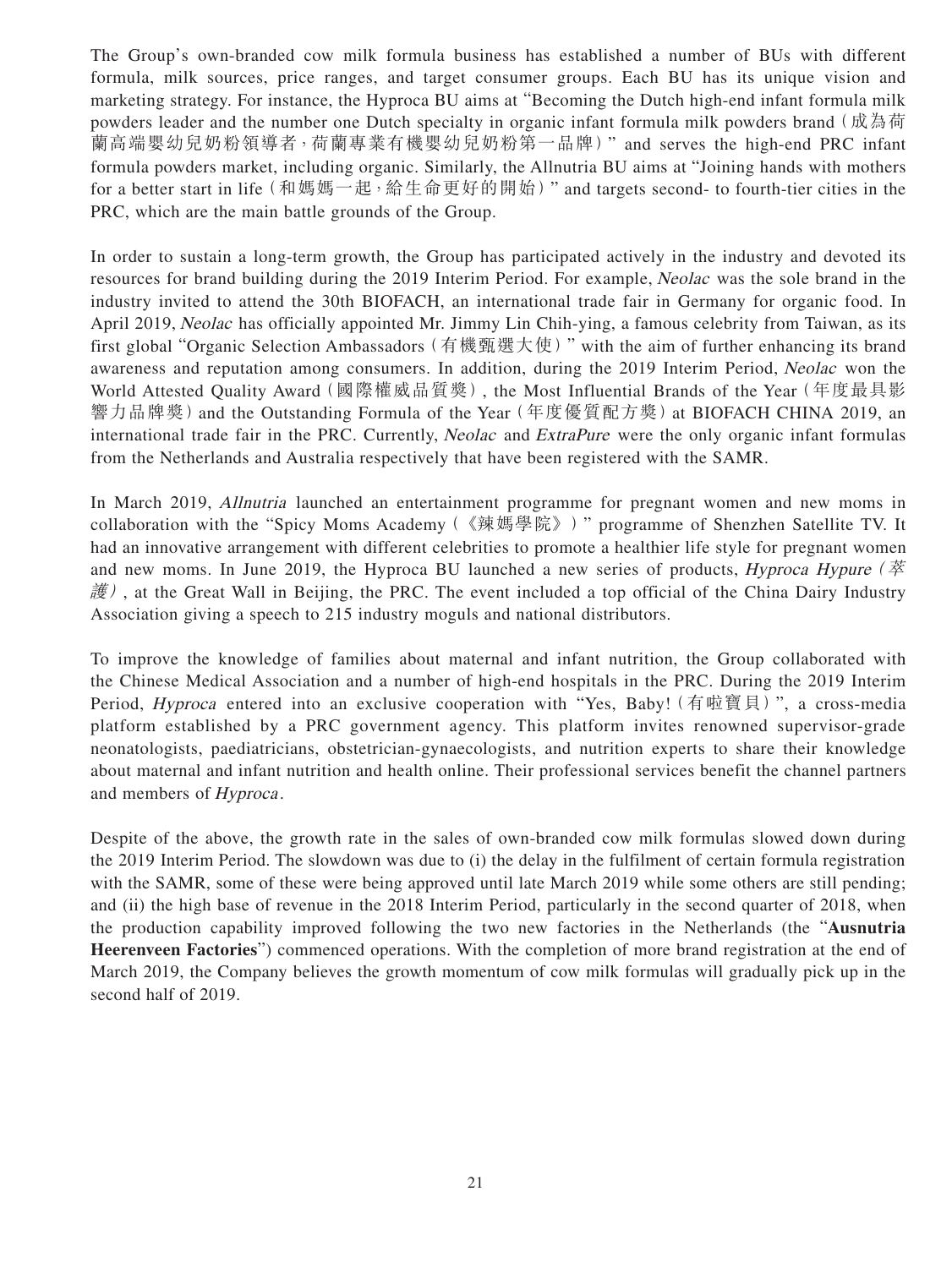# **(b) Own-branded Goat Milk Formula**

For the 2019 Interim Period, sales of own-branded goat milk formulas amounted to RMB1,319.1 million, representing an increase of RMB411.3 million, or 45.3%, when compared with the 2018 Interim Period. The Group's own-branded goat milk formulas are all produced in the Netherlands and marketed by the Kabrita BU in the PRC.

Over the years, the Group has been striving to raise awareness about goat milk and foster the growth of the industry while expanding its up-stream production capacity and securing quality raw materials for production. The Group has sponsored dairy industry conferences to publicise the special nutritional value of goat milk, and has established academic exchange platforms with medical experts, to safeguard the health of mothers and children. As a result, consumer acceptance of goat milk and awareness about Kabrita have both soared.

According to Euromonitor, the sales volume of Kabrita goat milk formulas ranked first in the world in 2018. Similarly, according to AC Nielson and the China Customs, sales of Kabrita's products in the PRC accounted for 64.4% of the market of imported goat milk formulas for 1-3 year-olds and 61.7% of the total imported goat infant formulas for the 2019 Interim Period respectively. Kabrita continues to rank as the No.1 imported goat infant formula in the PRC since 2014.

In order to sustain the long-term growth of goat milk industry, the Group has conducted a number of brand building activities and participated in a series of events during the 2019 Interim Period. For example, Kabrita appointed Mr. Huang Lei, a famous celebrity in the PRC, as its brand ambassador to strengthen its image in March 2019. This appointment was well-received by the public. Furthermore, the Group convened the 1st Global Kabrita Marketing Conference at its headquarter in the PRC during the 2019 Interim Period and invited its overseas teams from Russia, the Middle East, Europe, South Korea, as well as other countries and regions, to share the latest market conditions and their future development strategies. This conference laid the cornerstone for *Kabrita*'s global layout.

In June 2019, Kabrita was invited to the 52nd annual conference of European Society for Paediatric Gastroenterology, Hepatology, and Nutrition (ESPGHAN) in Glasgow, Scotland. This annual conference attracted over 4,000 professionals in those fields from more than 100 countries. Experts there affirmed Kabrita 's research results, such as the superior absorption rate and nutritional proximity of goat milk whey protein to breast milk.

As a result of all the above efforts, market recognition and hence sales of *Kabrita* continues to boost. The presence of Kabrita has expanded to sixty-six countries and regions during the 2019 Interim Period. The Group will continue to launch *Kabrita* in other countries and aim to become a global leader in goat milk infant nutrition products.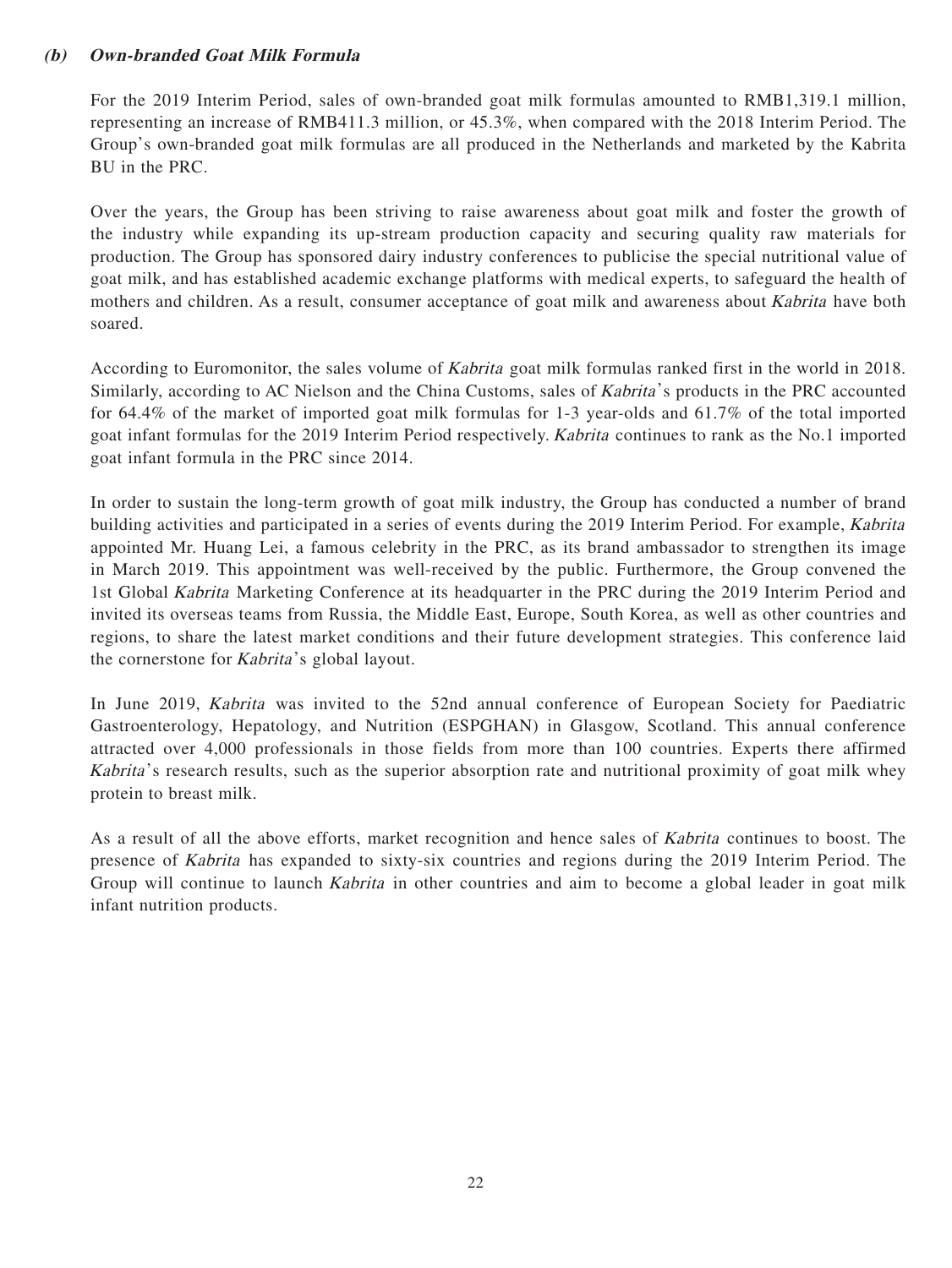# **(c) Private Label and Others**

Alongside the development of its own-branded formula milk powder business, the Group also produces formula milk powder products for other worldwide customers on an original equipment manufacturing basis. For the 2019 Interim Period, sales of the Private Label business, which represented 3.7% (2018 Interim Period: 7.4%) of the total revenue of the Group, decreased by 38.9% to RMB117.4 million. The decrease in sales of the Private Label business was due mainly to a strategic reorientation.

The Company believes that the Private Label business will continue to play an important role in the Group's growth. In particular, with the continuous ramping up of the output and efficiency of the Ausnutria Heerenveen Factories (which commenced operations in the beginning of 2018), and the anticipated start of production in the PNL Factory, the Private Label business can help maximise the operation efficiency of production facilities, achieving economies of scale while simultaneously providing a reasonable return to the Group. Thus, the Company will continue to develop the Private Label business.

Other than the development of the Private Label business, the Group has other side businesses, including sales of dairy ingredients such as milk, milk powder, and butter. The Group has entered into long term contracts with farmers in order to secure the supply of milk sources. The Group will trade its supplies of milk and powder whenever there is a surplus. Butter was produced for decades in a factory established in 1897 and with the longest history of the Group located in the Netherlands (the "**Ommen Factory**"). In order to allocate more factory space for the Group's development of some ingredients for producing goat milk formula products, the Company decided to terminate the butter business in the second quarter of 2019. Revenue derived from the butter business decreased accordingly when compared with the 2018 Interim Period.

# **Nutrition Business**

For the 2019 Interim Period, sales of nutrition products amounted to RMB52.9 million, representing an increase of RMB0.4 million, or 0.8% as compared with the 2018 Interim Period. Among which, sales derived from NC Gut Relief and Soforla amounted to RMB34.6 million (2018 Interim Period: RMB29.4 million) and RMB0.1 million (2018 Interim Period: RMB6.9 million) respectively. The slower than anticipated growth in sales of the Nutrition Business was mainly due to a drop in the sales of Soforla products as a result of a product suspension during the 2019 Interim Period. Such product suspension was caused by a packaging issue incurred by outsourced contractors. As at the date of this announcement, the Group is working closely with those outsourced contractors in solving the issue and will relaunch the Soforla products as soon as the issue is resolved.

Since the Group acquired an Australian nutrition business, namely *Nutrition Care*, in 2016 and the subsequent establishment of a sales platform (the "**Nutrition Business**"), the Group has devoted itself to deliver accurate health solutions to the public through naturopathy. With the Australian nutritional products brand, NC, and its sub-brand, Kidsbon, which uses natural herbal ingredients, a series of marketing activities has rolled out to offer education and quality nutritional healthcare products to all Chinese families.

NC promotes awareness of gastrointestinal well-being while enhancing its own brand reputation. In April 2019, the Group completed its year-long clinical research study on NC Gut Relief through the National Institute of Integrative Medicine in Australia. Since then, NC Gut Relief has become the only clinically approved health product for stomach in Australia.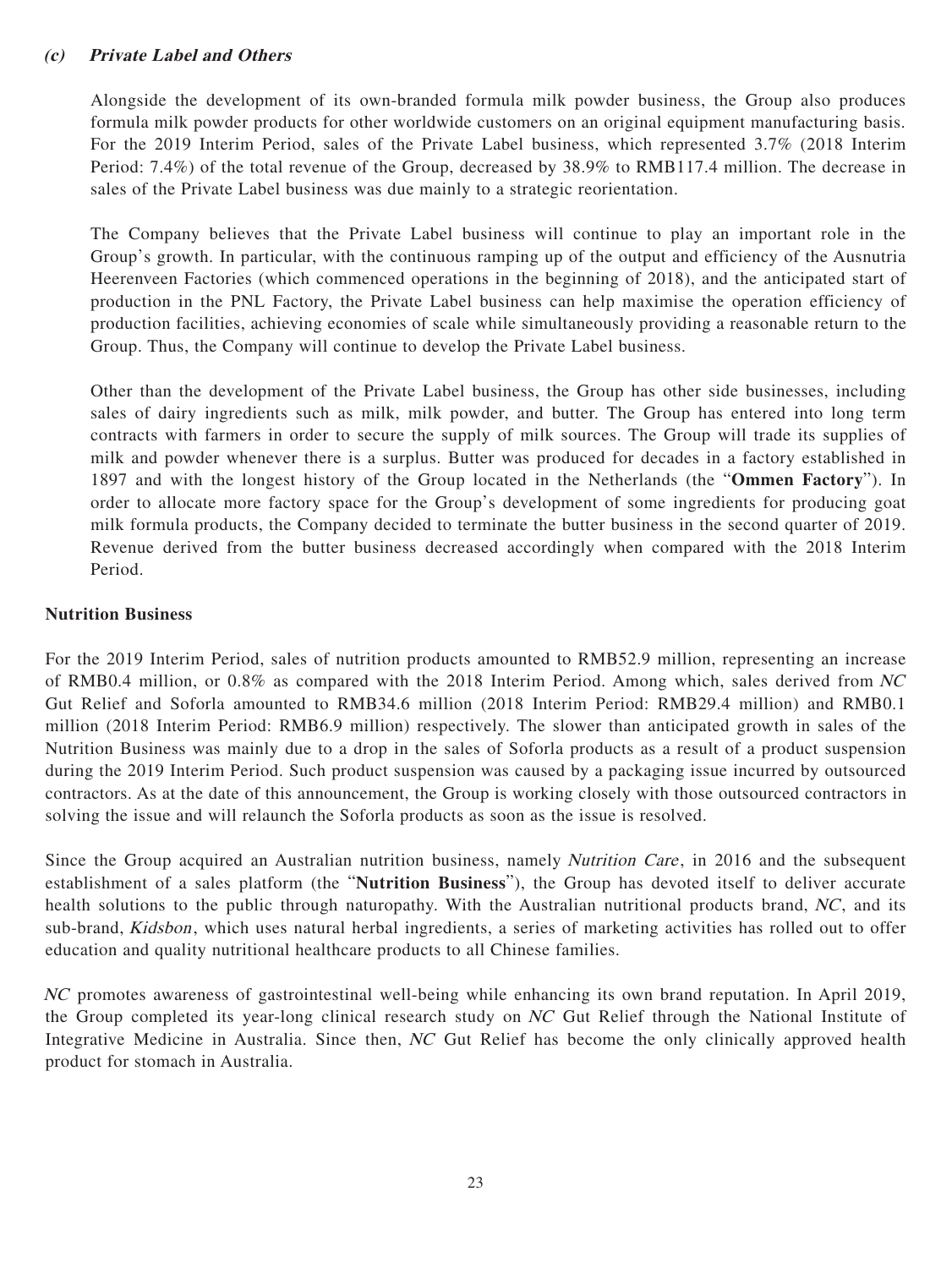According to the statistics from Tmall, NC Gut Relief ranked first for eight consecutive months in 2018 in terms of sales in the adult probiotic category. During the 2019 Interim Period, NC rolled out its comprehensive offline network comprising hundreds of sales points across Hong Kong (e.g. Mannings and Watson's), Australia, and New Zealand, including big retailer chains. In April 2019, NC Gut Relief joined YUNJI, one of the PRC's major social and e-commerce platforms. Since December 2018, *Kidsbon* products have launched on Tmall and are now available for sales in stores in twelve PRC provinces.

During the 2019 Interim Period, NC was named one of the top five imported nutrition and healthcare products at an Alibaba exhibition in New Zealand. It has joined Xiaohongshu and Douyin (抖音) platforms. It also enjoys the public praises of celebrities like Vega Li Weijia, Jordan Chan Siu Chun, Li Xiang, and Nancy Kou. As for Kidsbon, the Group initiated an interactive campaign named "The Great Pregnant Mother (了不起的孕媽)" jointly with mama.cn in April 2019. These initiatives have strengthened interactions with the consumers and extended the market influence of the brands.

To promote consumers' awareness of beneficial nutrients, the Group will continue to foster channel collaboration and roll out online and offline educational activities. As consumers in the PRC are becoming more healthconscious over time, the Group believes that the Nutrition Business will benefit from the increasing market demand of nutrition products by leveraging on its infrastructure and wide distribution network.

# **STRATEGIC STEPS TAKEN**

In order to accommodate the Company's vision, the Group has executed the following strategic steps during the 2019 Interim Period:

# **Extension of Nutrition Business – Probiotics**

On 6 June 2019, Ausnutria Dairy Investments Limited, a wholly-owned subsidiary of the Company, entered into the CB Subscription Agreement in relation to the subscription of the Convertible Bonds in the principal amount of US\$30.0 million (equivalent to RMB207.4 million). The Convertible Bonds were issued by Genlac Biotech International Corporation, a special purpose vehicle incorporated in the Cayman Islands for the purpose of acquiring the equity interest in Glac Biotech Co. Ltd.

The Target Company is a company listed on the Taipei Exchange (stock code: 6553.TW) and principally engaged in the R&D, manufacturing, packaging, and sales of probiotics- and fermentation-related application products. For the year ended 31 December 2018, the turnover and profit after tax of the Target Company amounted to NT\$988.9 million (Year 2017: NT\$797.1 million) and NT\$143.6 million (Year 2017: NT\$96.0 million), respectively. As at the date of this announcement, the Target Company is owned as to 40.2% by Center Laboratories, Inc. ("**Center**  Lab"), a substantial shareholder of the Company. On 6 June 2019, Center Lab announced the privatisation proposal (the "**Proposed Privatisation**") of the Target Company by the CB Issuer (details of which are set out in the announcement of Center Lab published on the Market Observation Post System on 6 June 2019).

Upon completion of the Proposed Privatisation and full conversion of the Convertible Bonds, the CB Issuer will be owned by Center Lab and/or its subsidiary, the Group, and the other shareholders of the Target Company as to 36.6%, 26.1%, and 37.3%, respectively.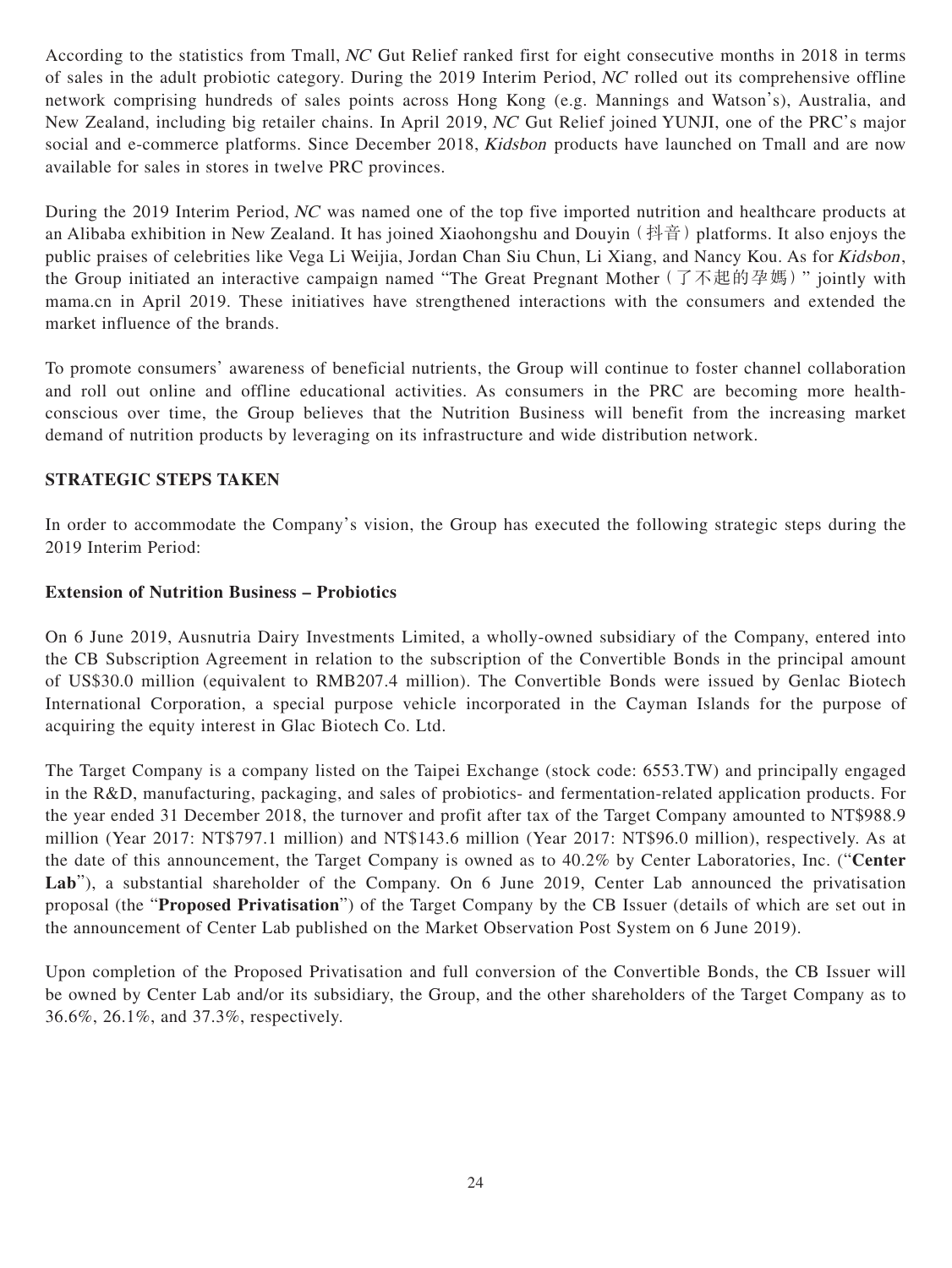On 6 June 2019, ADI and the Target Company entered into share purchase deed (the "**Share Purchase Deed**"), pursuant to which ADI has conditionally agreed to acquire and the Target Company has conditionally agreed to sell the entire equity interest in the Aunulife Pty Ltd ("**Aunulife**"), a company incorporated in Australia and a whollyowned subsidiary of the Target Company, at the consideration of AUD0.8 million (equivalent to HK\$4.4 million) (the "**Aunulife Acquisition**"). Aunulife is a company established in Australia and principally engaged in the development, distribution, and sales of probiotic health products under an Australian probiotic health supplement brand. Aunulife has several products that are registered with, and obtained certifications from, the Therapeutic Goods Administration (TGA) in Australia.

The Board believes that the investments in the Target Company and the Aunulife Acquisition can create synergy with and are complementary to the Nutrition Business because: (i) the Group can capitalise on the R&D of probiotics- and fermentation-related application products of the Target Company to launch probiotic products which align with the corporate strategic development; (ii) the Group's upstream sourcing capability can be enhanced; and (iii) Aunulife's existing products will further enrich the product portfolio of the Nutrition Business and strengthen the Group's market position in the segment of gastrointestinal nutrition products. Taking into account the uncertainties that may arise from the Proposed Privatisation, the Board believes that investment by way of the Convertible Bonds provides greater protection and flexibility for the Group at this juncture.

As the CB Issuer is an associate of Center Lab, being a substantial shareholder of the Company, the entering into the CB Subscription Agreement and the Share Purchase Deed with the CB Issuer and the Target Company, respectively, constituted connected transactions for the Company. The issuance of the Convertible Bonds was completed in July 2019. Further details regarding the above are set out in the announcement of the Company dated 6 June 2019.

As of the date of this announcement, the Proposed Privatisation and the Aunulife Acquisition are progressing as planned.

# **INDUSTRY OVERVIEW**

To tighten the control over market behaviours and ensure the quality and safety of infant formula milk powder, various departments of the PRC government have promulgated and implemented a number of new industry policies in recent years. For instance, a new policy to regulate importation through cross-border e-commerce retail channels was implemented in April 2016. The infant formula registration requirements in the PRC, which came into effect on 1 January 2018, was named the most stringent policy in the relevant area ever. In June 2019, seven ministries including the National Development and Reform Commission of the PRC, the Ministry of Industry and Information Technology, the Ministry of Agriculture and Rural Affairs, and the SAMR joined forces again to issue the Action Plan of Promoting Domestically Produced Infant Formula Milk Powder(《國產嬰幼兒配方乳粉提升 行動方案》), which requires further improvement in the quality, competitiveness, and reputation of domestically produced infant formula milk powders and strives to maintain the self-sufficiency level of domestically produced infant formula milk powder at over 60%. The above action plan has laid down a list of actions based on three principles, namely "Improving quality, Upgrading the industry, and Nurturing brands".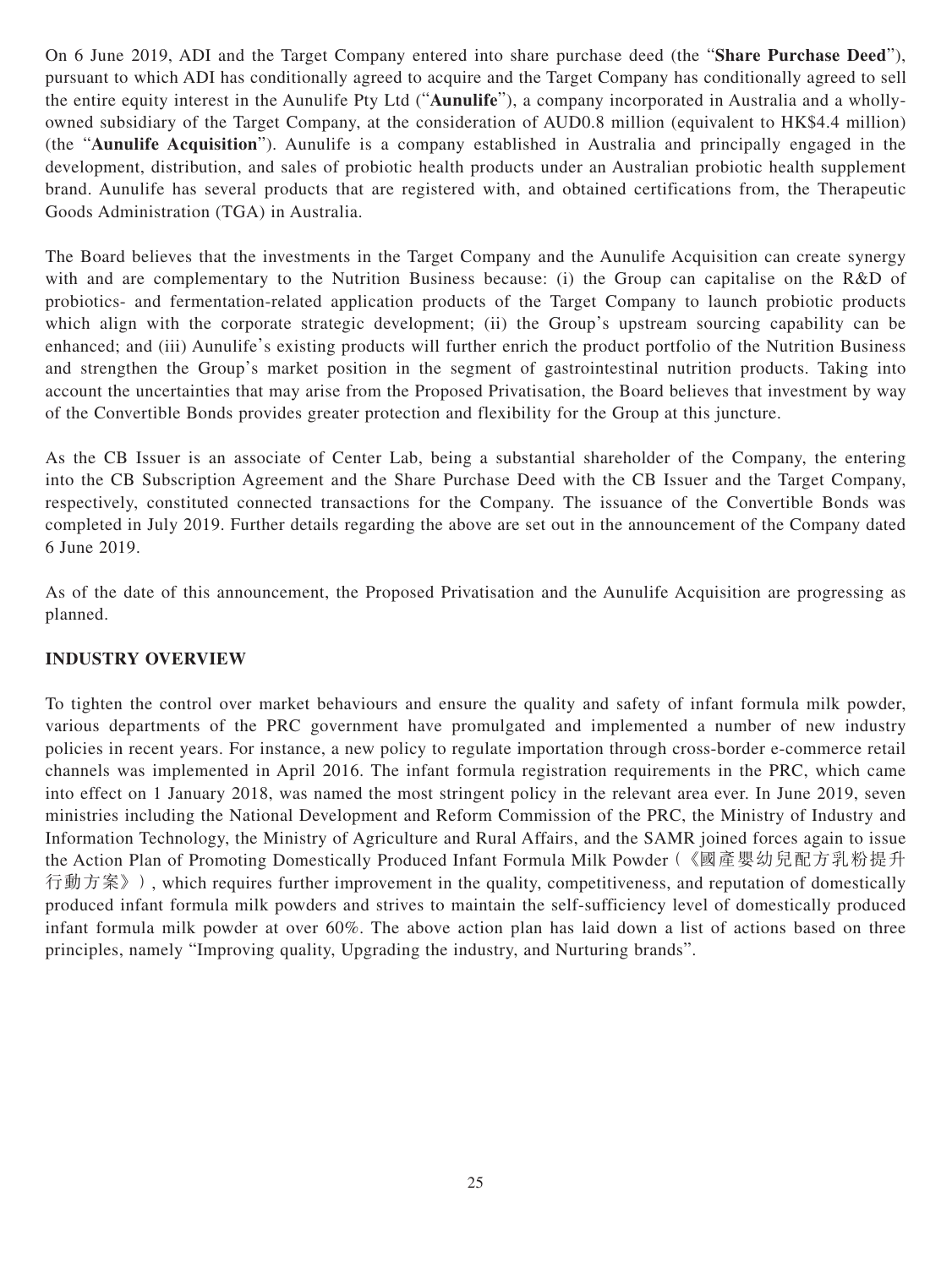These actions include:

- (i) conducting a national research project for breast milk, and the establishment of a centralised breast milk research database;
- (ii) building a unified national quality and safety tracking platform;
- (iii) refining the product inspection and testing system;
- (iv) promoting corporate merger and acquisition, phasing out obsolete production capacity;
- (v) encouraging strong and respected enterprises to set up overseas processing plants and export such products to the PRC on an own-branding and manufacturing (OBM) basis; and
- (vi) strengthening administration on infant formula milk powder imported through cross-border e-commerce retail platforms.

According to relevant industrial statistics, the PRC infant formula milk powder industry grew at a mid-singledigit rate on a year-on-year basis during the 2019 Interim Period. The growth was mainly driven by the increase in average selling prices contributed by product premiumisation.

Despite a declining trend of newborns in the PRC, the high industry entry barriers (as a result of the PRC government raising its industry regulatory standards) will accelerate the consolidation of the industry, and thus the PRC dairy industry is expected to have a healthier growth in the long run. This would benefit those industry participants, including the Group, who possess strong R&D and production capability. Besides, the Company believes that its historic and future long-term strategic plans are in line with the aforementioned policies.

# **OUTLOOK**

# **Completion of the Factories and Brand Registration**

The compound annual growth rate on the sales of the Group's own-branded formula milk powder products for the past three years ended 31 December 2018 was approximately 40.2%. In order to sustain the long-term growth of the Group and realise the "Golden Decade" strategic plan, the Company has approved a number of investment plans to increase the dry blending and packaging capacities of the Group since 2014. Such investments were made in various "golden milk zones" across the globe. The investments in the two dry blending and packaging facilities in the Netherlands, which were completed in 2017 and commenced production in early 2018, succeeded in fulfilling the registration requirements of the CNCA in November 2017. The three existing dry blending and packaging factories that are located in the Netherlands, the PRC, and Australia (their respective registrations with the China Customs granted in 2014) have already been granted an extension pursuant to Announcement No. 220 (2018) of the China Customs: "Announcement on Issuing the List of Overseas Enterprises Producing Imported Infant Formula Dairy Products of which Renewal of Registration is Granted."

Subsequent to the end of the reporting period, in July 2019, the PNL Factory (construction of which was completed in mid-2018) also succeeded in fulfilling the registration requirements of the China Customs (previously regulated by the CNCA).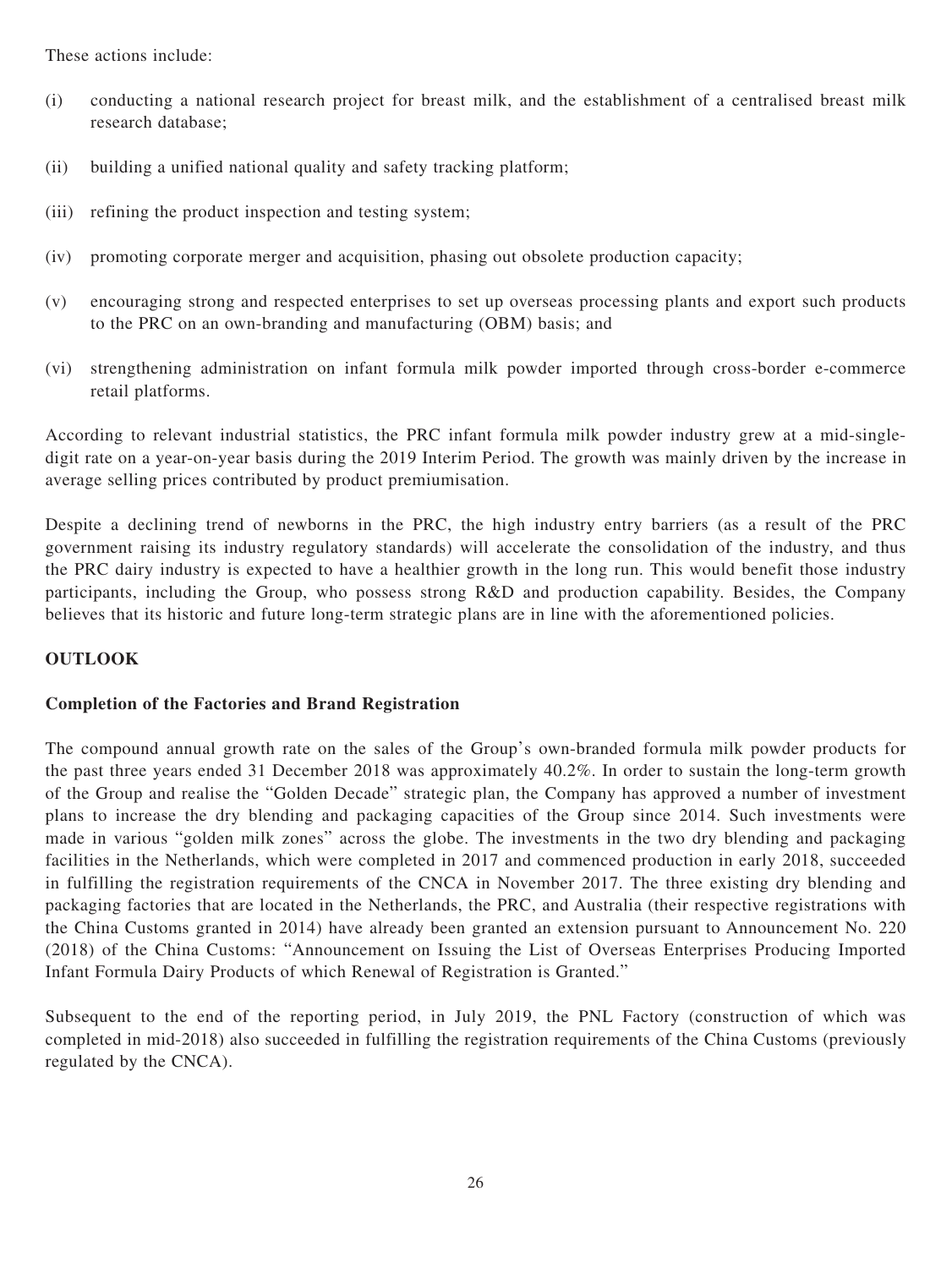As of the date of this announcement, the Company has a total of six factories duly registered with the China Customs and a total of fifteen brands registered with the SAMR. The Company regards completion of the factory registration of the factory in Changsha City, the PRC (the "**Smart Factory**") and thereafter the respective formula registrations for both the PNL Factory and the Smart Factory with the SAMR, to be an important milestone for the Group in the coming months.

# **Secure of Upstream Resources**

Upon completion of the PNL Factory and the Smart Factory, the annual dry blending and packaging capacities of the Group is expected to reach approximately 150,000 tons by 2022. Additionally, with the growth in demand of Kabrita following the anticipated successful registration of the Food and Drug Administration of the United States (the "**US FDA**"), the ability to secure upstream resources is becoming more crucial to the Company.

Other than the investments in upstream facilities, the Company has also from time to time reviewed its strategies to secure its raw material resources, in order to ensure that the Company can meet the ongoing growth in demand. Actions taken by the Group include: (i) the acquisition of Farmel Holding B.V. in 2014 to secure a stable supply of cow milk; (ii) the entering into long-term contracts with goat milk farmers to secure quality goat milk; and (iii) securing contracts with some international goat cheese players for the supply of goat whey.

The Company will continue to formulate its long-term plan and strategies, including cooperation with industry pioneers and further investments in CAPEX, to ensure the Group's products are always of the highest quality standard and that there are sufficient raw materials and resources to support its long-term growth.

# **Expansion of Formula Milk Powder Market Share**

# **The PRC**

The Group's sales of formula milk powder products can be broadly categorised into two sectors, the "own-brand" and the "Private Label". The sales of own-branded formula milk powder products can then be further categorised into "cow" and "goat". Since 2014, the Group has established a number of BUs, namely the Kabrita BU for goat milk powder products, and the Hyproca Bio-Science BU, the Allnutria BU, the Puredo BU, the Mygood BU and the Eurlate BU for cow milk powder products. Each BU has its own unique vision and marketing strategy in promoting its products in the PRC, to fulfill the different needs of millions of newborns every year.

The Group will continue to implement its innovative marketing strategies and launch new formula milk powder products, including goat-based adult formula, organic goat- and A2-based formula milk powder products, to meet different demands in the market. It will leverage on its strong customer database, sophisticated membership IT platform, strong R&D and procurement capabilities, and well-established distribution networks. This will increase the Group's market share in the PRC and hence maintain its growth momentum.

# **Global Markets (outside the PRC)**

In the past years, the Group experienced limits on production capacity and maintained a strategy to serve the own-branded sector in the PRC with priority. With the commencement of operation of the two new factories in the Ausnutria Heerenveen Factories, the Group will increase its efforts to promote Kabrita and the Private Label businesses outside the PRC in the coming years. According to the global marketing plan, the Group intends to launch Kabrita in Mexico, India, Thailand, and the United States (as soon as the US FDA license has been granted). Meanwhile, it will continue to extend its coverage in existing markets, particularly the Middle East, Russia, the Commonwealth of Independent States (the "**CIS**"), and Brazil.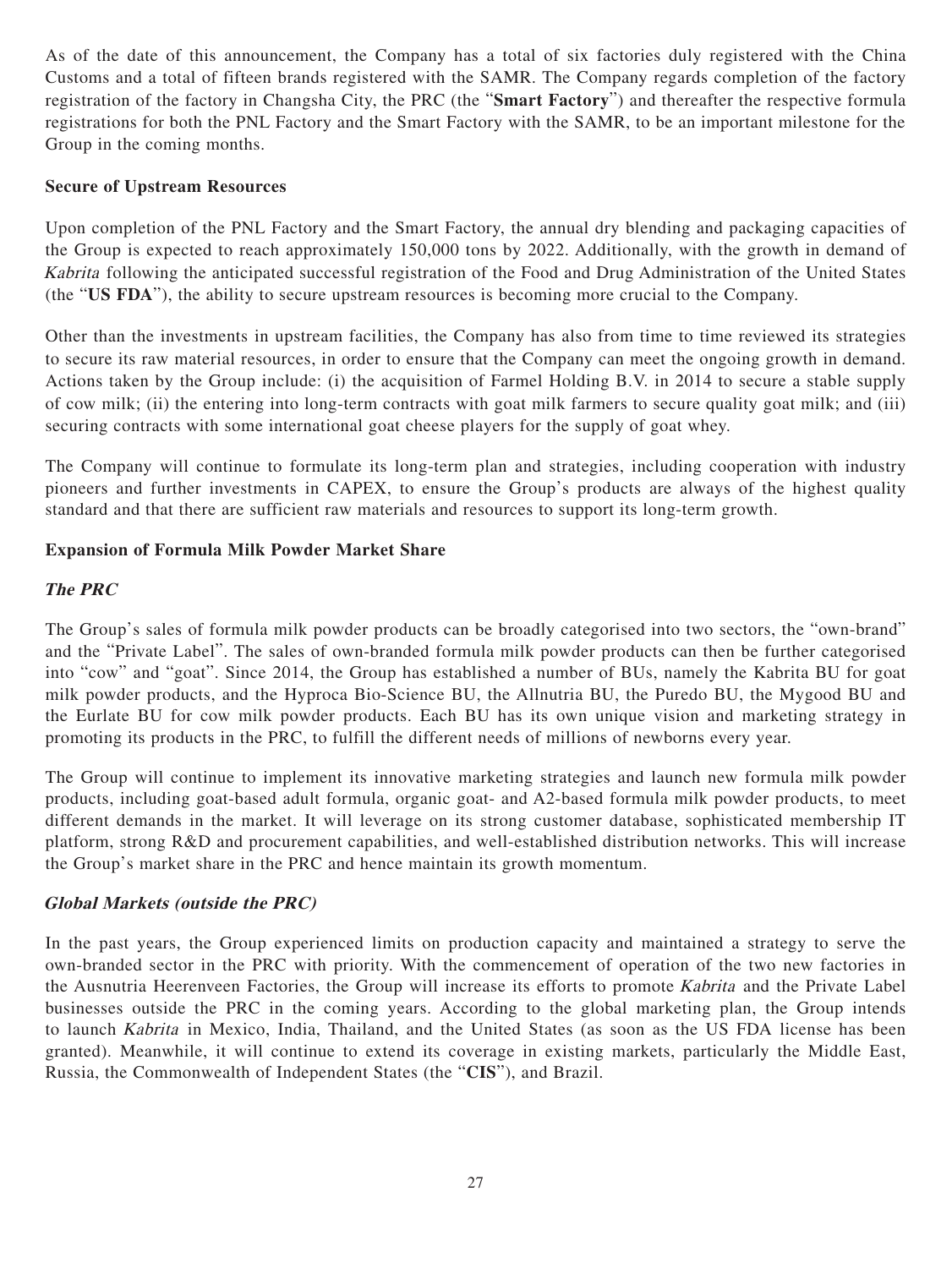# **Expansion of Nutrition Business**

# **Nutriunion HK and GZ Minority Acquisitions**

Subsequent to the 2019 Interim Period, on 8 July 2019, the Group (through its wholly-owned subsidiaries) entered into sale and purchase agreements for the acquisitions of each of the remaining 40% equity interest in Nutriunion (Hong Kong) Company Limited ("**Nutriunion HK**") Nutriunion (Guangzhou) Interconnection Technology Co. Ltd\*(廣州雲養邦互聯科技有限公司)("**Nutriunion GZ**") (collectively, the "**Nutriunion Group**") from the vendors, who are all existing employees of the Nutriunion Group. The Nutriunion Group is principally engaged in the marketing and distribution of the nutrition products of the Group, under the brand names of NC and Nutrition Care, in Hong Kong and the PRC.

Pursuant to the sale and purchase agreement in relation to the acquisition of Nutriunion HK, the total consideration comprising (i) an upfront consideration of RMB56.38 million (equivalent to HK\$63.71 million), which shall be settled by the issuance and allotment of 4,118,255 new Shares at a price of HK\$15.47 each by the Company; and (ii) a subsequent consideration (if any), which is capped at RMB180.00 million (equivalent to HK\$203.40 million). The actual Subsequent Consideration will be determined based on the financial performance of the Nutriunion Group for the three years ending 31 December 2021. Pursuant to the sale and purchase agreement in relation to the acquisition of Nutriunion GZ, a total consideration of RMB6.82 million (equivalent to HK7.71 million) shall be settled by cash.

Upon completion of the acquisitions of the Nutriunion Group, both Nutriunion HK and Nutriunion GZ will become indirect wholly-owned subsidiaries of the Company.

The management of the Company believes the acquisitions of the Nutriunion Group will (i) enable the Group to obtain full control in the Nutriunion Group for better allocation of internal resources of the Group; (ii) avoid conflicts of interest and hence facilitate the operations of the Nutriunion Group as the interest of the management team of the Nutriunion Group will then be aligned with that of the Company; (iii) provide a good incentive scheme to the management team of the Nutriunion Group, as a large part of the above consideration is linked to the performance of the Nutriunion Group and deferred to 2022; and (iv) strengthen the Group's position for the long term growth and development in the nutrition business, which is one of the major long term visions of the Company. Benefited from the above acquisitions, the interests of the Nutriunion Group and the Group will be integrated and hence create better synergy with the Group as a whole, and hence improve the Group's operational efficiency.

As at the date of this announcement, the acquisitions of the Nutriunion Group are progressing as planned. Further details regarding the acquisitions of the Nutriunion Group are set out in the announcement of the Company dated 8 July 2019.

The Company will continue to improve its product quality by enhancing the production facilities and explore potential investment opportunities with an aim to realise its "Golden Decade" strategic plan and its vision "To Become the Most Trustworthy Milk Formula, Nutrition and Health-care Enterprise in the World."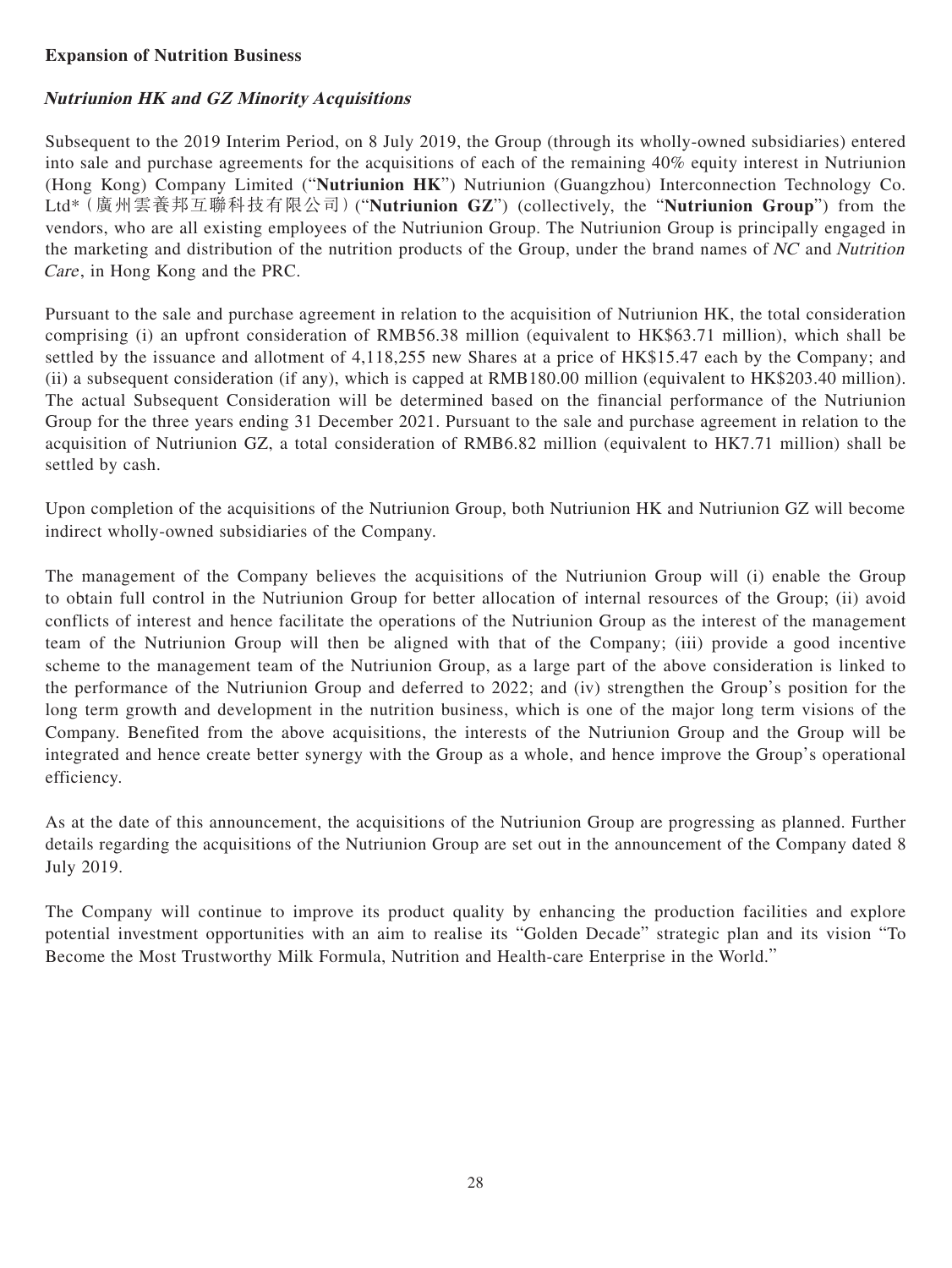# **FINANCIAL REVIEW**

# **Analysis on Condensed Consolidated Statement of Profit or Loss and Other Comprehensive Income**

### **Revenue**

|                                                                    | Six months ended 30 June |                                     |                              | Proportion to total revenue<br>Six months ended 30 June |                          |                             |
|--------------------------------------------------------------------|--------------------------|-------------------------------------|------------------------------|---------------------------------------------------------|--------------------------|-----------------------------|
|                                                                    | <b>Notes</b>             | 2019<br><b>RMB'M</b><br>(Unaudited) | 2018<br>RMB'M<br>(Unaudited) | Change<br>%                                             | 2019<br>%<br>(Unaudited) | 2018<br>$\%$<br>(Unaudited) |
| Own-branded formula milk powder products:<br>Cow milk (in the PRC) | (i)                      | 1,410.4                             | 1,168.7                      | 20.7                                                    | 44.8                     | 45.3                        |
| Goat milk (in the PRC)<br>Goat milk (elsewhere)                    | (i)<br>(i)               | 1,198.0<br>121.1                    | 796.0<br>111.8               | 50.5<br>8.3                                             | 38.1<br>3.8              | 30.8<br>4.3                 |
|                                                                    |                          | 1,319.1                             | 907.8                        | 45.3                                                    | 41.9                     | 35.1                        |
| Private Label<br>Milk powder                                       | (ii)<br>(iii)            | 2,729.5<br>117.4<br>89.5            | 2,076.5<br>192.0<br>88.9     | 31.4<br>(38.9)<br>0.7                                   | 86.7<br>3.7<br>2.9       | 80.4<br>7.4<br>3.5          |
| <b>Butter</b><br>Others                                            | (iv)<br>(V)              | 29.4<br>128.9                       | 83.8<br>88.7                 | (64.9)<br>45.3                                          | 0.9<br>4.1               | 3.2<br>3.5                  |
| Dairy and related products<br>Nutrition products                   | (vi)                     | 3,094.7<br>52.9                     | 2,529.9<br>52.5              | 22.3<br>0.8                                             | 98.3<br>1.7              | 98.0<br>2.0                 |
| Total                                                              |                          | 3,147.6                             | 2,582.4                      | 21.9                                                    | 100.0                    | 100.0                       |

Notes:

- (i) Representing the sales of own-branded cow milk formula products in the PRC and Kabrita in the PRC, Europe, Russia and the CIS, the United States, Canada, the Middle East countries, South Korea, South Africa, etc.
- (ii) Representing the sales of formula milk powder products (including infant formula) under the customers' own brands in the Netherlands and other overseas countries, such as the PRC, other European countries, the United States, the Middle East countries and other Asian countries.
- (iii) Representing the sales of semi-finished and finished cow and goat milk powder to the worldwide customers.
- (iv) Representing the sales of butter which is produced during the milk treatment process.
- (v) Representing mainly the sales of fresh, liquid milk and other formula milk products ingredients, etc.
- (vi) Representing the sales of nutrition products in the PRC and Australia which are mainly produced in Australia.

For the 2019 Interim Period, the Group recorded revenue of RMB3,147.6 million, representing an increase of RMB565.2 million, or 21.9%, from RMB2,582.4 million for the 2018 Interim Period. Despite the competition of the formula milk powder products market in the PRC continued to be intense during the 2019 Interim Period, revenue of the Group continued to increase and this was mainly attributable to the continuous increase in the sales of own-branded formula milk powder products which has been driven by the high quality products produced by the Group, the clear brand positioning, and the effective marketing strategies adopted by the Group.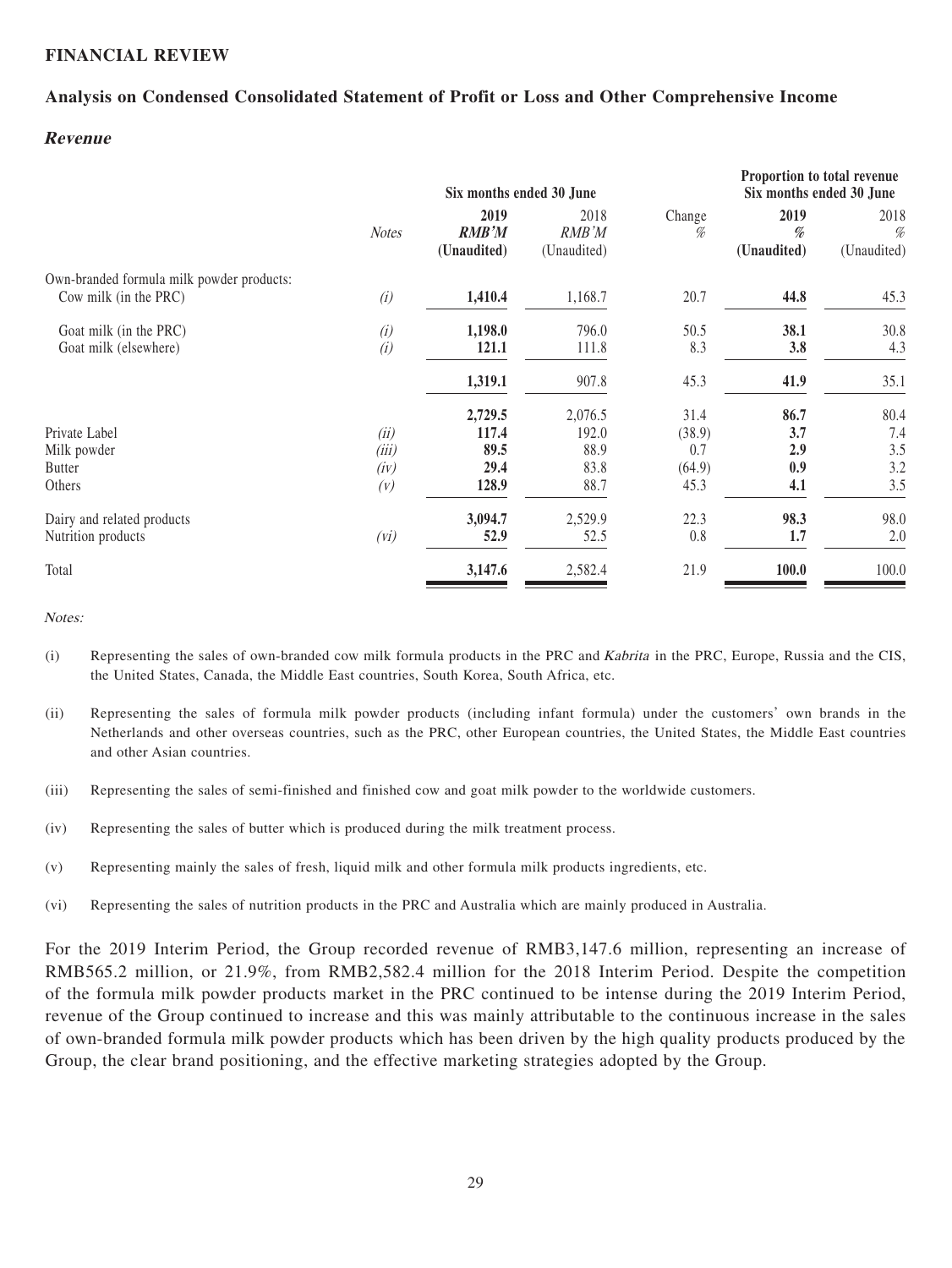During the period, as higher portion of the Group's production capacity and resources in the Netherlands have been allocated to the own-branded formula milk powder products, the sales of the Private Label business dropped when compared with the 2018 Interim Period. With the completion of the Ausnutria Heerenveen Factories at the end of the year 2017, the production capacity limitation issue is expected to be gradually relieved in the coming years.

Butter was produced for decades in the Ommen Factory, a factory established in 1897 and with the longest history of the Group. In order to allocate more factory space for the Group's development of some ingredients for producing goat infant formula products, the Company decided to terminate the butter business in the second quarter of 2019. Revenue derived from the butter business decreased accordingly when compared with the 2018 Interim Period.

### **Gross profit and gross profit margin**

|                                           | Six months ended 30 June |             | Six months ended 30 June |             |
|-------------------------------------------|--------------------------|-------------|--------------------------|-------------|
|                                           | 2019                     | 2018        | 2019                     | 2018        |
|                                           | <b>RMB'M</b>             | RMB'M       | %                        | %           |
|                                           | (Unaudited)              | (Unaudited) | (Unaudited)              | (Unaudited) |
| Own-branded formula milk powder products: |                          |             |                          |             |
| Cow milk                                  | 783.6                    | 631.2       | 55.6                     | 54.0        |
| Goat milk                                 | 769.4                    | 496.2       | 58.3                     | 54.7        |
|                                           | 1,553.0                  | 1,127.4     | 56.9                     | 54.3        |
| Others                                    | 111.3                    | 82.0        | 30.5                     | 18.1        |
| Dairy and related products                | 1,664.3                  | 1,209.4     | 53.8                     | 47.8        |
| Nutrition products                        | 29.3                     | 31.7        | 55.4                     | 60.4        |
|                                           | 1,693.6                  | 1,241.1     | 53.8                     | 48.1        |
| Less: provision for inventories           | (54.5)                   | (43.5)      |                          |             |
| Total                                     | 1,639.1                  | 1,197.6     | 52.1                     | 46.4        |

The Group's gross profit for the 2019 Interim Period was RMB1,639.1 million, representing an increase of RMB441.5 million, or 36.9%, when compared with the 2018 Interim Period. The increase in the gross profit margin of the Group from 46.4% for the 2018 Interim Period to 52.1% for the 2019 Interim Period was mainly attributable to the proportionate increase in the sales of the higher profit margin own-branded formula milk powder products, particularly those products that are in the super premium segment, as compared with the other business sectors. Overall contribution to revenue by the own-branded formula milk powder products increased to 86.7% for the 2019 Interim Period (2018 Interim Period: 80.4%).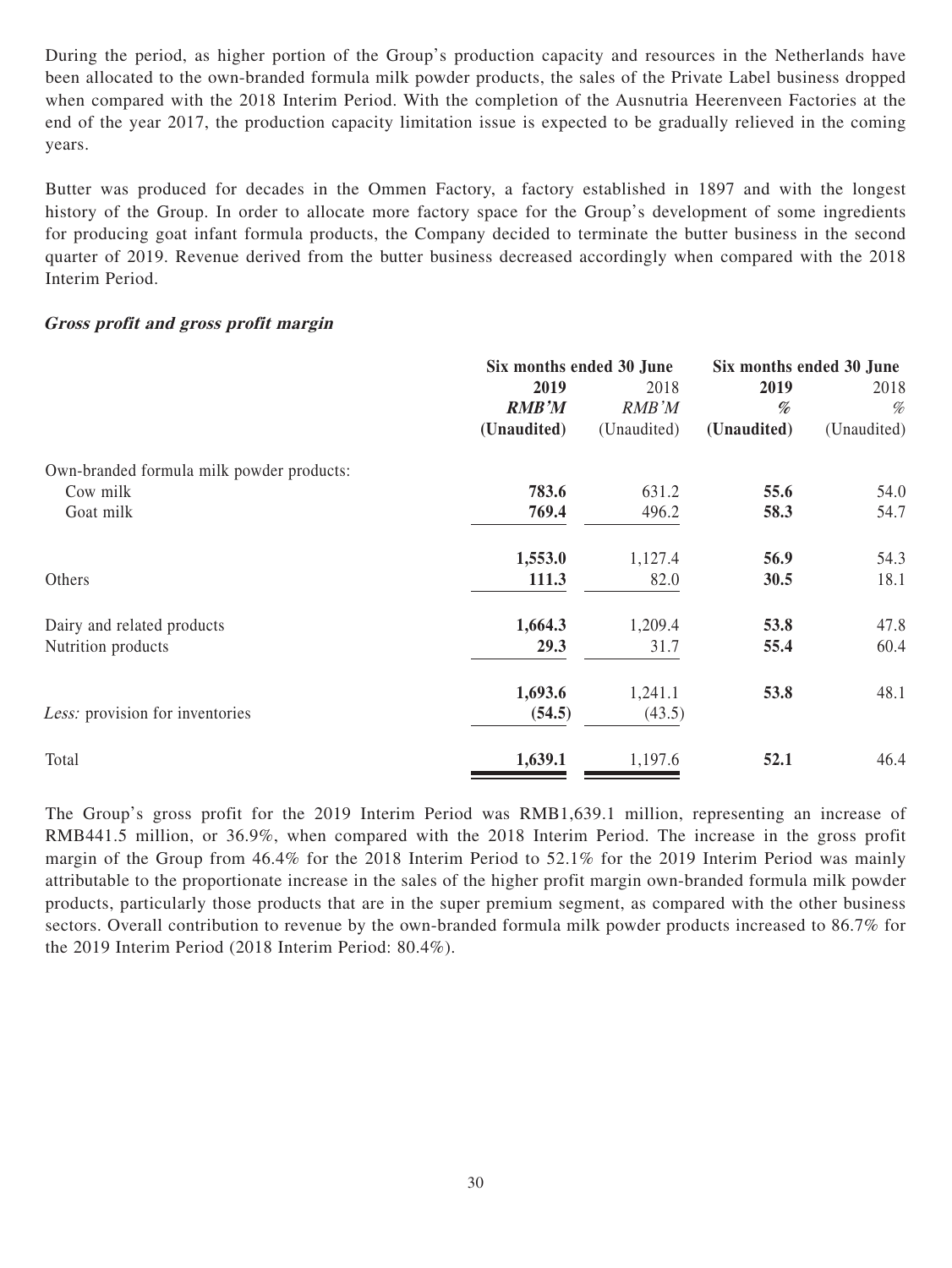# **Other income and gains**

Other income and gains mainly represented (i) incentive granted from the PRC government of RMB15.2 million (2018 Interim Period: RMB12.5 million); and (ii) interest income from the Group's deposits with banks of RMB17.9 million (2018 Interim Period: RMB12.9 million). The balance in the prior period also included (i) the gain on re-measurement of previously held 50% equity interest in Ozfarm as a result of the Group's acquisition of the remaining 50% equity interest in Ozfarm in June 2018 of RMB35.0 million (the "**Ozfarm One-Off Gain**"); and (ii) the fair value gain of derivative financial instruments arising from the contingent consideration as a result of the HNC Group Acquisition in May 2018 of RMB26.8 million (the "**HNC FV Gain**").

# **Selling and distribution expenses**

Selling and distribution expenses, which mainly comprised advertising and promotion expenses, rebates to distributors and customers, exhibition and trade show expenses, salaries and travelling costs of the sales and marketing staff, and delivery costs, represented 27.4% (2018 Interim Period: 27.0%) of the revenue for the 2019 Interim Period. The increase in the selling and distribution expenses to revenue ratio was mainly due to the net effect of (i) the proportionate increase in the sales of own-branded products which the selling and distribution costs ratio is normally higher than other business sectors; (ii) more brand-building campaigns were carried out during the period as detailed in the Business Review section of this announcement; and (iii) the decrease in airfreight charges by RMB35.0 million from RMB63.6 million for the 2018 Interim Period to RMB28.6 million for the 2019 Interim Period. In the prior period, in order to shorten the delivery time of the products and to meet the market demand of the Group's own-branded products in the PRC, more air-freight charges were incurred. As more products can now be produced by the Ausnutria Heerenveen Factories and railway transport is used for the delivery of products, air-freight charges dropped in the current period.

# **Administrative expenses**

The administrative expenses accounted for 7.8% (2018 Interim Period: 6.8%) of the revenue of the Group for the 2019 Interim Period.

Administrative expenses mainly comprised staff costs (including the non-cash equity-settled share option expense of RMB9.1 million (2018 Interim Period: RMB1.4 million)), travelling expenses, auditors' remuneration, professional fees, depreciation and R&D costs. The increase in administrative expenses was primarily attributed to the continuous increase in the scale of operations of the Group and the increase in R&D costs by RMB18.5 million, from RMB23.4 million for the 2018 Interim Period to RMB41.9 million for the 2019 Interim Period for the R&D of new products.

# **Other expenses**

Other expenses for the 2019 Interim Period mainly comprised (i) the HNC FV Loss of RMB174.4 million (2018 Interim Period: HNC FV Gain of RMB26.8 million); and (ii) net foreign currency exchange losses of RMB4.5 million (2018 Interim Period: net gains of RMB3.3 million) arising from the foreign currency transactions, mainly between EUR and RMB, and translation of monetary assets and liabilities denominated in foreign currencies at the functional exchange rates at the end of the reporting period.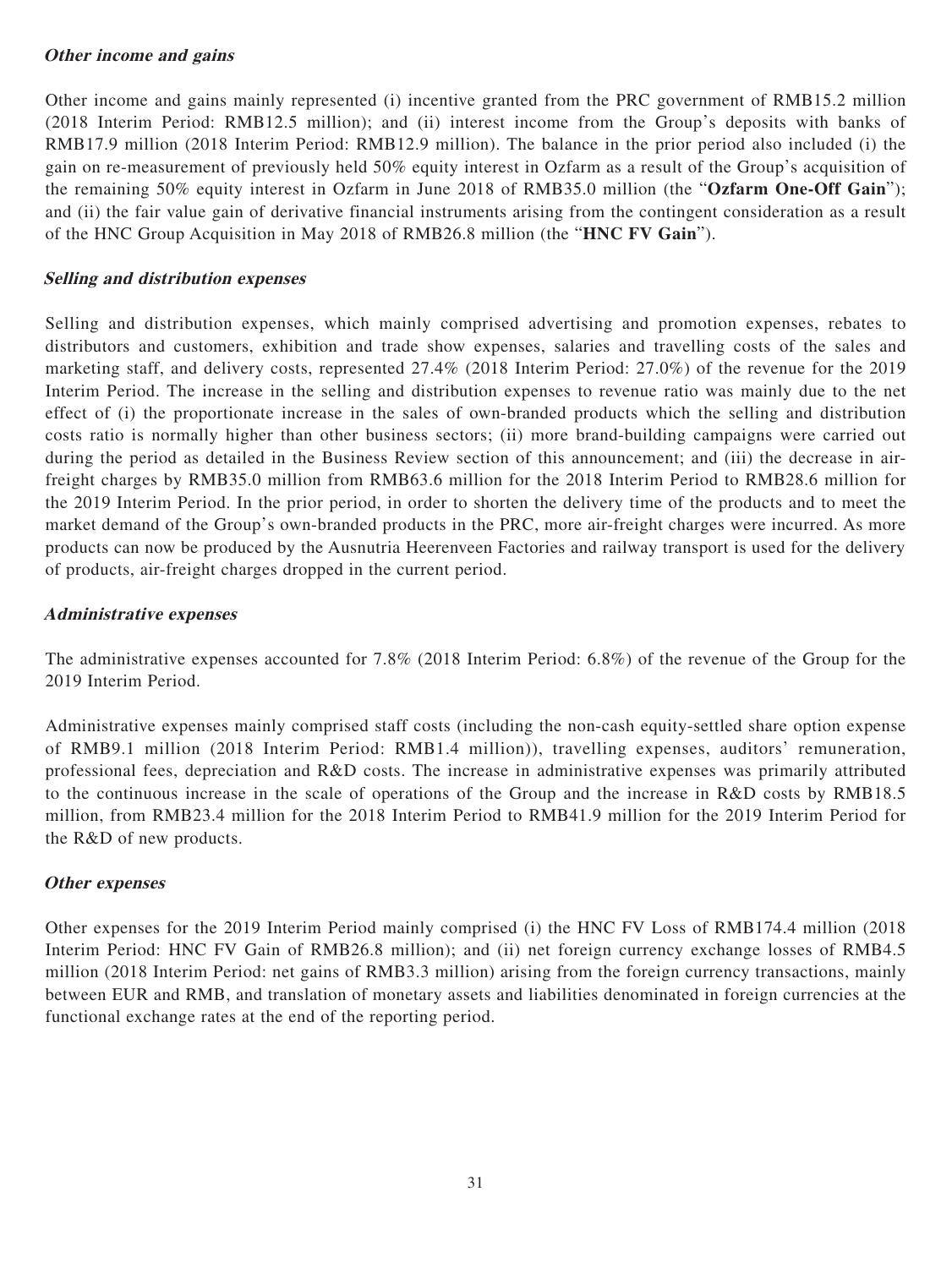# **Finance costs**

The finance costs of the Group for the 2019 Interim Period amounted to RMB11.9 million (2018 Interim Period: RMB21.7 million), representing mainly the interest on bank loans and other borrowings raised principally for the financing of the upstream capital expenditures of the Group, particularly in the Netherlands.

The decrease in finance costs was mainly attributable to the decrease in average bank loans as a result of repayment of certain bank loans. On 26 October 2018, the Company completed the placement of 249,000,000 Shares to CITIC Agri Fund Management Co., Ltd(中信農業產業基金管理有限公司)and part of the proceeds raised was used to repay bank loans since then.

# **Share of profits of associates**

Balance mainly represented the share of profits of Farmel and its subsidiaries (the "**Farmel Group**") for the 2019 Interim Period. The Farmel Group is principally engaged in the collection and trading of milk in Europe. The purpose for the investment in the Farmel Group is to secure the long-term milk supply for the Group's operations in the Netherlands.

# **Income tax expenses**

The profits generated by the Group for the 2019 Interim Period were mainly derived from operations in the PRC and the Netherlands. Under the PRC income tax laws, enterprises are subject to the CIT at a rate of 25%. Ausnutria China and HNC, both being wholly-owned subsidiaries of the Company, were designated as High-tech Enterprises and were granted a preferential CIT rate of 15% for the 2019 Interim Period. All other subsidiaries established in the PRC are subject to the standard CIT rate of 25%. The standard CIT rate in the Netherlands was applied at 20% for the first EUR200,000 taxable profits and 25% for the taxable profits exceeding EUR200,000. The standard CIT rates in Australia, New Zealand, the United States, Canada and Taiwan are 30%, 28%, 21%, 26.5% and 17%, respectively.

The increase in the Group's effective tax rate from 17.2% (excluding the Ozfarm One-Off Gain and the HNC FV Gain of a total of RMB61.8 million) for the 2018 Interim Period to 19.9% (excluding the HNC FV Loss of RMB174.4 million) for the 2019 Interim Period was mainly due to the increase in non-deductible expenses of the Group such as non-cash equity-settled share option expense, salaries and legal and advisory fees, etc.

# **Profit attributable to equity holders of the Company**

The Group's profit attributable to equity holders of the Company for the 2019 Interim Period amounted to RMB260.5 million, representing a decrease of RMB66.8 million, or 20.4% when compared with the 2018 Interim Period.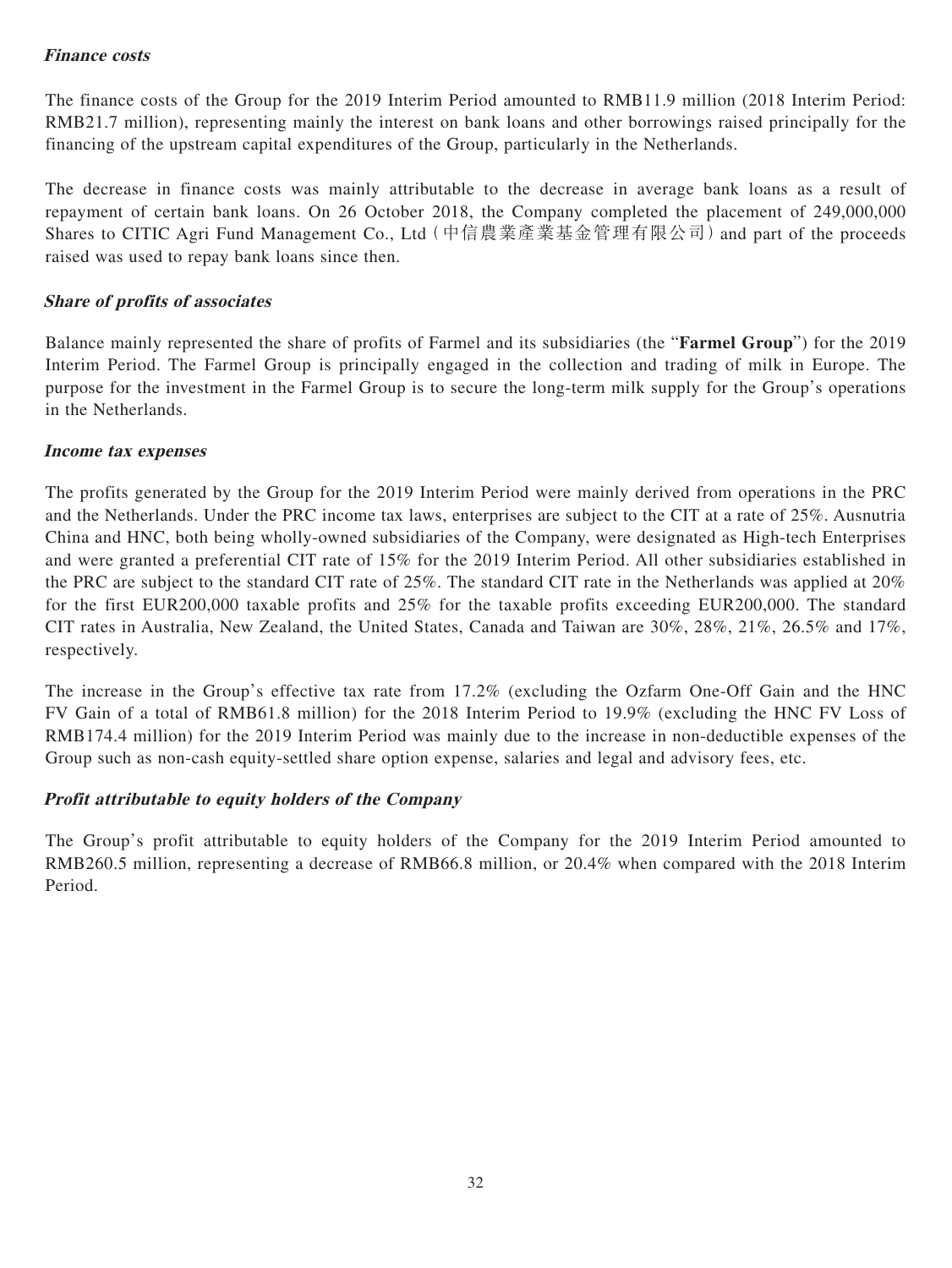The Group's adjusted profit attributable to equity holders of the Company was arrived at after excluding the nonrecurring or non-cash items from the above reported profit as set out below:

|                                                               | Six months ended 30 June |             |        |  |
|---------------------------------------------------------------|--------------------------|-------------|--------|--|
|                                                               | 2019                     | 2018        | Change |  |
|                                                               | <b>RMB'M</b>             | RMB'M       | %      |  |
|                                                               | (Unaudited)              | (Unaudited) |        |  |
| Profit attributable to equity holders of the Company          | 260.5                    | 327.3       | (20.4) |  |
| The HNC FV Loss                                               | 174.4                    |             |        |  |
| The HNC FV Gain                                               |                          | (26.8)      |        |  |
| The Ozfarm One-Off Gain                                       |                          | (35.0)      |        |  |
| Adjusted profit attributable to equity holders of the Company | 434.9                    | 265.5       | 63.8   |  |
|                                                               |                          |             |        |  |

The continuous improvement in the Group's financial performance which results from the continuous growth in the sales of own-branded cow and goat milk formula products was mainly driven by the high quality products produced by the Group, the clear brand positioning, the effective business strategy implemented by the Group, as well as the increasing market demands for the products of the Group.

# **Analysis on Condensed Consolidated Statement of Financial Position**

As at 30 June 2019, the total assets and net asset value of the Group amounted to RMB7,544.7 million (31 December 2018: RMB6,829.0 million) and RMB3,472.3 million (31 December 2018: RMB3,394.5 million), respectively.

The increase in total assets of the Group as at 30 June 2019 was mainly contributed by:

- (i) the increase in inventories of RMB480.0 million. Such increase was mainly attributable to (i) the scale-up of the Group's operations; and (ii) delay in release of final products amounted to EUR30.0 million (equivalent to RMB234.5 million) as a result of temporary suspension in one of the Group's major external product testing laboratories due to the attack by malware of its information system in May 2019. As at the date of this announcement, the incident has been resolved; and
- (ii) the prepayment for the subscription of the Convertible Bonds in the principal amount of US\$30.0 million (equivalent to RMB207.4 million). Further details regarding the subscription of the Convertible Bonds are set out in the "Strategic Steps Taken – Extension of Nutrition Business – Probiotics" section of this announcement.

The increase in total assets of the Group as at 30 June 2019 was mainly financed by internal working capital and the cash flows generated from operating activities of the Group of RMB317.4 million (2018 Interim Period: RMB177.7 million) during the 2019 Interim Period.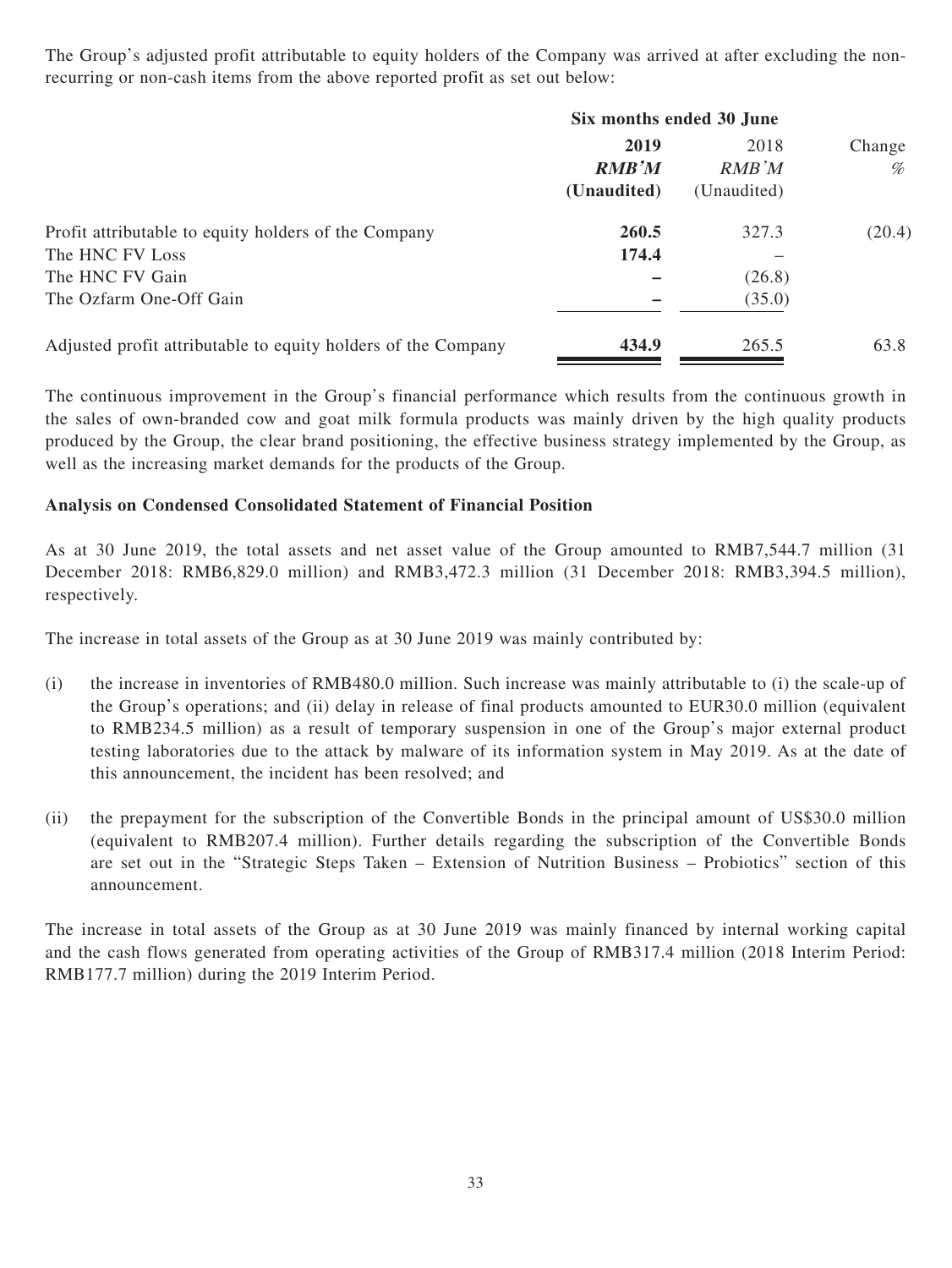The increase in net assets of the Group as at 30 June 2019 was mainly a result of the net effect of (i) the net profit of the Group generated for the 2019 Interim Period of RMB254.8 million (2018 Interim Period: RMB336.8 million); (ii) the increase in share capital and share premium accounts of the Company mainly derived from the issuance of approximately 9.1 million Shares for the completion of acquisitions of the remaining 30% equity interest in Ausnutria Pty Ltd and the remaining 25% equity interest in Nutrition Care Pharmaceuticals Pty Ltd during the period amounted to RMB81.7 million; (iii) the decrease in the share premium account of the Company arising from the payment of 2018 final dividend of RMB208.8 million; and (iv) the decrease in capital reserve arising from the elimination of the goodwill for the acquisitions of the minority interests in APL and NCP during the period of a total of RMB35.4 million.

# **Working Capital Cycle**

As at 30 June 2019, the current assets to current liabilities ratio of the Group was 1.5 times (31 December 2018: 1.6 times) which remained fairly stable as compared with the prior year.

An analysis of key working capital cycle is as follows:

|                           | Six months ended 30 June |               |         |  |
|---------------------------|--------------------------|---------------|---------|--|
|                           | 2019                     | Change        |         |  |
|                           | <b>Number</b>            | <b>Number</b> | Number  |  |
|                           | of days                  | of days       | of days |  |
| Inventories turnover days | 214                      | 155           | 59      |  |
| Debtors' turnover days    | <b>20</b>                | 18            | 2       |  |
| Creditors' turnover days  | 37                       | 40            | (3)     |  |

The increase in the Group's inventories turnover days was attributable to (i) the increase in finished goods and goods in transit to cater for the demand in the coming quarters; (ii) the increase in inventories attributable to the completion of the registration of the twelve formulas of infant formula milk powder products with the SAMR at the end of March 2019; (iii) the increase in the delivery of products via railway instead of by air-freight which is considered to be more cost-effective logistic arrangement but with longer delivery time; and (iv) the temporary suspension of an external testing laboratory mentioned above.

The turnover days of the Group's trade and bills receivables and payables remained fairly stable and were in line with the credit periods granted to the customers/by the suppliers.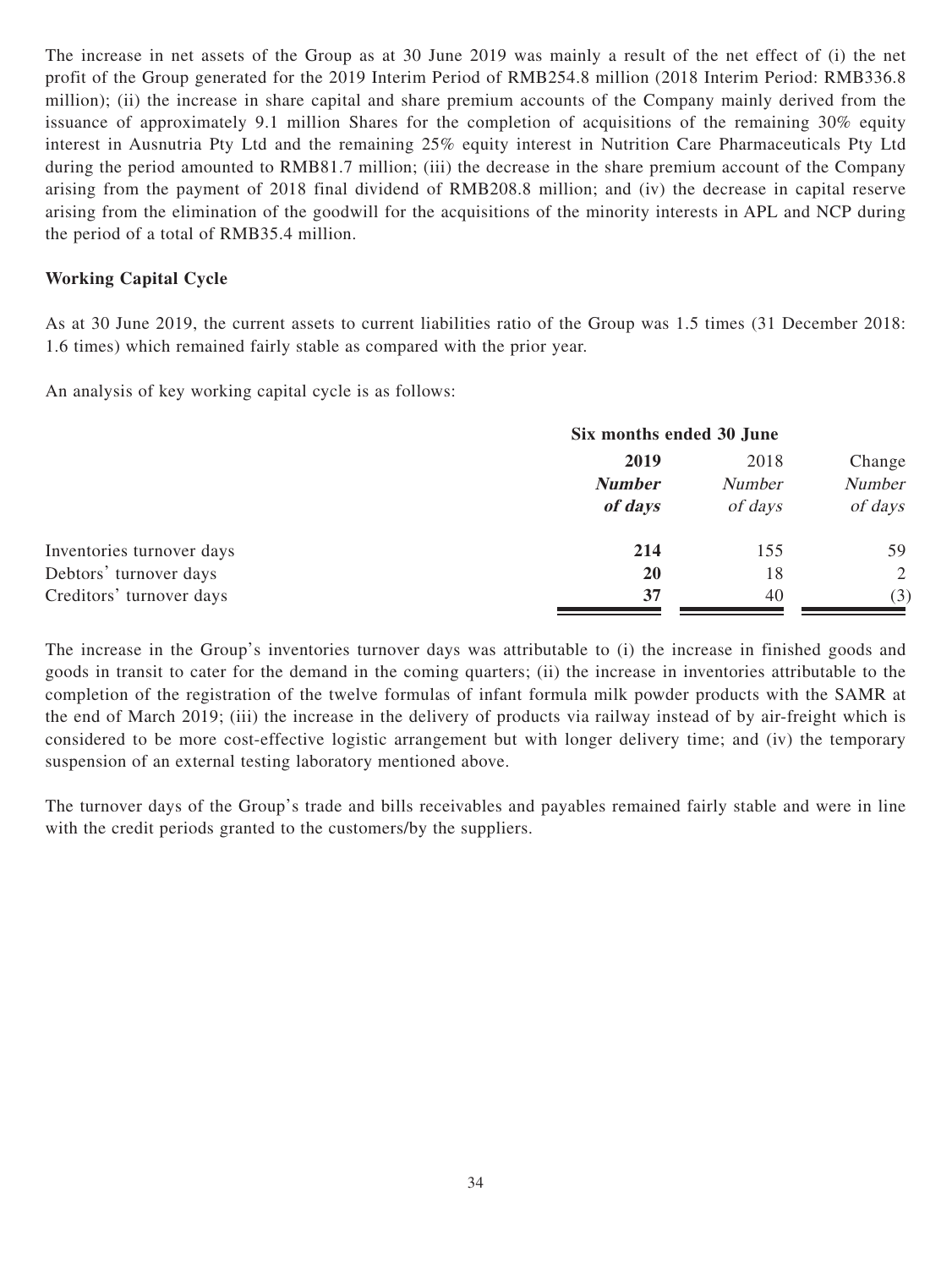# **FINANCIAL RESOURCES, LIQUIDITY AND PLEDGE OF ASSETS**

The Group adopts conservative financial management policies. A summary of liquidity and financial resources is set out below:

|                                                  |              | 30 June      | 31 December |
|--------------------------------------------------|--------------|--------------|-------------|
|                                                  |              | 2019         | 2018        |
|                                                  | <b>Notes</b> | <b>RMB'M</b> | RMB'M       |
|                                                  |              | (Unaudited)  | (Audited)   |
| Interest-bearing bank loans and other borrowings |              | (1,203.2)    | (1,075.4)   |
| Less: Pledged deposits                           | (i)          | 362.3        | 427.8       |
| Cash and cash equivalents                        | (ii)         | 1,374.8      | 1,449.9     |
|                                                  |              | 533.9        | 802.3       |
| Total assets                                     |              | 7,544.7      | 6,829.0     |
| Shareholders' equity                             |              | 3,417.0      | 3,253.7     |
| Gearing ratio                                    | (iii)        | N/A          | N/A         |
| Solvency ratio                                   | (iv)         | 45.3%        | 47.6%       |

#### Notes:

(i) An analysis of pledged deposits by currency is set out below:

|            | 30 June 2019 | 31 December 2018 |                          |                   |
|------------|--------------|------------------|--------------------------|-------------------|
| Currency   | RMB'M        | $\%$             | RMB'M                    | $\%$              |
|            | (Unaudited)  | (Unaudited)      | (Audited)                | (Audited)         |
| <b>RMB</b> | 311.6        | 86.0             | 427.8                    | 100.0             |
| EUR        | 50.7         | 14.0             | $\overline{\phantom{0}}$ | $\qquad \qquad -$ |
| Total      | 362.3        | 100.0            | 427.8                    | 100.0             |

(ii) An analysis of cash and cash equivalents by currency is set out below:

|            | 30 June 2019 | 31 December 2018 |           |           |  |
|------------|--------------|------------------|-----------|-----------|--|
| Currency   | RMB'M        | $\%$             | RMB'M     | $\%$      |  |
|            | (Unaudited)  | (Unaudited)      | (Audited) | (Audited) |  |
| <b>RMB</b> | 904.1        | 65.8             | 630.4     | 43.5      |  |
| EUR        | 249.2        | 18.1             | 198.5     | 13.7      |  |
| HK\$       | 53.1         | 3.9              | 448.4     | 30.9      |  |
| AUD        | 61.4         | 4.4              | 81.9      | 5.6       |  |
| US\$       | 82.2         | 6.0              | 54.4      | 3.8       |  |
| TWD        | 9.4          | 0.7              | 13.6      | 0.9       |  |
| <b>NZD</b> | 2.8          | 0.2              | 4.3       | 0.3       |  |
| Others     | 12.6         | 0.9              | 18.4      | 1.3       |  |
| Total      | 1,374.8      | 100.0            | 1,449.9   | 100.0     |  |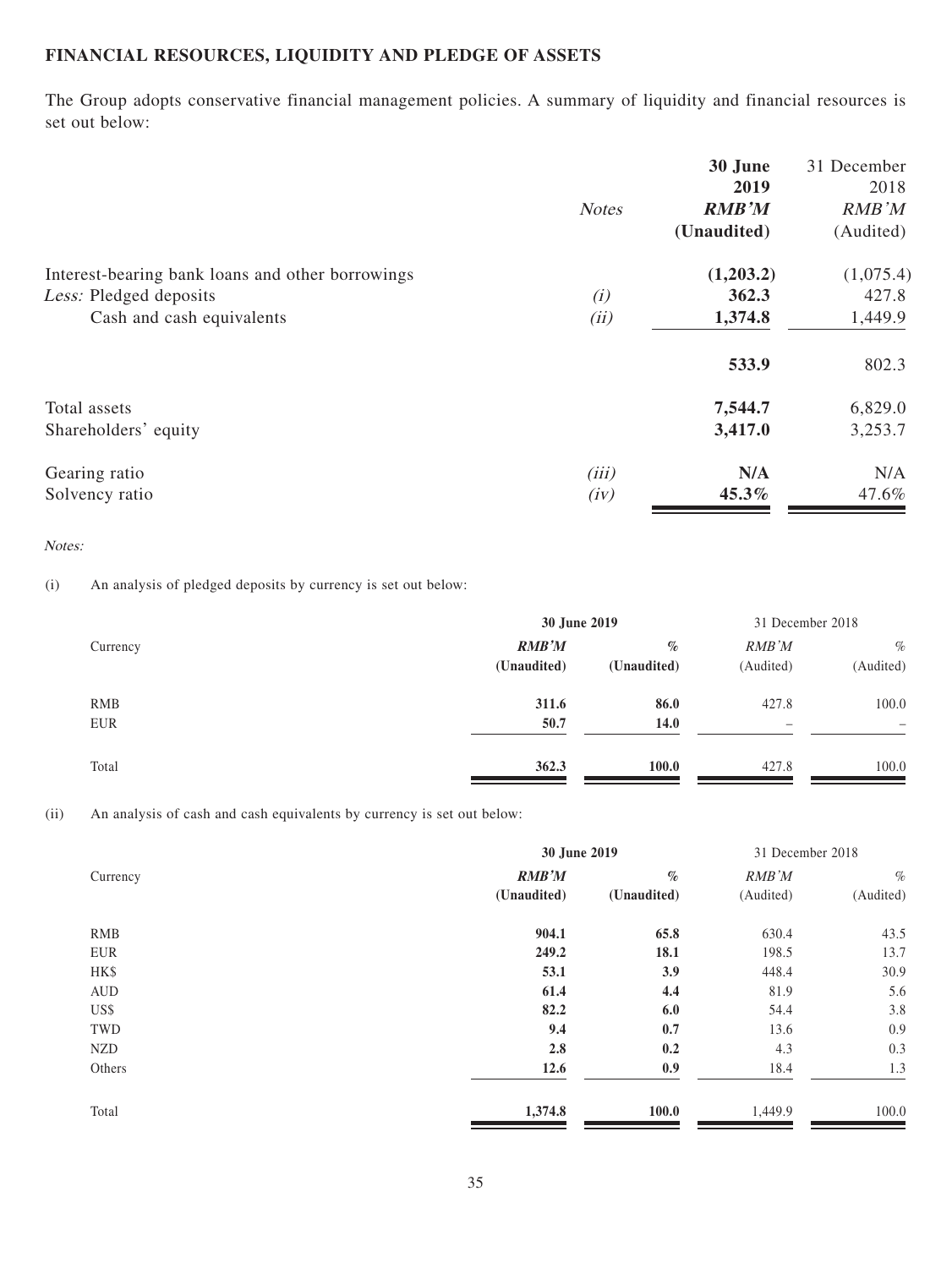- (iii) Calculated as a percentage of net bank loans and other borrowings over total assets.
- (iv) Calculated as a percentage of shareholders' equity over total assets.

The Group is dedicated to maintain its overall liquidity by maximising the cashflows generated from operating activities and increasing the facilities with banks to reserve sufficient funding to support its business development, in particular to meet the Group's strategy of building the global supply chain by completing the construction of the new factories and the extension into the nutrition business segment.

As at 30 June 2019, the Group had outstanding borrowings of RMB1,203.2 million (31 December 2018: RMB1,075.4 million), of which RMB709.8 million (31 December 2018: RMB659.0 million) was due within one year and the remaining RMB493.4 million (31 December 2018: RMB416.4 million) was due over one year.

An analysis of the Group's outstanding borrowings by currency is set out below:

|            | 30 June 2019 | 31 December 2018 |           |           |  |
|------------|--------------|------------------|-----------|-----------|--|
| Currency   | <b>RMB'M</b> | $\%$             | RMB'M     | $\%$      |  |
|            | (Unaudited)  | (Unaudited)      | (Audited) | (Audited) |  |
| <b>EUR</b> | 988.1        | 82.1             | 1,051.4   | 97.8      |  |
| <b>RMB</b> | 185.9        | 15.5             | 3.0       | 0.3       |  |
| Others     | 29.2         | 2.4              | 21.0      | 1.9       |  |
| Total      | 1,203.2      | 100.0            | 1,075.4   | 100.0     |  |

As at 30 June 2019, the Group had pledged (i) the land and buildings, plant and machineries, inventories and trade receivables that were attributable to the operations in the Netherlands with a total carrying value of EUR247.6 million, equivalent to approximately RMB1,935.2 million (31 December 2018: EUR239.9 million, equivalent to approximately RMB1,882.6 million); and (ii) the time deposits that were placed in the PRC and the Netherlands of a total of RMB362.3 million (31 December 2018: RMB427.8 million) for the banking facilities granted to the Group for the financing of the Group's daily working capital and capital expenditure plans.

# **FOREIGN EXCHANGE RISK**

The operations of the Group are mainly carried out in the PRC, the Netherlands, Australia and New Zealand. During the 2019 Interim Period, revenue, cost of sales and operating expenses of the Group are mainly denominated in Renminbi ("**RMB**"), Hong Kong dollars ("**HK\$**"), EURO ("**EUR**"), United States dollars ("**US\$**"), Australian dollars ("**AUD**"), Taiwan dollars ("**TWD**") or New Zealand dollars ("**NZD**") and RMB is the Group's presentation currency. Besides, most of the bank deposits and bank loans of the Group are denominated in RMB and EUR, respectively. The Group is exposed to potential foreign exchange risk as a result of fluctuation of HK\$, EUR, US\$, AUD or NZD against RMB.

The Group adopts a hedging policy to actively manage its currency risk exposure concerning non-RMB denominated indebtedness. Depending on the market circumstances, trend of currency rates and the cost of hedging, the Group will consider and enter into hedging arrangement to mitigate the impact of RMB fluctuation against other operating currencies.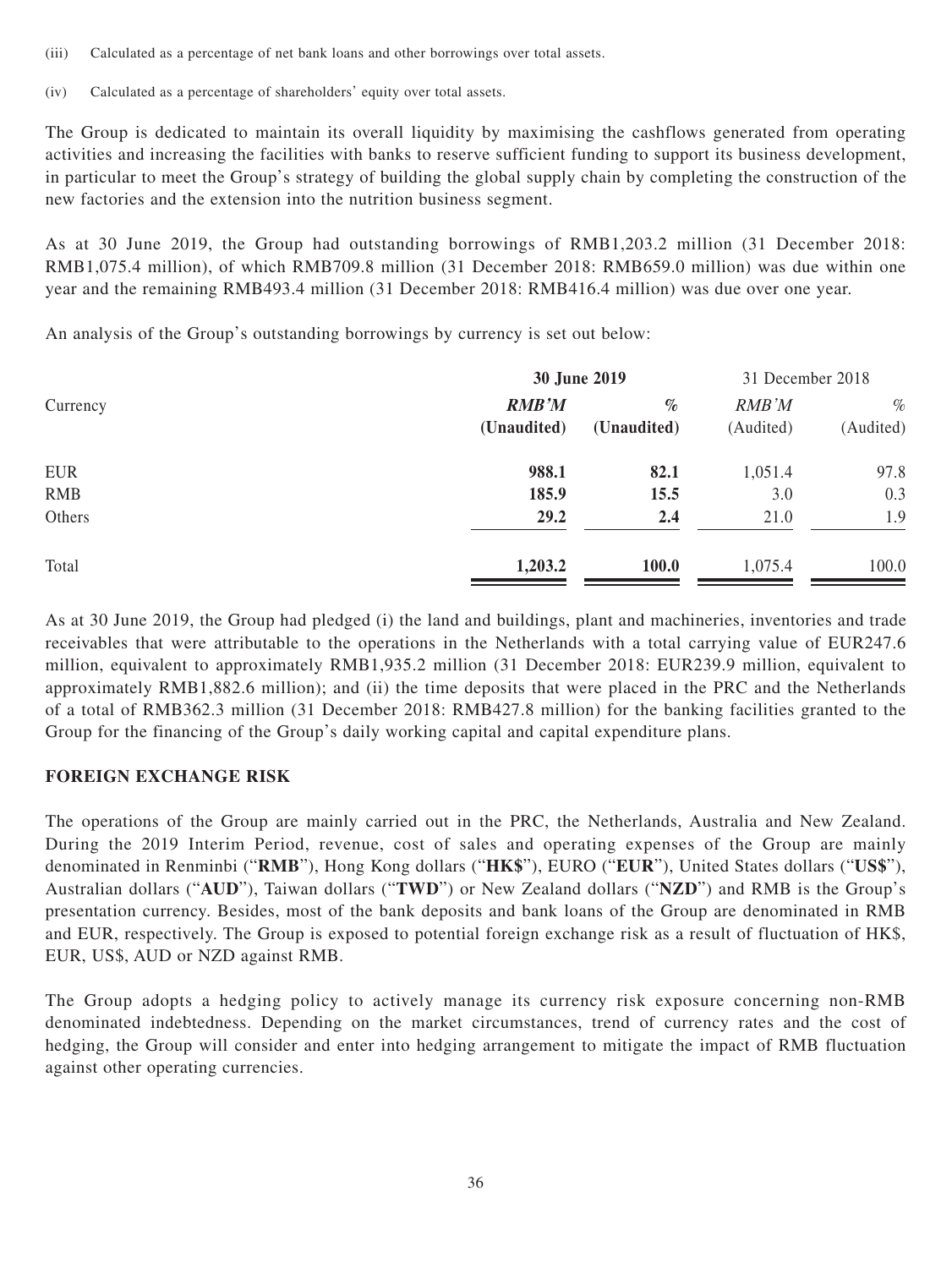The management monitors closely on its foreign currency exposure to ensure appropriate measures are taken promptly against any significant potential adverse impact. As at 31 December 2018, the Group had a EUR against RMB capped forward contract of EUR10.0 million to hedge certain of its EUR denominated transactions which was expired during the period.

# **INTEREST RATE RISK**

The Group has exposure to the risk of change in market interest rate in relation to its interest-bearing bank loans and other borrowings with a floating interest rate. In order to minimise the impact of the interest rate exposure, the Group entered into interest rate swap contracts with bank, effective from 30 September 2015, of a notional amount of EUR13.0 million with 3-month floating EURO Interbank Offered Rate being swapped to a fixed interest rate of 0.42% per annum. The interest rate swap contract will expire in June 2020.

# **CREDIT RISK**

The Group seeks to maintain strict control over its outstanding receivables and closely monitors the collection to minimise credit risk. As the Group's exposure spreads over a diversified portfolio of customers, there is no significant concentration of credit risk.

The carrying amounts of cash and cash equivalents, trade and bills receivables, deposits and other receivables represent the Group's maximum exposure to credit risk in relation to the Group's other financial assets.

# **COMMITMENTS**

As at 30 June 2019, the Group, as lessee, had total future minimum lease payments within one year under noncancellable operating leases amounting to RMB2.4 million (31 December 2018: RMB1.6 million).

As at 30 June 2019, the Group had contracted, but not provided for, capital commitments mainly in respect of purchase of plant and machineries and intangible assets of a total of RMB10.3 million (31 December 2018: RMB13.9 million).

# **CONTINGENT LIABILITIES**

As at 30 June 2019, the Group did not have any significant contingent liabilities (31 December 2018: Nil).

# **HUMAN RESOURCES**

|                               |                          | <b>Australia</b> |     |                                |               |              |
|-------------------------------|--------------------------|------------------|-----|--------------------------------|---------------|--------------|
| Number of full-time employees | <b>Mainland</b><br>China | <b>Hong Kong</b> | The | and<br>Netherlands New Zealand | <b>Others</b> | <b>Total</b> |
| 30 June 2019                  | 3,460                    |                  | 629 | 135                            | 124           | 4,356        |
| 31 December 2018              | 2,984                    |                  | 568 | 126                            | 119           | 3,803        |

For the 2019 Interim Period, total employee costs, including Directors' emoluments, amounted to RMB449.1 million (2018 Interim Period: RMB394.0 million). The Group determined the remuneration packages of all employees with reference to individual performance and current market salary scale.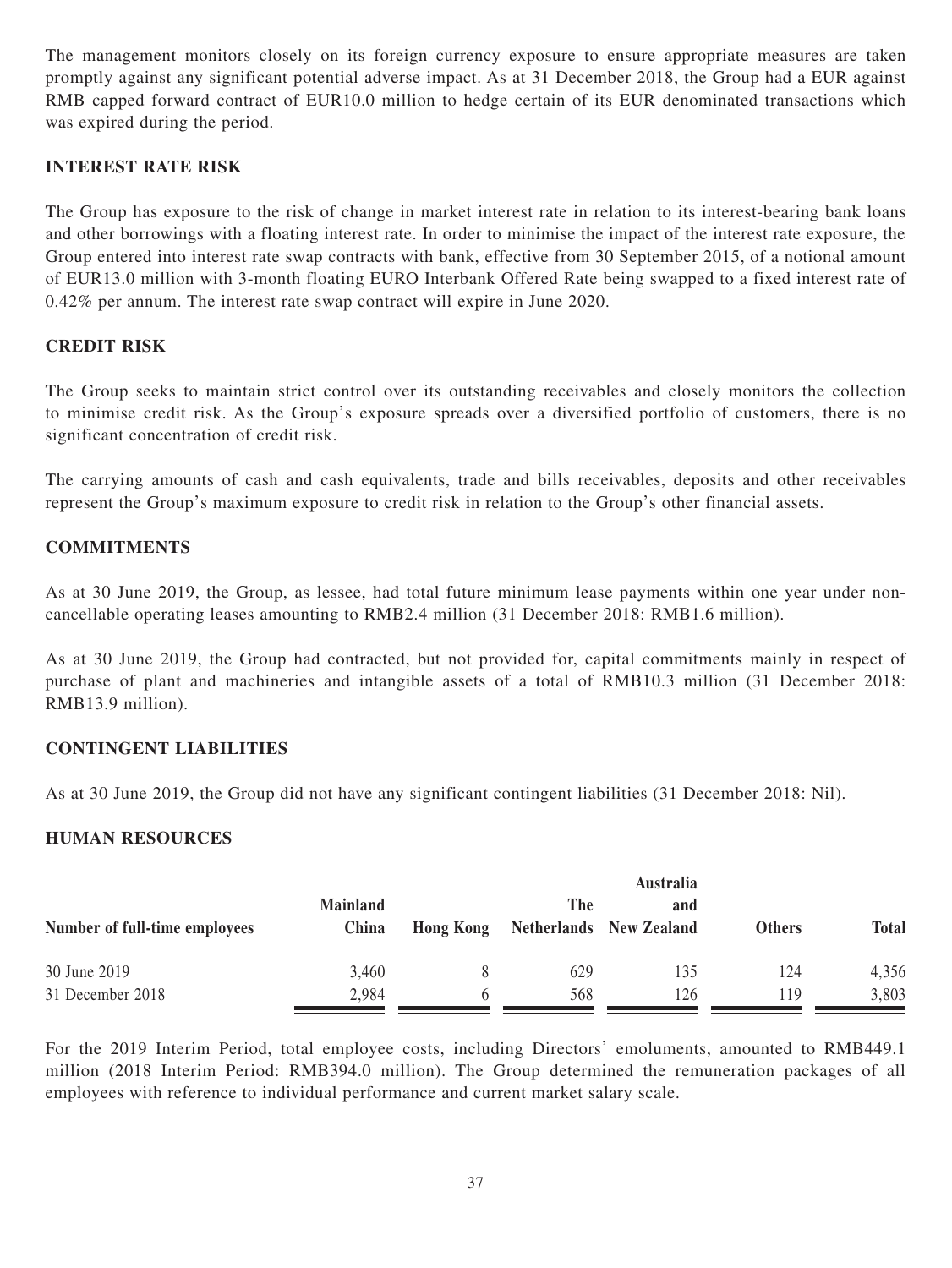The Group provides a defined contribution mandatory provident fund for retirement benefits of its employees in Hong Kong and various plans in either defined benefit or defined contribution arrangements for the retirement benefits of its employees in the Netherlands. The Group also provides various welfare schemes as required by the applicable local laws and regulations to its employees in the PRC and other countries.

# **PURCHASE, REDEMPTION OR SALE OF LISTED SECURITIES OF THE COMPANY**

Neither the Company nor any of its subsidiaries purchased, redeemed or sold any of the Shares during the 2019 Interim Period (2018 Interim Period: Nil).

# **CORPORATE GOVERNANCE CODE**

The Board is committed to raising the standard of corporate governance within the Group at all times and believes that good corporate governance helps the Group to safeguard the interests of the shareholders of the Company and improve its performance.

The Company has adopted the code provisions set out in the Corporate Governance Code (the "**CG Code**") contained in Appendix 14 to the Rules Governing the Listing of Securities on the Stock Exchange (the "**Listing Rules**") as its own code of corporate governance practices. The Board also strives to implement the best practices embodied in the CG Code where feasible and as far as practicable.

In the opinion of the Board, the Company has complied with the respective code provisions of the CG Code during the 2019 Interim Period.

# **MODEL CODE FOR SECURITIES TRANSACTIONS**

The Company has adopted the Model Code for Securities Transactions by Directors of Listed Issuers (the "**Model Code**") as contained in Appendix 10 to the Listing Rules as the standards for the Directors' dealings in the securities of the Company. Having made specific enquiry with all Directors by the Company, the Directors confirmed that they have complied with the required standard set out in the Model Code during the 2019 Interim Period.

The Company has a written guideline "Employees' Code of Dealing the Securities of the Company" on terms no less exacting than the Model Code for securities transactions by employees who are likely to be in possession of unpublished inside information of the Company. No incident of non-compliance with the "Employees' Code of Dealing the Securities of the Company" by relevant employees was noted by the Company for the 2019 Interim Period.

# **AUDIT COMMITTEE**

The Company has an audit committee which was established with written terms of reference in compliance with Rules 3.21 to 3.23 of the Listing Rules. The primary duties of the audit committee are to provide the Board with an independent review of the effectiveness of the financial reporting process, internal control and risk management of the Group, oversee the audit process and perform other duties and responsibilities stated in the written terms of reference.